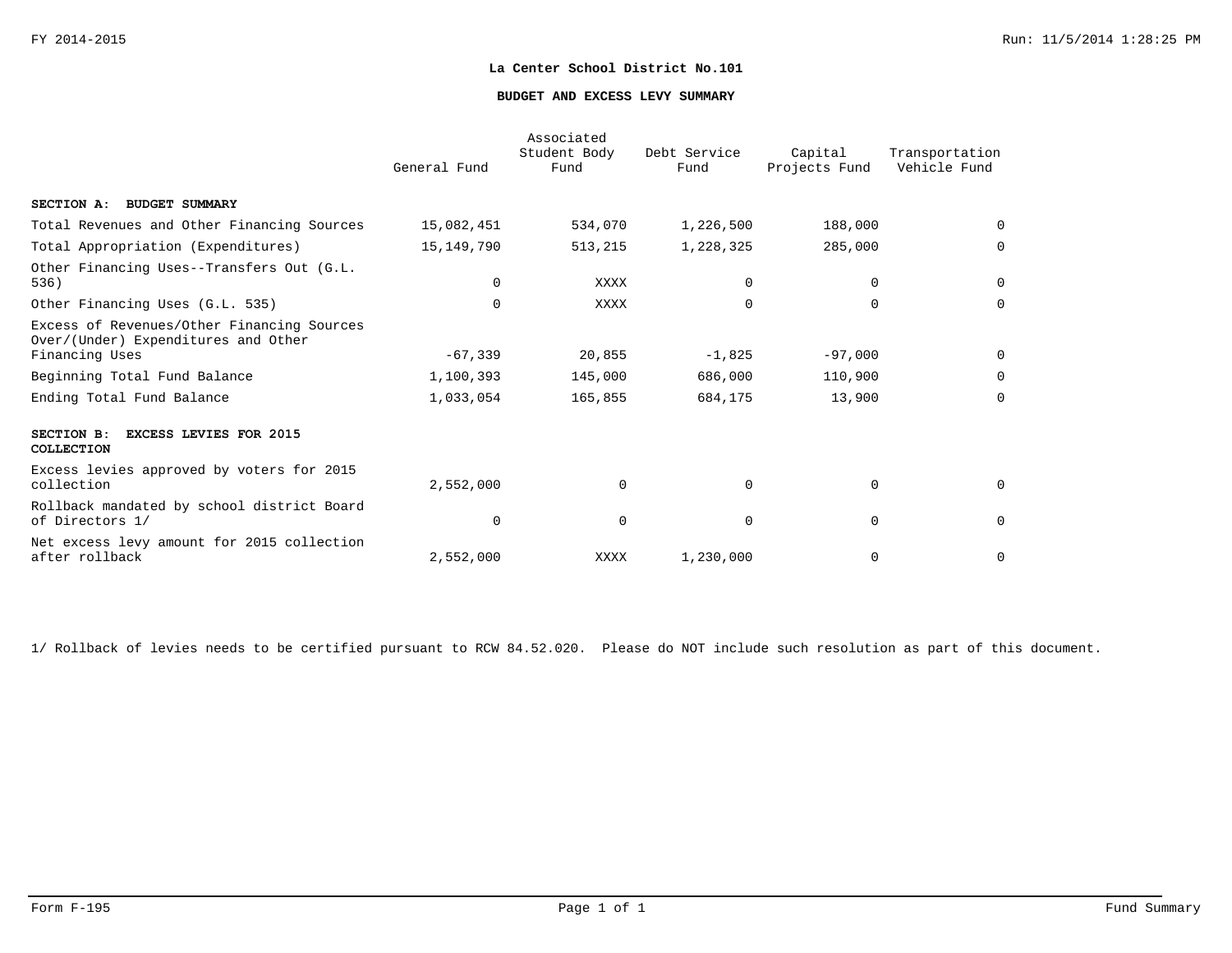## **GENERAL FUND FINANCIAL SUMMARY**

|                                                  | (1)<br>Actual |                     | (3)<br>Budget | (4)         | (5)<br>Budget | (6)         |
|--------------------------------------------------|---------------|---------------------|---------------|-------------|---------------|-------------|
|                                                  | 2012-2013     | $(2)$ \n% of Totall | 2013-2014     | % of Total2 | 2014-2015     | % of Total3 |
| ENROLLMENT AND STAFFING<br><b>SUMMARY</b>        |               |                     |               |             |               |             |
| Total K-12 FTE Enrollment<br>Counts              | 1,506.10      |                     | 1,509.00      |             | 1,530.00      |             |
| FTE Certificated Employees                       | 85.500        |                     | 87.700        |             | 89.700        |             |
| FTE Classified Employees                         | 34.716        |                     | 35.072        |             | 35.984        |             |
| FINANCIAL SUMMARY                                |               |                     |               |             |               |             |
| Total Revenues and Other<br>Financing Sources    | 13, 129, 928  |                     | 14,554,394    |             | 15,082,451    |             |
| Total Expenditures                               | 12,879,325    |                     | 14,546,609    |             | 15,149,790    |             |
| Total Beginning Fund Balance                     | 1,788,559     |                     | 1,770,000     |             | 1,100,393     |             |
| Total Ending Fund Balance                        | 2,038,898     |                     | 1,627,785     |             | 1,033,054     |             |
| EXPENDITURE SUMMARY BY PROGRAM<br><b>GROUPS</b>  |               |                     |               |             |               |             |
| Regular Instruction                              | 8,487,915     | 65.90               | 9,070,027     | 62.35       | 9,488,652     | 62.63       |
| Federal Stimulus                                 | $\mathbf 0$   | 0.00                | $\mathbf 0$   | 0.00        | $\Omega$      | 0.00        |
| Special Education Instruction                    | 1,078,541     | 8.37                | 1,190,514     | 8.18        | 1,241,955     | 8.20        |
| Vocational Instruction                           | 188,670       | 1.46                | 217,421       | 1.49        | 235,161       | 1.55        |
| Skill Center Instruction                         | $\mathbf 0$   | 0.00                | $\mathbf 0$   | 0.00        | 0             | 0.00        |
| Compensatory Education                           | 357,421       | 2.78                | 979,712       | 6.73        | 1,023,872     | 6.76        |
| Other Instructional Programs                     | 12,984        | 0.10                | 13,000        | 0.09        | 13,000        | 0.09        |
| Community Services                               | 141,971       | 1.10                | 178,287       | 1.23        | 174,145       | 1.15        |
| Support Services                                 | 2,611,823     | 20.28               | 2,897,648     | 19.92       | 2,973,005     | 19.62       |
| Total - Program Groups                           | 12,879,325    | 100.00              | 14,546,609    | 100.00      | 15,149,790    | 100.00      |
| EXPENDITURE SUMMARY BY<br><b>ACTIVITY GROUPS</b> |               |                     |               |             |               |             |
| Teaching Activities                              | 8,554,076     | 66.42               | 9,769,748     | 67.16       | 10,115,208    | 66.77       |
| Teaching Support                                 | 661,014       | 5.13                | 806,063       | 5.54        | 953,914       | 6.30        |
| Other Supportive Activities                      | 1,893,729     | 14.70               | 2,147,427     | 14.76       | 2,167,896     | 14.31       |
| Building Administration                          | 909,939       | 7.07                | 964,770       | 6.63        | 988,221       | 6.52        |
| Central Administration                           | 860,567       | 6.68                | 858,601       | 5.90        | 924,551       | 6.10        |
| Total - Activity Groups                          | 12,879,325    | 100.00              | 14,546,609    | 100.00      | 15,149,790    | 100.00      |
| EXPENDITURE SUMMARY BY OBJECTS                   |               |                     |               |             |               |             |
| Certificated Salaries                            | 5,597,967     | 43.46               | 5,752,756     | 39.55       | 5,996,596     | 39.58       |
| Classified Salaries                              | 1,443,975     | 11.21               | 1,460,326     | 10.04       | 1,486,137     | 9.81        |
|                                                  |               |                     |               |             |               |             |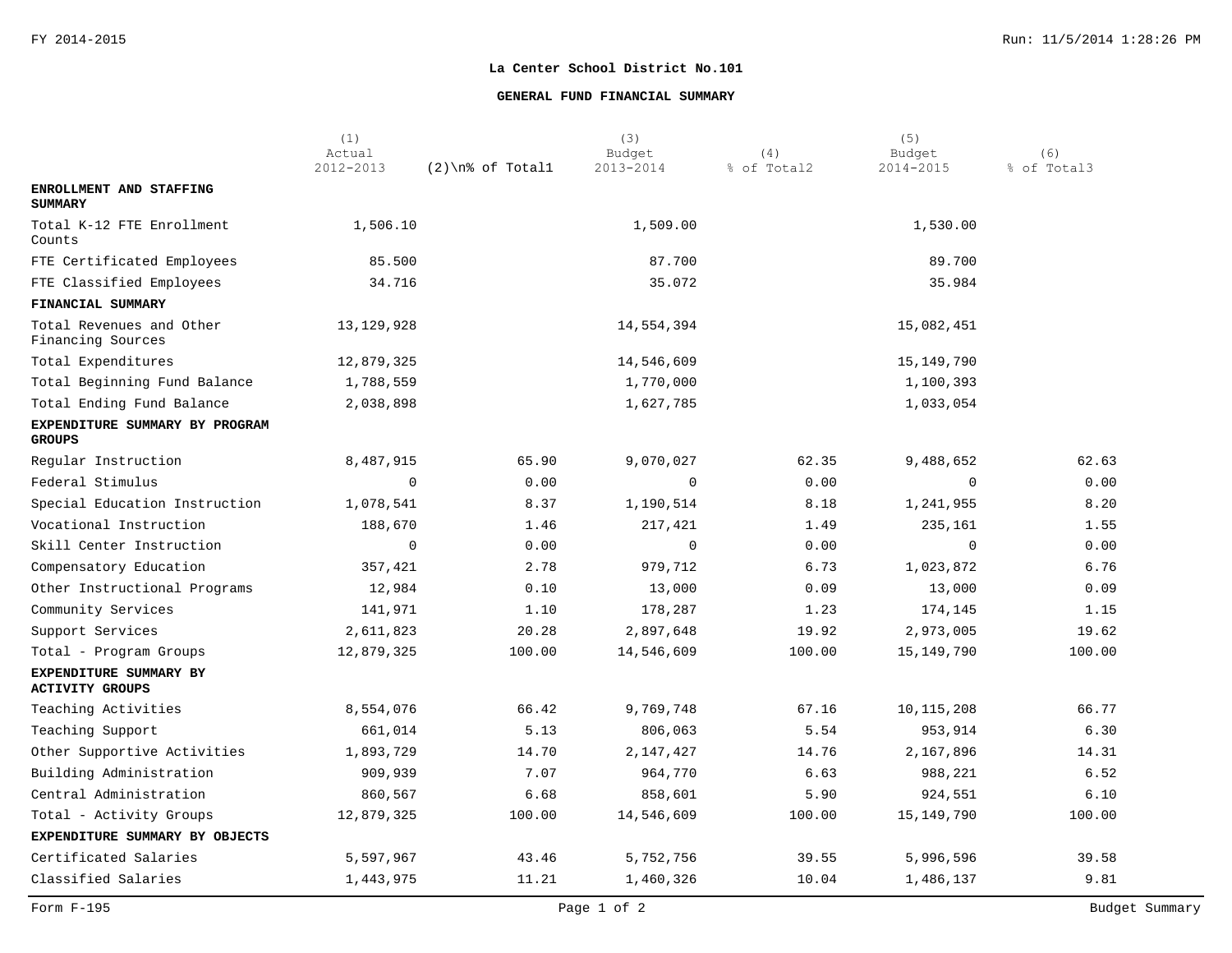## **GENERAL FUND FINANCIAL SUMMARY**

|                                                                  | (1)        |                     | (3)        |             | (5)          |             |
|------------------------------------------------------------------|------------|---------------------|------------|-------------|--------------|-------------|
|                                                                  | Actual     |                     | Budget     | (4)         | Budget       | (6)         |
|                                                                  | 2012-2013  | $(2)$ \n% of Totall | 2013-2014  | % of Total2 | 2014-2015    | % of Total3 |
| Employee Benefits and Payroll<br>Taxes                           | 2,372,201  | 18.42               | 2,607,556  | 17.93       | 2,702,987    | 17.84       |
| Supplies, Instructional<br>Resources and Noncapitalized<br>Items | 820,607    | 6.37                | 1,836,625  | 12.63       | 1,886,275    | 12.45       |
| Purchased Services                                               | 2,624,188  | 20.38               | 2,795,010  | 19.21       | 2,983,709    | 19.69       |
| Travel                                                           | 14,944     | 0.12                | 25,900     | 0.18        | 25,650       | 0.17        |
| Capital Outlay                                                   | 5,444      | 0.04                | 68,436     | 0.47        | 68,436       | 0.45        |
| Total - Objects                                                  | 12,879,325 | 100.00              | 14,546,609 | 100.00      | 15, 149, 790 | 100.00      |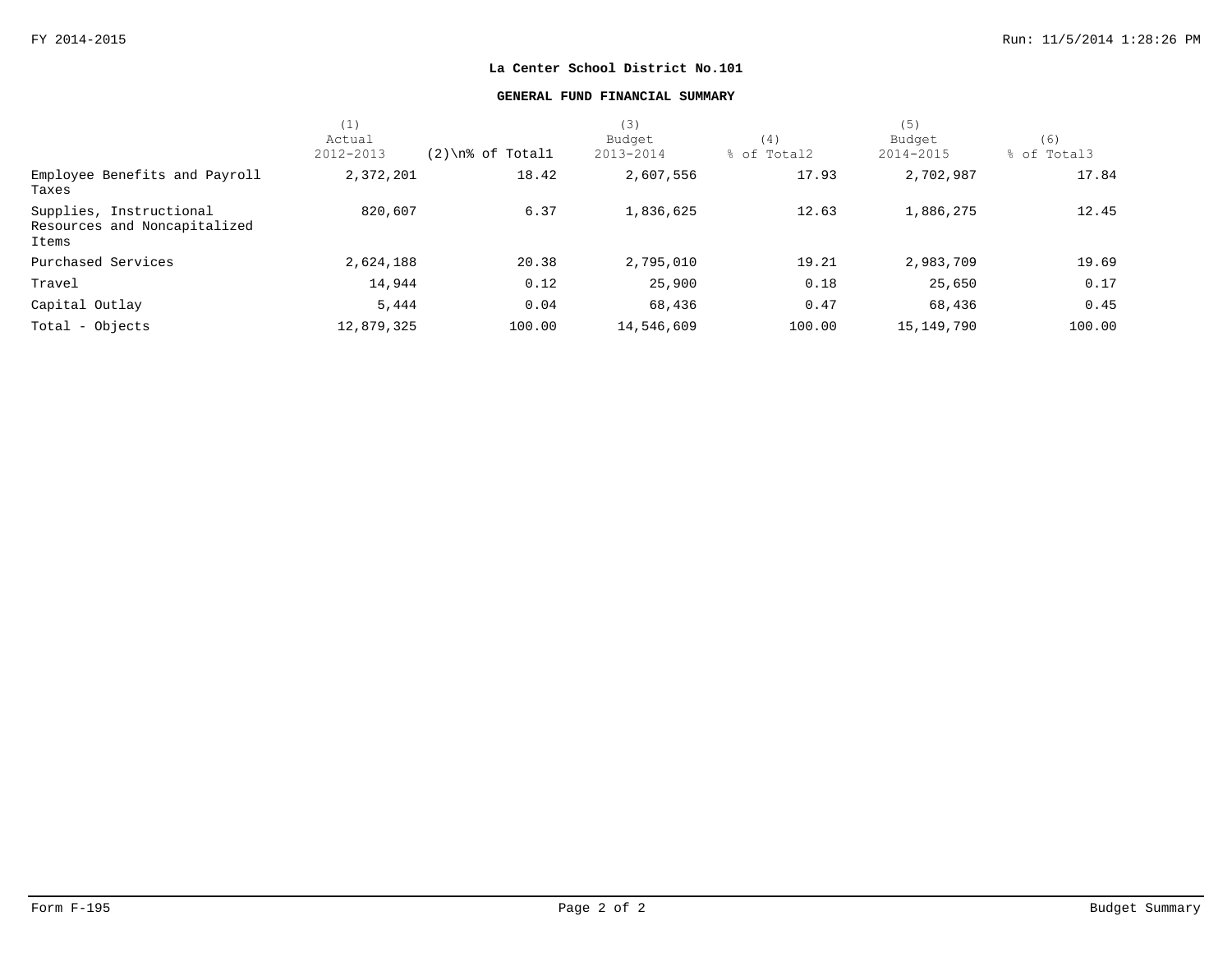#### **FY ENROLLMENT AND STAFF COUNTS**

|    |                                                         | Average 1/<br>2012-2013 | Budget 2/<br>2013-2014 | Budget 3/<br>2014-2015 |
|----|---------------------------------------------------------|-------------------------|------------------------|------------------------|
| Α. | FTE ENROLLMENT COUNTS (calculate to two decimal places) |                         |                        |                        |
|    | 1. Kindergarten /2                                      | 57.35                   | 54.00                  | 52.50                  |
|    | 2. Grade 1                                              | 97.20                   | 114.00                 | 99.00                  |
|    | 3. Grade 2                                              | 102.50                  | 95.00                  | 111.00                 |
|    | 4. Grade 3                                              | 121.00                  | 99.00                  | 102.00                 |
|    | 5. Grade 4                                              | 112.10                  | 123.00                 | 118.00                 |
|    | 6. Grade 5                                              | 113.90                  | 114.00                 | 129.00                 |
|    | 7. Grade 6                                              | 139.32                  | 113.00                 | 118.00                 |
|    | 8. Grade 7                                              | 144.60                  | 138.00                 | 119.00                 |
|    | 9. Grade 8                                              | 121.82                  | 140.00                 | 146.50                 |
|    | 10. Grade 9                                             | 153.64                  | 148.00                 | 177.00                 |
|    | 11. Grade 10                                            | 131.22                  | 137.00                 | 142.50                 |
|    | 12. Grade 11 (excluding Running Start)                  | 92.78                   | 86.00                  | 94.50                  |
|    | 13. Grade 12 (excluding Running Start)                  | 84.50                   | 89.00                  | 55.00                  |
|    | 14. SUBTOTAL                                            | 1,471.93                | 1,450.00               | 1,464.00               |
|    | 15. Running Start                                       | 34.17                   | 34.00                  | 50.00                  |
|    | 16. Dropout Reengagement Enrollment                     | 0.00                    | 0.00                   | 0.00                   |
|    | 17. ALE Enrollment                                      | 0.00                    | 25.00                  | 16.00                  |
|    | 18. TOTAL K-12                                          | 1,506.10                | 1,509.00               | 1,530.00               |
|    | B. STAFF COUNTS (calculate to three decimal places)     |                         |                        |                        |
|    | 1. General Fund FTE Certificated Employees /4           | 85.500                  | 87.700                 | 89.700                 |
|    | 2. General Fund FTE Classified Employees /4             | 34.716                  | 35.072                 | 35.984                 |

1/ Enrollment are the average counts at school year?s end as reported in the P-223 system. These counts do not include Ancillary and Non-Standard (summer) data.

2/ Enrollment and staff counts are entered in the budget for the school year. These counts remain constant and are not subject to change with subsequent updates to the P-233 and S-275 system, respectively.

3/ Enrollment should include special ed., part-time private, home-based, and summer students eligible for BEA funding, as reflected in the F-203.

4/ The staff counts for the prior year are the actual counts reported on Form S-275 and the current fiscal year are budgeted counts reported on Form F-195.

5/ Beginning in 2011-2012 kindergarten is considered full day and basic education. Beginning with 2011-2012, kindergarten enrollment counts should include any additional FTE attributable to the state funded full day kindergarten allocation based on total kindergarten enrollment, as reflected in the F-203.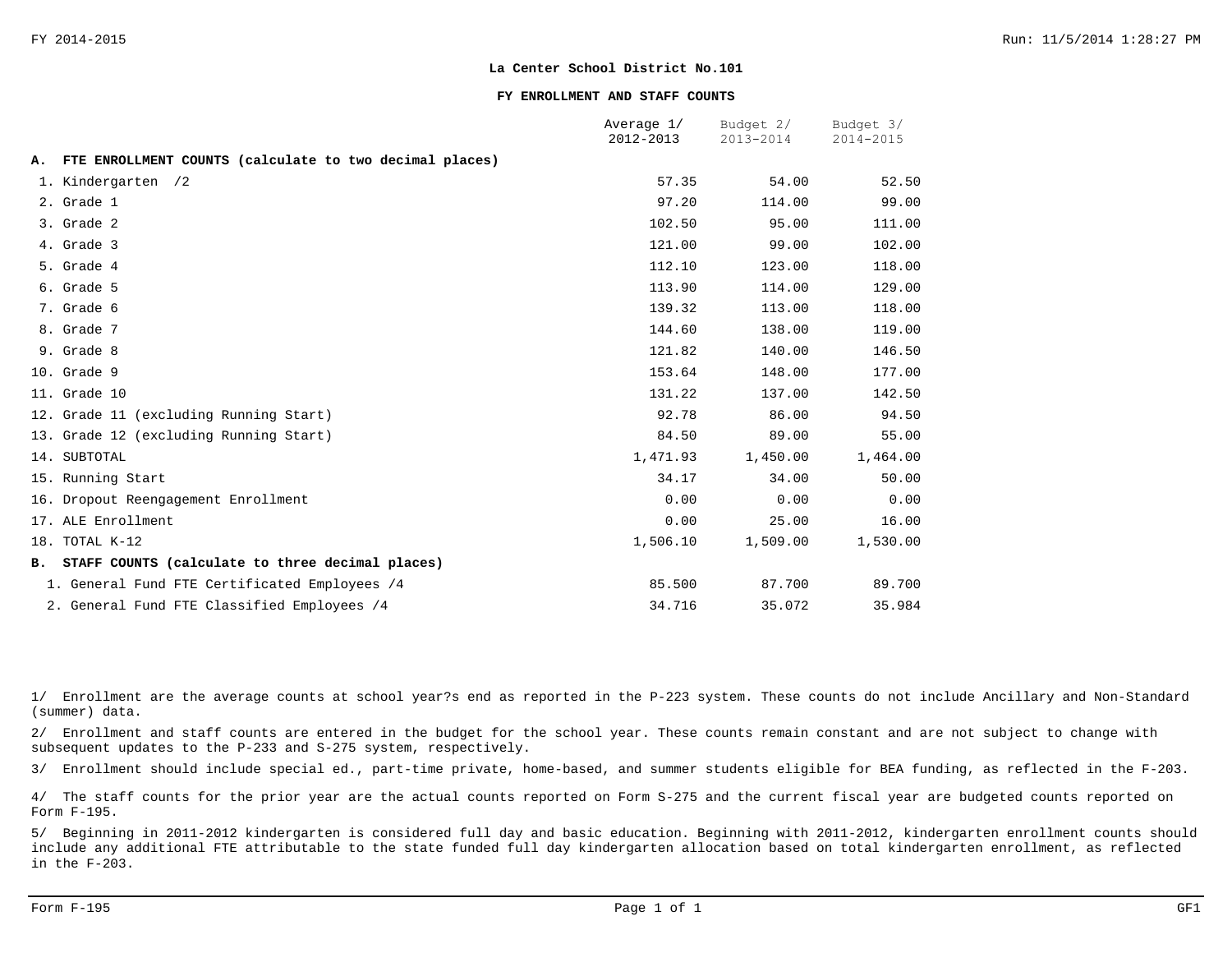### **SUMMARY OF GENERAL FUND BUDGET**

|                                                                                                                  | (1)<br>Actual | (2)<br>Budget | (3)<br>Budget  |
|------------------------------------------------------------------------------------------------------------------|---------------|---------------|----------------|
|                                                                                                                  | 2012-2013     | 2013-2014     | 2014-2015      |
| REVENUES AND OTHER FINANCING SOURCES                                                                             |               |               |                |
| 1000<br>Local Taxes                                                                                              | 2,538,863     | 2,552,253     | 2,552,000      |
| 2000<br>Local Nontax Support                                                                                     | 546,919       | 602,500       | 602,500        |
| 3000<br>State, General Purpose                                                                                   | 8,475,774     | 9,139,069     | 9,592,455      |
| 4000<br>State, Special Purpose                                                                                   | 1,103,763     | 1,452,085     | 1,513,996      |
| Federal, General Purpose<br>5000                                                                                 | 48            | $\Omega$      | $\overline{0}$ |
| 6000<br>Federal, Special Purpose                                                                                 | 401,250       | 763,487       | 776,500        |
| Revenues from Other School Districts<br>7000                                                                     | 63,311        | 45,000        | 45,000         |
| Revenues from Other Entities<br>8000                                                                             | $\Omega$      | $\Omega$      | $\Omega$       |
| 9000   Other Financing Sources                                                                                   | $\Omega$      | $\Omega$      | $\Omega$       |
| TOTAL REVENUES AND OTHER FINANCING SOURCES<br>А.                                                                 | 13,129,928    | 14,554,394    | 15,082,451     |
| <b>EXPENDITURES</b>                                                                                              |               |               |                |
| Regular Instruction<br>00                                                                                        | 8,487,915     | 9,070,027     | 9,488,652      |
| Federal Stimulus<br>$10 \,$                                                                                      | $\mathbf 0$   | $\mathbf 0$   | $\mathbf 0$    |
| Special Education Instruction<br>20                                                                              | 1,078,541     | 1,190,514     | 1,241,955      |
| Vocational Education Instruction<br>30                                                                           | 188,670       | 217,421       | 235,161        |
| Skill Center Instruction<br>40                                                                                   | $\mathbf 0$   | $\mathbf 0$   | $\mathbf 0$    |
| 50 and 60   Compensatory Education Instruction                                                                   | 357,421       | 979,712       | 1,023,872      |
| Other Instructional Programs<br>70                                                                               | 12,984        | 13,000        | 13,000         |
| Community Services<br>80                                                                                         | 141,971       | 178,287       | 174,145        |
| Support Services<br>90                                                                                           | 2,611,823     | 2,897,648     | 2,973,005      |
| TOTAL EXPENDITURES<br>в.                                                                                         | 12,879,325    | 14,546,609    | 15, 149, 790   |
| OTHER FINANCING USES--TRANSFERS OUT (G.L.536) 1/<br>c.                                                           | 0             | 150,000       |                |
| OTHER FINANCING USES (G.L.535) 2/<br>D.                                                                          | 0             | 0             | 0              |
| EXCESS OF REVENUES/OTHER FINANCING SOURCES OVER (UNDER)<br>Е.<br>EXPENDITURES AND OTHER FINANCING USES (A-B-C-D) | 250,603       | $-142, 215$   | $-67,339$      |
| BEGINNING FUND BALANCE                                                                                           |               |               |                |
| G.L.810 Restricted for Other Items                                                                               | 0             | 0             | $\Omega$       |
| G.L.815<br>Restricted for Unequalized Deductible Revenue                                                         | $\Omega$      | $\Omega$      | $\Omega$       |
| G.L.821<br>Restricted for Carryover of Restricted Revenues                                                       | 167,260       | 170,000       | 5,000          |
| G.L.825<br>Restricted for Skill Center                                                                           | XXXXX         | $\Omega$      | $\Omega$       |
| G.L.828<br>Restricted for Carryover of Food Service Revenue                                                      | <b>XXXXX</b>  | 0             | $\Omega$       |
| Restricted for Debt Service<br>G.L.830                                                                           | 0             | $\mathbf 0$   | $\Omega$       |
| G.L.831 Restricted for Employee Compensated Absence                                                              | <b>XXXXX</b>  | XXXXX         | $\mathbf 0$    |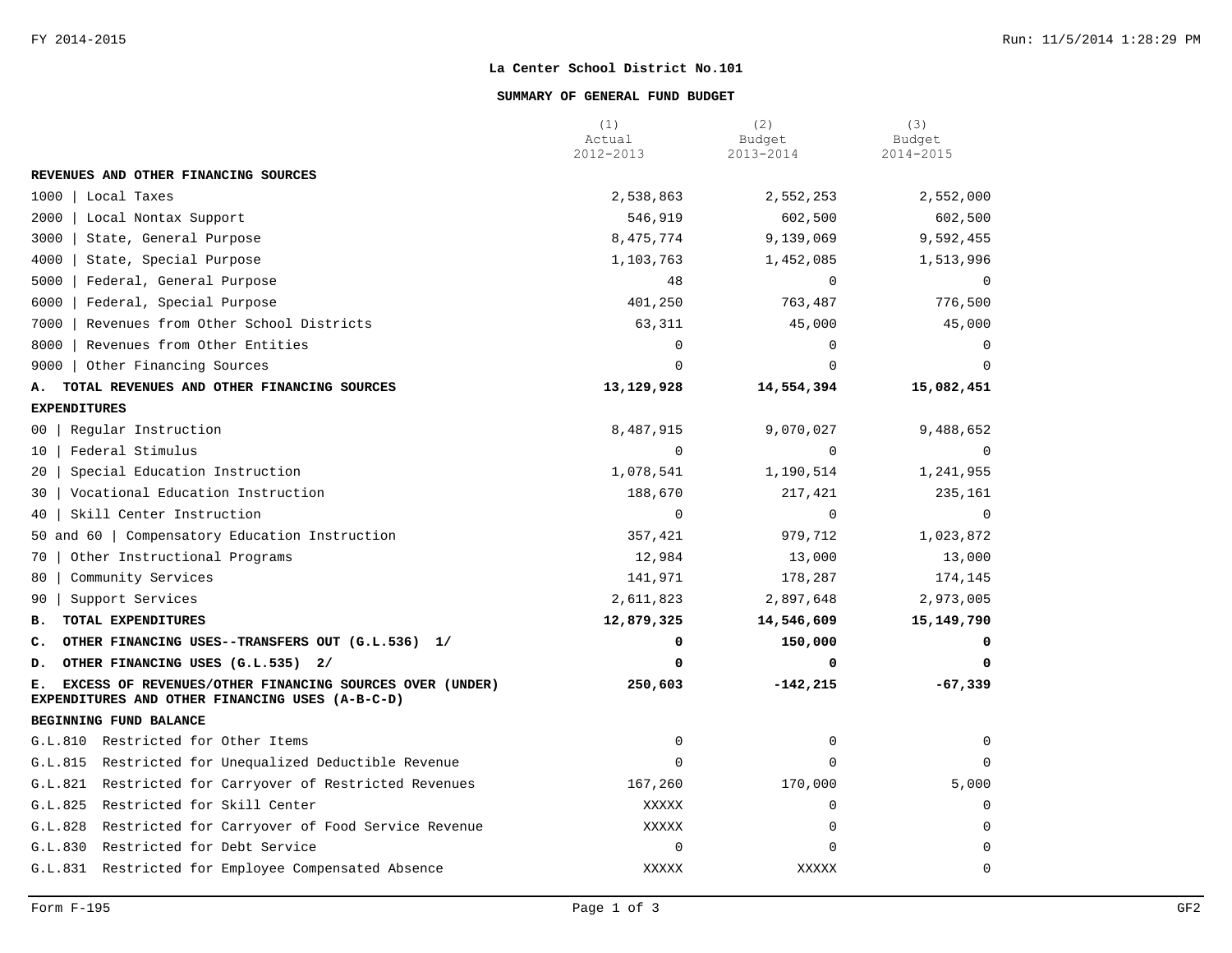## **SUMMARY OF GENERAL FUND BUDGET**

|         |                                                            | (1)<br>Actual<br>2012-2013 | (2)<br>Budget<br>2013-2014 | (3)<br>Budget<br>2014-2015 |
|---------|------------------------------------------------------------|----------------------------|----------------------------|----------------------------|
| G.L.835 | Restricted for Arbitrage Rebate                            | $\mathbf 0$                | $\Omega$                   | $\Omega$                   |
| G.L.840 | Nonspendable Fund Balance-Inventory & Prepaid Items        | 71,661                     | 75,000                     | 1,000                      |
| G.L.845 | Restricted for Self-Insurance                              | $\Omega$                   | $\Omega$                   | $\Omega$                   |
| G.L.850 | Restricted for Uninsured Risks                             | $\Omega$                   | $\Omega$                   |                            |
| G.L.870 | Committed to Other Purposes                                | $\Omega$                   | $\Omega$                   | $\Omega$                   |
| G.L.872 | Committed to Minimum Fund Balance Policy                   | 626,107                    | 650,000                    | 687,002                    |
| G.L.875 | Assigned to Contingencies                                  | $\mathbf 0$                | $\Omega$                   | $\Omega$                   |
|         | G.L.884 Assigned to Other Capital Projects                 | $\Omega$                   | $\Omega$                   |                            |
| G.L.888 | Assigned to Other Purposes                                 | $\Omega$                   | 0                          | 120,000                    |
| G.L.890 | Unassigned Fund Balance                                    | 923,531                    | 875,000                    | 287,391                    |
| F.      | TOTAL BEGINNING FUND BALANCE                               | 1,788,559                  | 1,770,000                  | 1,100,393                  |
| G.      | G.L.898 PRIOR YEAR CORRECTIONS OR RESTATEMENTS(+ OR -)     | <b>XXXXX</b>               | <b>XXXXX</b>               | <b>XXXXX</b>               |
|         | ENDING FUND BALANCE                                        |                            |                            |                            |
| G.L.810 | Restricted for Other Items                                 | $\mathbf 0$                | $\Omega$                   |                            |
| G.L.815 | Restricted for Unequalized Deductible Revenue              | $\mathbf 0$                | 0                          |                            |
|         | G.L.821 Restricted for Carryover of Restricted Revenues    | 11,450                     | 170,000                    | 5,000                      |
| G.L.825 | Restricted for Skill Center                                | $\mathbf 0$                | 0                          | $\Omega$                   |
| G.L.828 | Restricted for Carryover of Food Service Revenue           | 0                          | 0                          | $\cap$                     |
| G.L.830 | Restricted for Debt Service                                | $\Omega$                   | $\Omega$                   |                            |
| G.L.831 | Restricted for Employee Compensated Absence                | <b>XXXXX</b>               | XXXXX                      | $\Omega$                   |
| G.L.835 | Restricted for Arbitrage Rebate                            | $\Omega$                   | $\Omega$                   |                            |
| G.L.840 | Nonspendable Fund Balance-Inventory & Prepaid Items        | 1,824                      | 75,000                     | 1,000                      |
| G.L.845 | Restricted for Self-Insurance                              | $\mathbf 0$                | 0                          | $\Omega$                   |
| G.L.850 | Restricted for Uninsured Risks                             | 0                          | 0                          | $\Omega$                   |
| G.L.870 | Committed to Other Purposes                                | $\Omega$                   | $\Omega$                   |                            |
| G.L.872 | Committed to Minimum Fund Balance Policy                   | 643,966                    | 725,000                    | 757,490                    |
| G.L.875 | Assigned to Contingencies                                  | $\Omega$                   | $\Omega$                   |                            |
| G.L.884 | Assigned to Other Capital Projects                         | 362,348                    | 0                          |                            |
| G.L.888 | Assigned to Other Purposes                                 | 158,487                    | $\Omega$                   | 200,000                    |
| G.L.890 | Unassigned Fund Balance                                    | 860,823                    | 657,785                    | 69,564                     |
|         | H. TOTAL ENDING FUND BALANCE (E+F, +OR-G)<br>$\frac{3}{2}$ | 2,038,898                  | 1,627,785                  | 1,033,054                  |

1/ G.L. 536 is an account that is used to summarize actions for other financing uses--transfers out.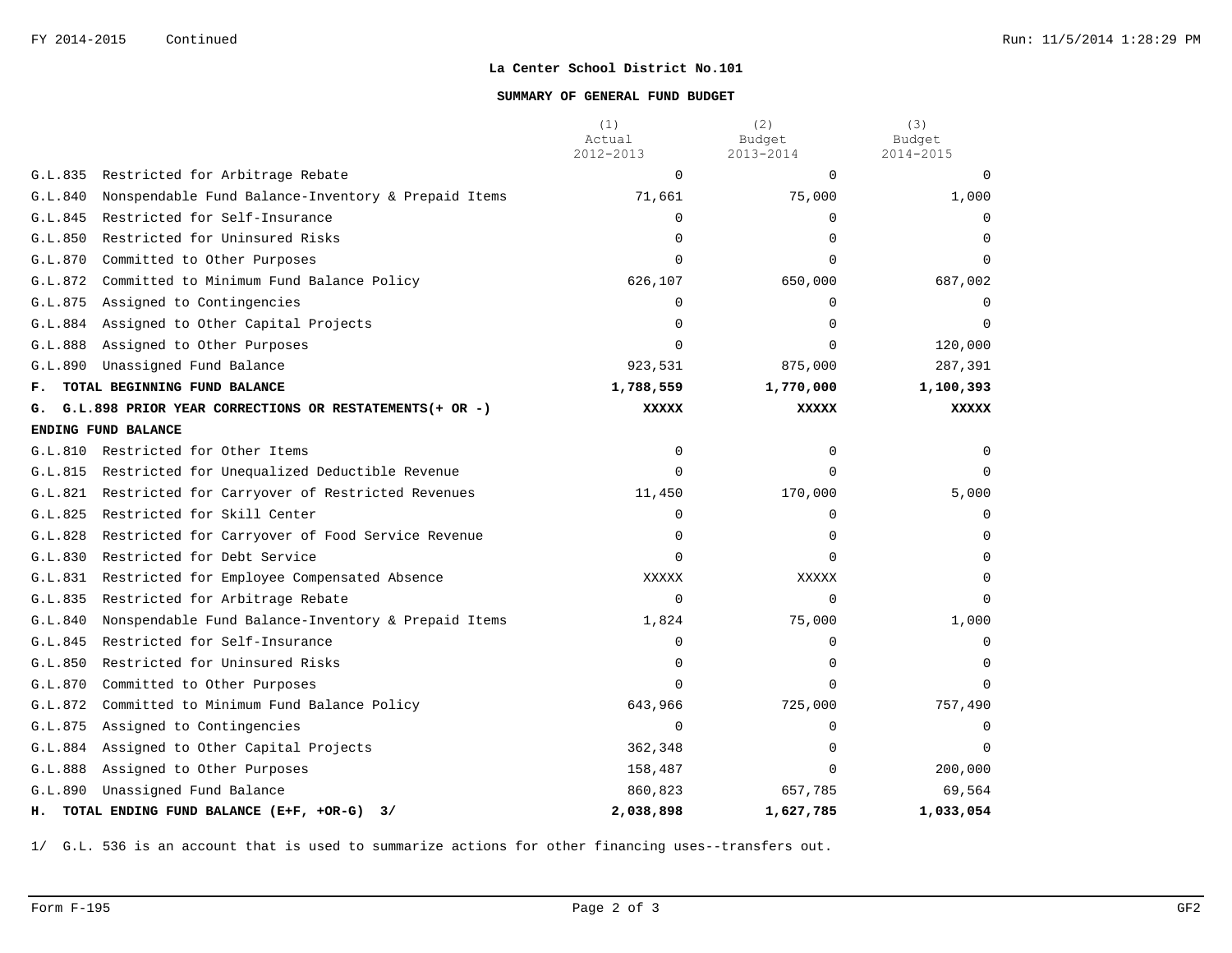#### **SUMMARY OF GENERAL FUND BUDGET**

2/ G.L.535 is an account that is used to summarize actions for other financing uses such as long-term financing and debt extingishments. Nonvoted debts may be serviced in the Debt Service Fund (DSF) rather than in the fund that received the debt proceeds. In order to provide the resources to retire the debt, a transfer is used by the General Fund, Capital Projects Fund, or Transportation Vehicle Fund to transfer resources to the DSF. Refer to Page DS4 for detail of estimated outstanding nonvoted bond detail information.

3/ Line H must be equal to or greater than all restricted fund balances.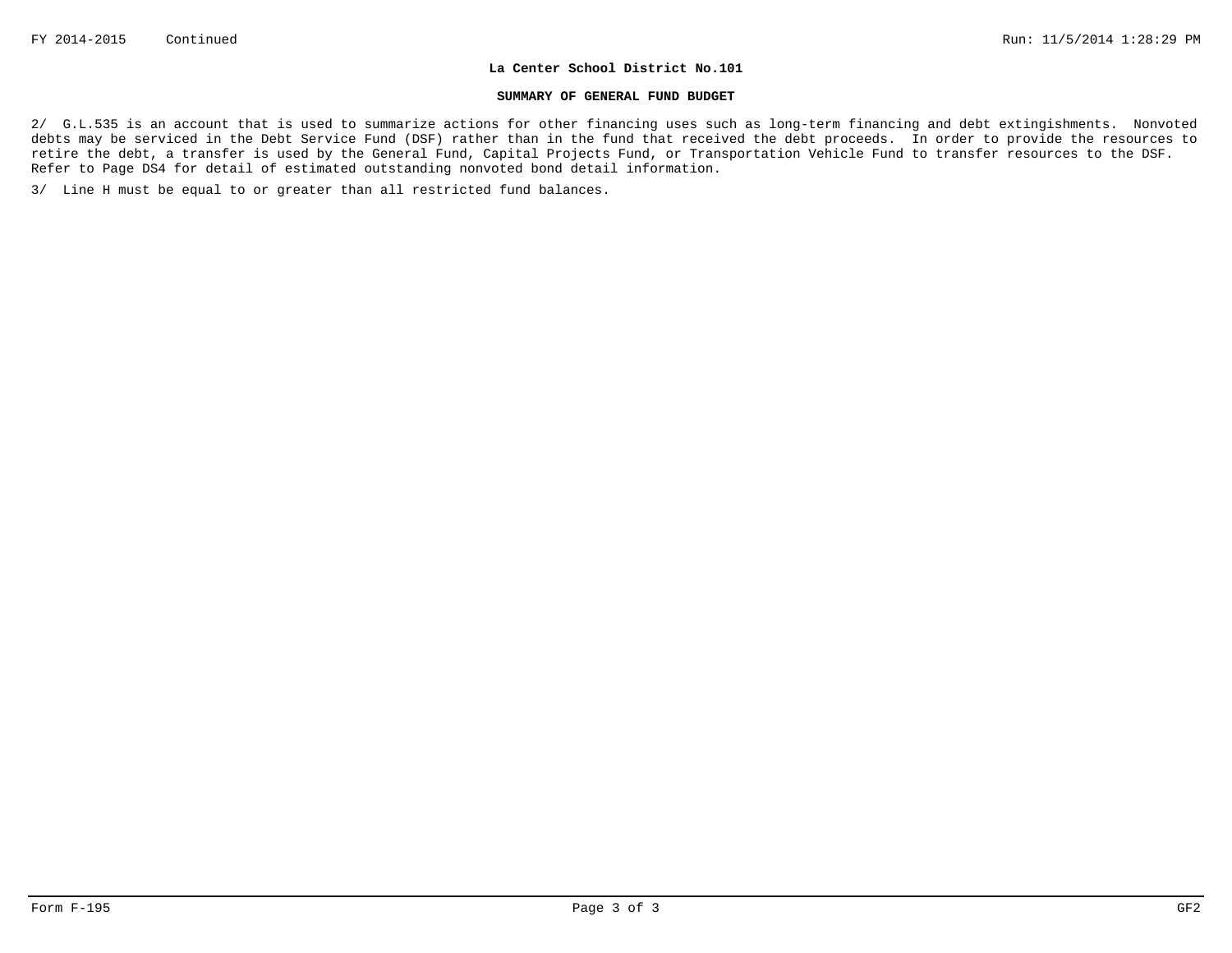|                    |                                                         | (1)<br>Actual | (2)<br>Budget | (3)<br>Budget |
|--------------------|---------------------------------------------------------|---------------|---------------|---------------|
|                    |                                                         | 2012-2013     | 2013-2014     | 2014-2015     |
| <b>LOCAL TAXES</b> |                                                         |               |               |               |
| 1100               | Local Property Tax                                      | 2,535,695     | 2,552,253     | 2,552,000     |
| 1300               | Sale of Tax Title Property                              | $\Omega$      | $\Omega$      |               |
| 1400               | Local in lieu of Taxes                                  | $\Omega$      | $\mathbf 0$   | $\Omega$      |
| 1500               | Timber Excise Tax                                       | 3,167         | $\Omega$      | $\Omega$      |
| 1600               | County-Administered Forests                             | $\mathbf 0$   | 0             | $\Omega$      |
| 1900               | Other Local Taxes                                       | $\Omega$      | $\Omega$      |               |
| 1000               | TOTAL LOCAL TAXES                                       | 2,538,863     | 2,552,253     | 2,552,000     |
|                    | LOCAL SUPPORT NONTAX                                    |               |               |               |
| 2100               | Tuitions and Fees, Unassigned                           | 30,246        | 36,500        | 36,500        |
| 2122               | Special Ed-Infants and Toddlers-Tuition and Fees        | <b>XXXXX</b>  | 0             | $\mathbf 0$   |
| 2131               | Secondary Vocational Education Tuition                  | $\mathbf 0$   | $\mathbf 0$   | $\mathbf 0$   |
| 2145               | Skill Center Tuitions and Fees                          | $\mathbf 0$   | $\Omega$      | $\Omega$      |
| 2171               | Traffic Safety Education Fees                           | $\mathbf 0$   | $\Omega$      | $\Omega$      |
| 2173               | Summer School Tuition and Fees                          | $\mathbf 0$   | $\Omega$      | $\Omega$      |
| 2186               | Community School Tuition and Fees                       | 125,428       | 117,000       | 117,000       |
| 2188               | Day Care Tuitions and Fees                              | $\mathbf 0$   | $\mathbf 0$   | $\mathbf 0$   |
| 2200               | Sales of Goods, Supplies, and Services, Unassigned      | 40,739        | 50,000        | 50,000        |
| 2231               | Secondary Voc. Ed., Sales of Goods, Supplies, and Svcs  | 370           | $\Omega$      | $\Omega$      |
| 2245               | Skill Center, Sales of Goods, Supplies and Services     | $\mathbf 0$   | $\Omega$      | $\cap$        |
| 2288               | Day Care, Sales of Goods, Supplies and Services         | $\mathbf 0$   | 220,000       | $\Omega$      |
| 2289               | Other Community Svcs Sales of Goods, Supplies and Svcs  | $\mathbf 0$   | $\mathbf 0$   | $\Omega$      |
| 2298               | School Food Services, Sales of Goods, Supplies and Svcs | 171,999       | $\Omega$      | 220,000       |
| 2300               | Investment Earnings                                     | 17,157        | 5,000         | 5,000         |
| 2400               | Interfund Loan Interest Earnings                        | $\mathbf 0$   | $\mathbf 0$   | $\Omega$      |
| 2500               | Gifts and Donations                                     | 35,263        | 65,000        | 65,000        |
| 2600               | Fines and Damages                                       | 10,236        | 10,000        | 10,000        |
| 2700               | Rentals and Leases                                      | 60            | 1,000         | 1,000         |
| 2800               | Insurance Recoveries                                    | 7,279         | $\mathbf 0$   | $\Omega$      |
| 2900               | Local Support Nontax, Unassigned                        | 108,143       | 98,000        | 98,000        |
| 2910               | E-Rate                                                  | $\Omega$      | $\Omega$      | $\Omega$      |
| 2000               | TOTAL LOCAL SUPPORT NONTAX                              | 546,919       | 602,500       | 602,500       |
|                    | STATE, GENERAL PURPOSE                                  |               |               |               |
| 3100               | Apportionment                                           | 7,688,842     | 8,276,906     | 8,654,490     |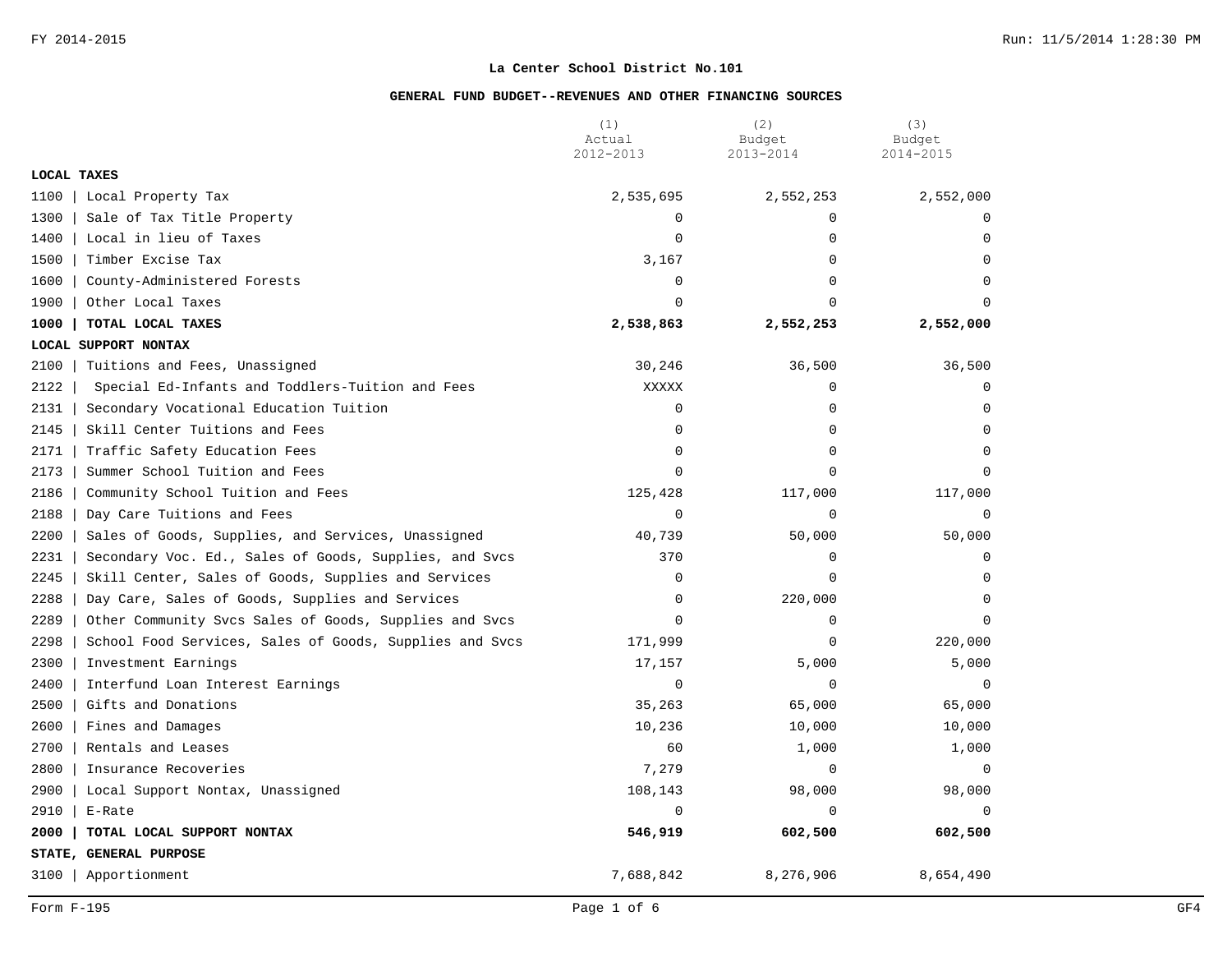|      |                                                         | (1)<br>Actual<br>2012-2013 | (2)<br>Budget<br>2013-2014 | (3)<br>Budget<br>2014-2015 |
|------|---------------------------------------------------------|----------------------------|----------------------------|----------------------------|
| 3121 | Special Education--General Apportionment                | 180,655                    | 191,002                    | 200,995                    |
| 3300 | Local Effort Assistance                                 | 606,277                    | 671,161                    | 736,970                    |
| 3600 | State Forests                                           | $\mathbf 0$                | 0                          | $\Omega$                   |
| 3900 | Other State General Purpose, Unassigned                 | $\Omega$                   | $\Omega$                   | $\Omega$                   |
| 3000 | TOTAL STATE, GENERAL PURPOSE                            | 8,475,774                  | 9,139,069                  | 9,592,455                  |
|      | STATE, SPECIAL PURPOSE                                  |                            |                            |                            |
| 4100 | Special Purpose, Unassigned                             | $\mathbf 0$                | 0                          | $\Omega$                   |
| 4121 | Special Education                                       | 897,885                    | 967,332                    | 1,014,413                  |
| 4122 | Special Ed-Infants and Toddlers-State                   | XXXXX                      | 32,180                     | 26,547                     |
| 4126 | State Institutions, Special Education                   | $\mathbf 0$                | 0                          | $\overline{0}$             |
| 4155 | Learning Assistance                                     | 132,182                    | 252,910                    | 216,693                    |
| 4156 | State Institutions, Centers, and Homes, Delinquent      | $\mathbf 0$                | 0                          | $\Omega$                   |
| 4158 | Special and Pilot Programs                              | 25,574                     | 150,000                    | 210,650                    |
| 4159 | Institutions-Juveniles in Adult Jails                   | $\mathbf 0$                | 0                          | $\Omega$                   |
| 4165 | Transitional Bilingual                                  | 26,424                     | 21,498                     | 27,031                     |
| 4174 | Highly Capable                                          | 15,097                     | 15,709                     | 15,840                     |
| 4188 | Day Care                                                | $\mathbf 0$                | 0                          | $\mathbf 0$                |
| 4198 | School Food Services                                    | 6,600                      | 12,456                     | 2,822                      |
| 4199 | Transportation--Operations                              | $\mathbf 0$                | 0                          | $\Omega$                   |
| 4300 | Other State Agencies, Unassigned                        | $\Omega$                   | $\Omega$                   | $\Omega$                   |
| 4321 | Special Education--Other State Agencies                 | $\mathbf 0$                | 0                          | $\mathbf 0$                |
| 4322 | Special Education-Infants and Toddlers-State            | <b>XXXXX</b>               | 0                          | $\mathbf 0$                |
| 4326 | State Institutions--Special Education--Other State Agcs | $\mathbf 0$                | $\Omega$                   | $\Omega$                   |
| 4356 | State Insts, Ctrs, Homes, Delinquent--Other St. Agcs    | $\mathbf 0$                | 0                          | $\mathbf 0$                |
| 4358 | Speical and Pilot Programs--Other State Agencies        | $\mathbf 0$                | 0                          | $\Omega$                   |
| 4365 | Transitional Bilingual--Other State Agencies            | $\Omega$                   | $\Omega$                   | $\Omega$                   |
| 4388 | Day Care--Other State Agencies                          | $\Omega$                   | $\Omega$                   | $\Omega$                   |
| 4398 | School Food Services--Other State Agencies              | 0                          | 0                          | $\Omega$                   |
| 4399 | Transportation--Operations--Other State Agencies        | $\Omega$                   | U                          |                            |
| 4000 | TOTAL STATE, SPECIAL PURPOSE                            | 1,103,763                  | 1,452,085                  | 1,513,996                  |
|      | FEDERAL, GENERAL PURPOSE                                |                            |                            |                            |
| 5200 | General Purpose Direct Federal Grants, Unassigned       | $\mathbf 0$                | 0                          | 0                          |
| 5300 | Impact Aid, Maintenance and Operation                   | $\mathbf 0$                | 0                          | $\mathbf 0$                |
| 5329 | Impact Aid, Special Education Funding                   | $\Omega$                   | $\Omega$                   | $\Omega$                   |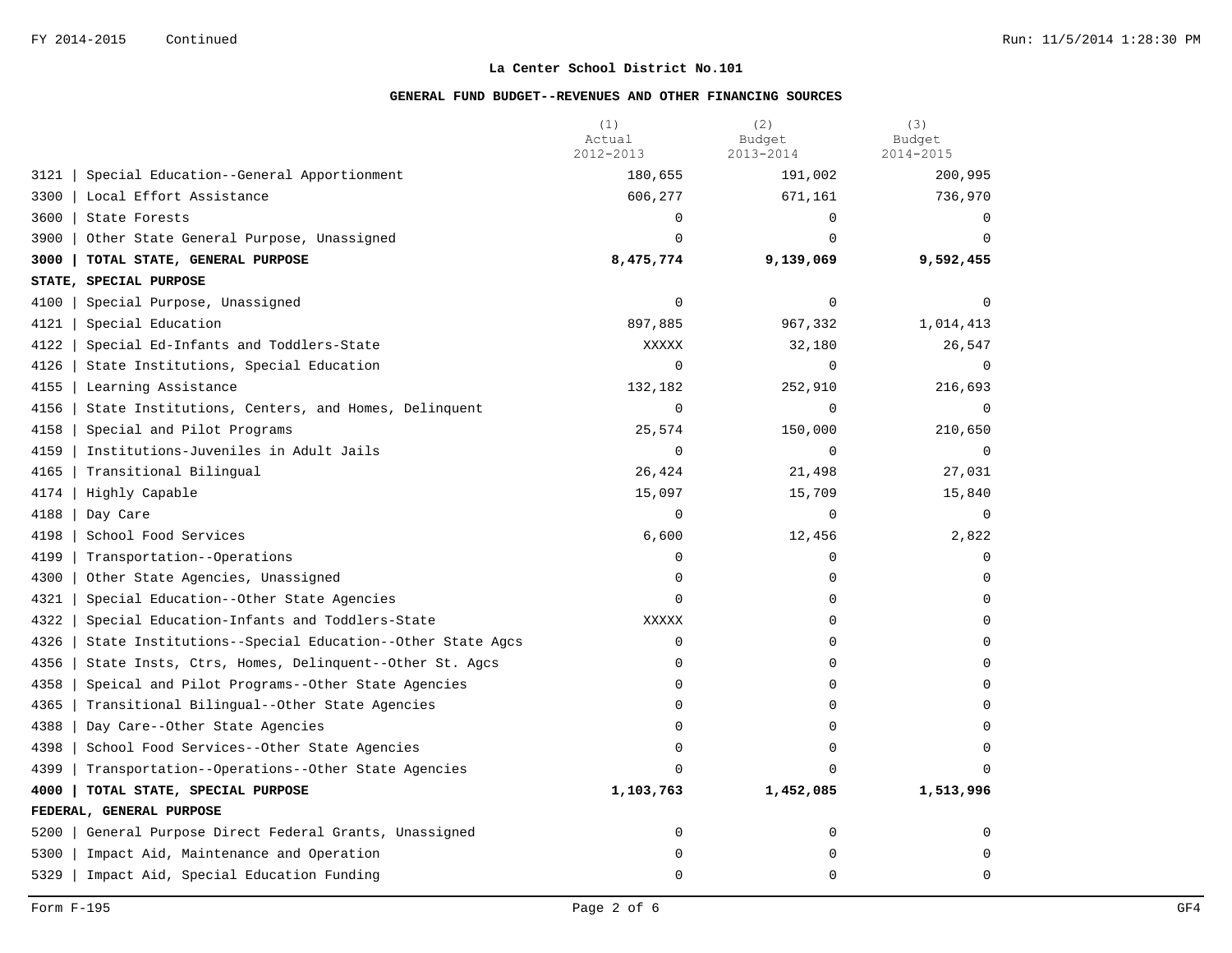|                                                                 | (1)<br>Actual<br>2012-2013 | (2)<br>Budget<br>2013-2014 | (3)<br>Budget<br>2014-2015 |
|-----------------------------------------------------------------|----------------------------|----------------------------|----------------------------|
| Federal in lieu of Taxes<br>5400                                | 0                          | 0                          | $\Omega$                   |
| 5500<br>Federal Forests                                         | 48                         | 0                          | $\Omega$                   |
| 5600<br>Oualified Bond Interest Credit - Federal                | $\mathbf 0$                | 0                          | $\Omega$                   |
| 5000<br>TOTAL FEDERAL, GENERAL PURPOSE                          | 48                         | 0                          | 0                          |
| FEDERAL, SPECIAL PURPOSE                                        |                            |                            |                            |
| 6100<br>Special Purpose, OSPI, Unassigned                       | 0                          | 0                          | $\mathbf 0$                |
| Federal Stimulus--Title I<br>6111                               | 0                          | $\Omega$                   | $\Omega$                   |
| 6112<br>Federal Stimulus--School Improvement                    | 0                          | $\Omega$                   | $\Omega$                   |
| Federal Stimulus--State Fiscal Stabilization Fund<br>6113       | $\Omega$                   | $\Omega$                   | $\Omega$                   |
| 6114<br>Federal Stimulus--IDEA                                  | 0                          | 0                          | $\mathbf 0$                |
| 6118<br>Federal Stimulus--Competitive Grants                    | 0                          | 0                          | $\Omega$                   |
| 6119<br>Federal Stimulus--Other                                 | 0                          | 0                          | $\Omega$                   |
| 6121<br>Special Education--Medicaid Reimbursement               | $\Omega$                   | 0                          | $\Omega$                   |
| Special Ed-Infants and Toddlers-Medicaid Reimbursements<br>6122 | XXXXX                      | $\Omega$                   | $\Omega$                   |
| 6124<br>Special Education--Supplemental                         | 0                          | $\Omega$                   | $\Omega$                   |
| 6125<br>Special Education-Infants and Toddlers-Federal          | XXXXX                      | $\Omega$                   | $\Omega$                   |
| 6138<br>Secondary Vocational Education                          | 4,865                      | 5,000                      | 5,000                      |
| 6146<br>Skill Center                                            | $\mathbf 0$                | 0                          | $\Omega$                   |
| 6151<br>Disadvantaged ESEA Disadvantaged, Fed                   | 146,639                    | 125,000                    | 140,000                    |
| 6152<br>School Improve, Fed Other Title Grants under ESEA, Fed  | 33,759                     | 433,487                    | 431,500                    |
| 6153<br>Migrant ESEA Migrant, Federal                           | 0                          | 0                          | $\Omega$                   |
| 6154<br>Reading First, Federal                                  | 0                          | 0                          | 0                          |
| 6157<br>Institutions, Neglected and Delinquent                  | $\Omega$                   | 0                          | $\Omega$                   |
| 6161<br>Head Start                                              | $\Omega$                   | 0                          | $\Omega$                   |
| 6162<br>Math & Science--Professional Development                | 0                          | 0                          | $\Omega$                   |
| 6164<br>Limited English Proficiency (formerly Bilingual)        | 0                          | 0                          | $\Omega$                   |
| 6167<br>Indian Education JOM                                    | 0                          | 0                          | $\Omega$                   |
| 6168<br>Indian Education, ED                                    | 0                          | 0                          | $\Omega$                   |
| 6176<br>Targeted Assistance                                     | 0                          | 0                          | $\Omega$                   |
| 6178<br>Youth Training Programs                                 | 0                          | 0                          | $\Omega$                   |
| 6188<br>Day Care                                                | 0                          | 0                          | $\Omega$                   |
| 6189<br>Other Community Services                                | $\Omega$                   | $\Omega$                   | $\Omega$                   |
| 6198<br>School Food Services                                    | 194,127                    | 165,000                    | 165,000                    |
| 6199<br>Transportation--Operations                              | 0                          | 0                          | $\mathbf 0$                |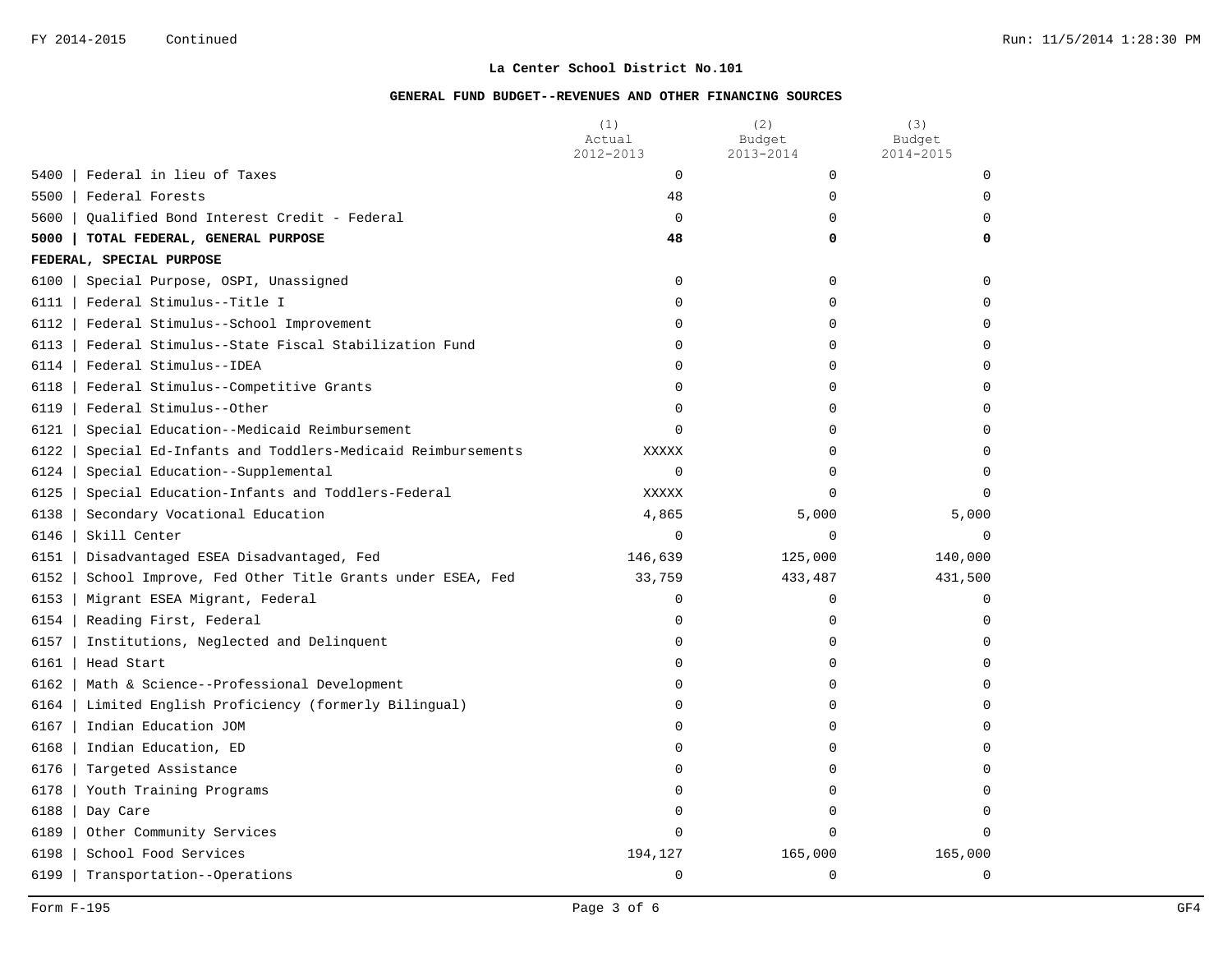|        |                                                         | (1)<br>Actual<br>2012-2013 | (2)<br>Budget<br>2013-2014 | (3)<br>Budget<br>2014-2015 |
|--------|---------------------------------------------------------|----------------------------|----------------------------|----------------------------|
| 6200   | Direct Special Purpose Grants                           | $\mathbf 0$                | 0                          | $\Omega$                   |
| 6211   | Federal Stimulus--Title I                               | $\mathbf 0$                | 0                          |                            |
| 6212   | Federal Stimulus--School Improvement                    | 0                          | $\mathbf 0$                |                            |
| 6213   | Federal Stimulus--State Fiscal Stabilization Fund       | $\Omega$                   | O                          |                            |
| 6214   | Federal Stimulus--IDEA                                  | $\Omega$                   | 0                          |                            |
| 6218   | Federal Stimulus--Competitive Grants                    | $\mathbf 0$                | $\mathbf 0$                |                            |
| 6219   | Federal Stimulus--Other                                 | 0                          | O                          |                            |
| 6221   | Special Education--Medicaid Reimbursement               | $\Omega$                   | O                          |                            |
| 6222   | Special Ed-Infants and Toddlers-Medicaid Reimbursements | XXXXX                      | $\mathbf 0$                |                            |
| 6224   | Special Education--Supplemental                         | $\mathbf 0$                | 0                          |                            |
| 6225   | Special Education-Infants and Toddlers-Federal          | <b>XXXXX</b>               | O                          |                            |
| 6238   | Secondary Vocational Education                          | $\Omega$                   | U                          |                            |
| 6246   | Skill Center                                            | $\Omega$                   | U                          |                            |
| 6251   | Disadvantaged ESEA Disadvantaged, Fed                   | $\Omega$                   | $\Omega$                   |                            |
| 6252   | School Improve, Fed Other Title Grants under ESEA, Fed  | $\Omega$                   | $\Omega$                   |                            |
| 6253   | ESEA Migrant, Federal                                   | $\mathbf 0$                | $\mathbf 0$                |                            |
| $6254$ | Reading First, Federal                                  | 0                          | 0                          |                            |
| 6257   | Institutions, Neglected and Delinquent                  | $\Omega$                   | $\Omega$                   |                            |
|        | $6261$   Head Start                                     | $\Omega$                   | 0                          |                            |
| 6262   | Math & Science--Professional Development                | 0                          | 0                          |                            |
| 6264   | Limited English Proficiency (formerly Bilingual)        | 0                          | 0                          |                            |
| 6267   | Indian Education JOM                                    | $\Omega$                   | O                          |                            |
| 6268   | Indian Education, ED                                    | 0                          | O                          |                            |
| 6276   | Targeted Assistance                                     | $\Omega$                   | 0                          |                            |
| 6278   | Youth Training, Direct Grants                           | $\Omega$                   | O                          |                            |
| 6288   | Day Care                                                | $\Omega$                   | O                          |                            |
| 6289   | Other Community Services                                | $\Omega$                   | U                          |                            |
| 6298   | School Food Services                                    | $\Omega$                   | $\Omega$                   |                            |
| 6299   | Transportation--Operations                              | $\Omega$                   | $\Omega$                   |                            |
| 6300   | Federal Grants Through Other Agencies, Unassigned       | $\mathbf 0$                | $\mathbf 0$                |                            |
| 6310   | Medicaid Administrative Match                           | 0                          | 0                          |                            |
| 6311   | Federal Stimulus--Title I                               | 0                          | $\mathbf 0$                |                            |
| 6312   | Federal Stimulus--School Improvement                    | O                          | O                          |                            |
| 6313   | Federal Stimulus--State Fiscal Stabilization Fund       | $\Omega$                   | $\Omega$                   | $\Omega$                   |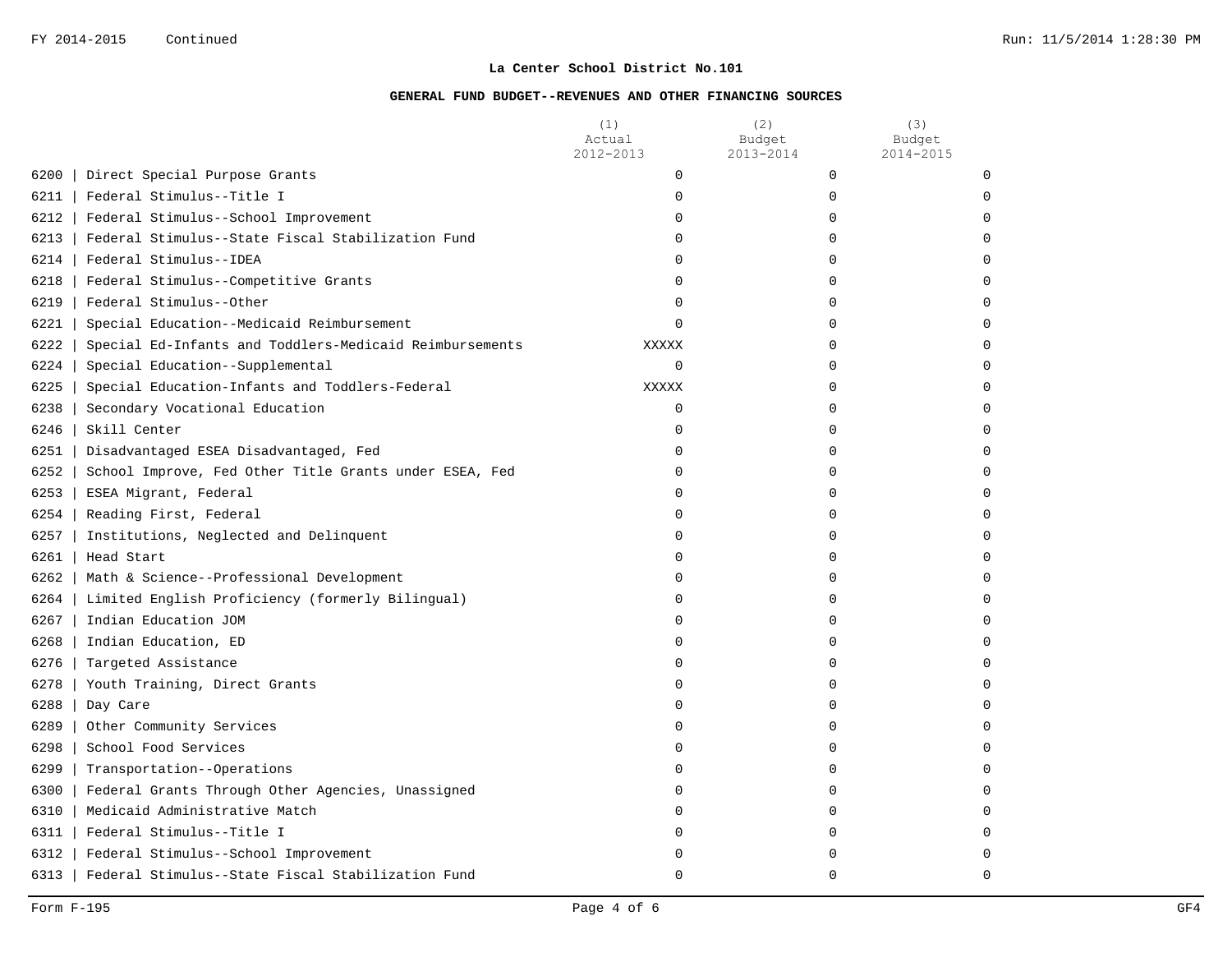|                                                                 | (1)<br>Actual<br>2012-2013 | (2)<br>Budget<br>2013-2014 | (3)<br>Budget<br>2014-2015 |
|-----------------------------------------------------------------|----------------------------|----------------------------|----------------------------|
| 6314<br>Federal Stimulus--IDEA                                  | $\mathbf 0$                | $\mathbf 0$                | $\mathbf 0$                |
| 6318<br>Federal Stimulus--Competitive Grants                    | 0                          | 0                          | <sup>0</sup>               |
| 6319<br>Federal Stimulus--Other                                 | 0                          | 0                          |                            |
| 6321<br>Special Education--Medicaid Reimbursement               | $\Omega$                   | 0                          |                            |
| 6322<br>Special Ed-Infants and Toddlers-Medicaid Reimbursements | <b>XXXXX</b>               | $\Omega$                   |                            |
| 6324<br>Special Education--Supplemental                         | $\mathbf 0$                | $\mathbf 0$                |                            |
| 6325<br>Special Education-Infants and Toddlers-Federal          | XXXXX                      | 0                          |                            |
| 6338<br>Secondary Vocational Education                          | 0                          | 0                          |                            |
| 6346<br>Skill Center                                            | 0                          | 0                          |                            |
| 6351<br>Disadvantaged ESEA Disadvantaged, Fed                   | 0                          | 0                          | ∩                          |
| 6352<br>School Improve, Fed Other Title Grants under ESEA, Fed  | $\Omega$                   | $\Omega$                   |                            |
| 6353<br>Migrant ESEA Migrant, Federal                           | $\Omega$                   | $\Omega$                   |                            |
| 6354<br>Reading First, Federal                                  | $\Omega$                   | $\Omega$                   |                            |
| 6357<br>Institutions, Neglected and Delinquent                  | 0                          | 0                          | ∩                          |
| 6361<br>Head Start                                              | 0                          | 0                          | ∩                          |
| 6362<br>Math & Science--Professional Development                | 0                          | 0                          |                            |
| Limited English Proficiency (formerly Bilingual)<br>6364        | 0                          | 0                          |                            |
| 6367<br>Indian Education JOM                                    | $\Omega$                   | $\Omega$                   |                            |
| 6368<br>Indian Education, ED                                    | 0                          | 0                          |                            |
| 6376<br>Targeted Assistance                                     | 0                          | 0                          |                            |
| 6378<br>Youth Training Programs                                 | 0                          | 0                          |                            |
| 6388<br>Day Care                                                | 0                          | $\Omega$                   |                            |
| 6389<br>Other Community Services                                | 0                          | 0                          | ∩                          |
| 6398<br>School Food Services                                    | $\Omega$                   | $\Omega$                   | ∩                          |
| 6399<br>Transportation--Operations                              | $\Omega$                   | $\Omega$                   | $\Omega$                   |
| 6998<br>USDA Commodities                                        | 21,860                     | 35,000                     | 35,000                     |
| 6000 TOTAL FEDERAL, SPECIAL PURPOSE                             | 401,250                    | 763,487                    | 776,500                    |
| REVENUES FROM OTHER SCHOOL DISTRICTS                            |                            |                            |                            |
| 7100<br>Program Participation, Unassigned                       | 0                          | 20,000                     | $\Omega$                   |
| 7121  <br>Special Education                                     | $\Omega$                   | 0                          |                            |
| 7122<br>Special Education-Infants and Toddlers                  | <b>XXXXX</b>               | $\Omega$                   |                            |
| 7131   Vocational Education                                     | 0                          | $\mathbf 0$                |                            |
| 7145<br>Skill Center                                            | 0                          | 0                          |                            |
| 7189<br>Other Community Services                                | 0                          | $\Omega$                   | $\cap$                     |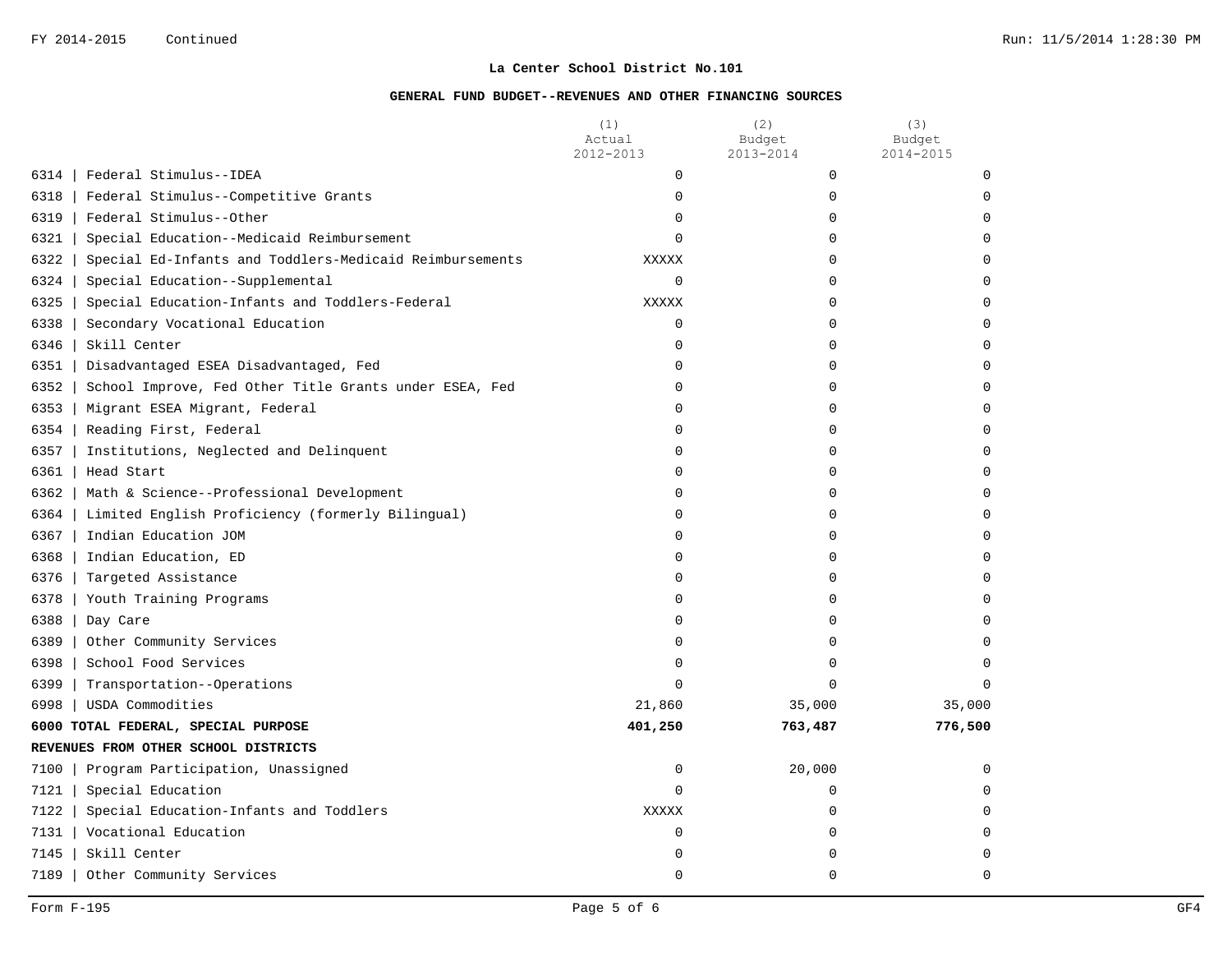|                                                              | (1)<br>Actual | (2)<br>Budget | (3)<br>Budget |
|--------------------------------------------------------------|---------------|---------------|---------------|
|                                                              | 2012-2013     | 2013-2014     | 2014-2015     |
| 7197<br>Support Services                                     | 0             | $\Omega$      | $\Omega$      |
| 7198<br>School Food Services                                 | 23,967        | 0             | 20,000        |
| 7199<br>Transportation                                       | 0             | ∩             | $\Omega$      |
| 7301<br>Nonhigh Participation                                | 39,344        | 25,000        | 25,000        |
| 7000<br>TOTAL REVENUES FROM OTHER SCHOOL DISTRICTS           | 63,311        | 45,000        | 45,000        |
| REVENUES FROM OTHER ENTITIES                                 |               |               |               |
| Governmental Entities<br>8100                                | 0             | 0             | $\Omega$      |
| 8188<br>Day Care                                             | $\Omega$      | $\Omega$      | $\Omega$      |
| 8189<br>Community Services                                   | 0             | $\Omega$      | $\Omega$      |
| 8198<br>School Food Services                                 | 0             | $\Omega$      | $\Omega$      |
| 8199<br>Transportation                                       | U             | $\Omega$      | $\Omega$      |
| 8200<br>Private Foundations                                  | U             | $\Omega$      | $\Omega$      |
| 8500<br>Nonfederal, ESD                                      | U             | $\Omega$      | $\Omega$      |
| 8521<br>Educational Service Districts-Special Education      | <b>XXXXX</b>  | $\Omega$      | $\Omega$      |
| 8522<br>Ed Service Districts-Special Ed-Infants and Toddlers | XXXXX         | U             | $\Omega$      |
| 8000 TOTAL REVENUES FROM OTHER ENTITES                       | 0             | 0             | 0             |
| OTHER FINANCING SOURCES                                      |               |               |               |
| Sale of Bonds<br>9100                                        | 0             | $\Omega$      | $\Omega$      |
| 9300<br>Sale of Equipment                                    | U             | $\Omega$      | $\Omega$      |
| 9400<br>Compensated Loss of Fixed Assets                     |               | O             | $\Omega$      |
| 9500<br>Long-Term Financing                                  |               | $\Omega$      | $\Omega$      |
| 9900<br>Transfers                                            |               |               | $\Omega$      |
| 9000 TOTAL OTHER FINANCING SOURCES                           | <sup>n</sup>  | n             | 0             |
| TOTAL REVENUES AND OTHER FINANCING SOURCES                   | 13,129,928    | 14,554,394    | 15,082,451    |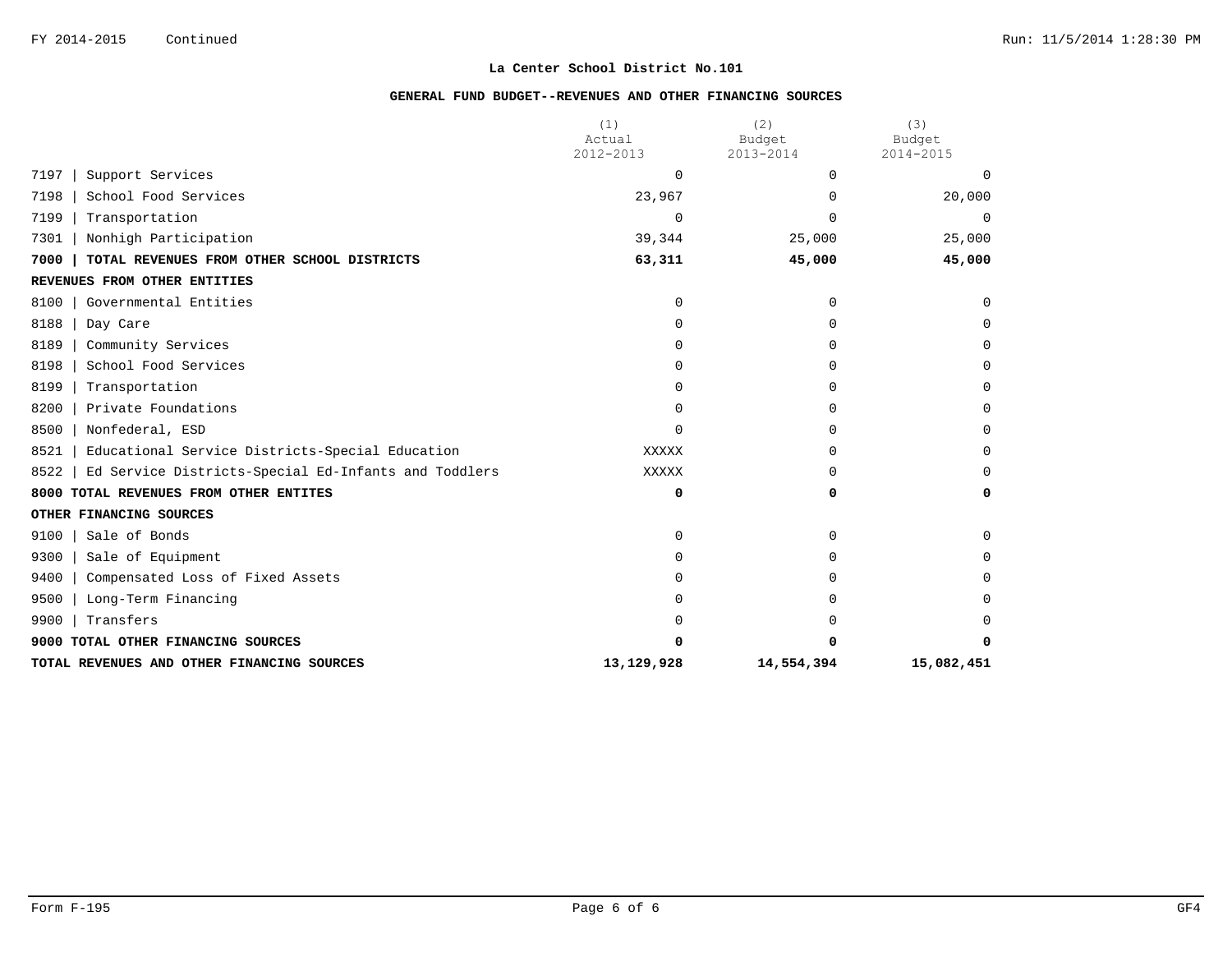### **EXPENDITURE BY PROGRAM**

|                                                                                  | (1)<br>Actual  | (2)<br>Budget | (3)<br>Budget |
|----------------------------------------------------------------------------------|----------------|---------------|---------------|
|                                                                                  | 2012-2013      | 2013-2014     | 2014-2015     |
| REGULAR INSTRUCTION                                                              |                |               |               |
| Basic Education<br>01                                                            | 8,487,304      | 8,956,928     | 9,373,563     |
| Alternative Learning Experience<br>02                                            | 612            | 113,099       | 115,089       |
| Basic Education - Dropout Reengagement<br>03                                     | XXXXX          | XXXXX         | $\Omega$      |
| TOTAL REGULAR INSTRUCTION<br>00                                                  | 8,487,915      | 9,070,027     | 9,488,652     |
| FEDERAL STIMULUS                                                                 |                |               |               |
| Federal Stimulus - Title I<br>11                                                 | $\mathbf 0$    | $\Omega$      | $\Omega$      |
| Federal Stimulus - School Improvement<br>12                                      | $\Omega$       | $\Omega$      |               |
| Federal Stimulus - Fiscal Stabilization and Education Jobs (formerly SFSF)<br>13 | $\Omega$       | $\Omega$      |               |
| Federal Stimulus - IDEA<br>14                                                    | $\Omega$       | $\Omega$      |               |
| Federal Stimulus - Competitive Grants<br>18                                      | $\Omega$       | $\Omega$      |               |
| Federal Stimulus - Other<br>19                                                   | $\Omega$       | $\Omega$      |               |
| TOTAL FEDERAL STIMULUS<br>10                                                     | $\Omega$       | O             | $\Omega$      |
| SPECIAL EDUCATION INSTRUCTION                                                    |                |               |               |
| Special Education, Supplemental, State<br>21                                     | 1,078,541      | 1,158,334     | 1,215,408     |
| 22<br>Special Education, Infants and Toddlers, State                             | XXXXX          | 32,180        | 26,547        |
| Special Education, Supplemental, Federal<br>24                                   | $\Omega$       | $\Omega$      | $\Omega$      |
| Special Education, Infants and Toddlers, Federal<br>25                           | XXXXX          | $\Omega$      | $\Omega$      |
| Special Education, Institutions, State<br>26                                     | $\Omega$       | $\Omega$      | $\Omega$      |
| Special Education, Other, Federal<br>29                                          | $\Omega$       |               |               |
| TOTAL SPECIAL EDUCATION INSTRUCTION<br>20                                        | 1,078,541      | 1,190,514     | 1,241,955     |
| VOCATIONAL EDUCATION INSTRUCTION                                                 |                |               |               |
| Vocational, Basic, State<br>31                                                   | 183,883        | 212,585       | 230,325       |
| Middle School Career and Technical Education, State<br>34                        | $\Omega$       | $\Omega$      | $\Omega$      |
| Vocational, Federal<br>38                                                        | 4,787          | 4,836         | 4,836         |
| Vocational, Other Categorical<br>39                                              | $\overline{0}$ | ∩             | $\Omega$      |
| TOTAL VOCATIONAL EDUCATION INSTRUCTION<br>30                                     | 188,670        | 217,421       | 235,161       |
| SKILL CENTER INSTRUCTION                                                         |                |               |               |
| Skill Center, Basic, State<br>45                                                 | XXXXX          | XXXXX         | $\Omega$      |
| 45<br>Skills Center, Basic, State                                                | $\overline{0}$ | $\mathbf 0$   | <b>XXXXX</b>  |
| Skills Center, Federal<br>46                                                     | $\overline{0}$ | $\Omega$      | <b>XXXXX</b>  |
| 46<br>Skill Center, Federal                                                      | XXXXX          | XXXXX         | $\Omega$      |
| TOTAL SKILL CENTER INSTRUCTION<br>40                                             | 0              | 0             | 0             |
| COMPENSATORY EDUCATION INSTUCTION                                                |                |               |               |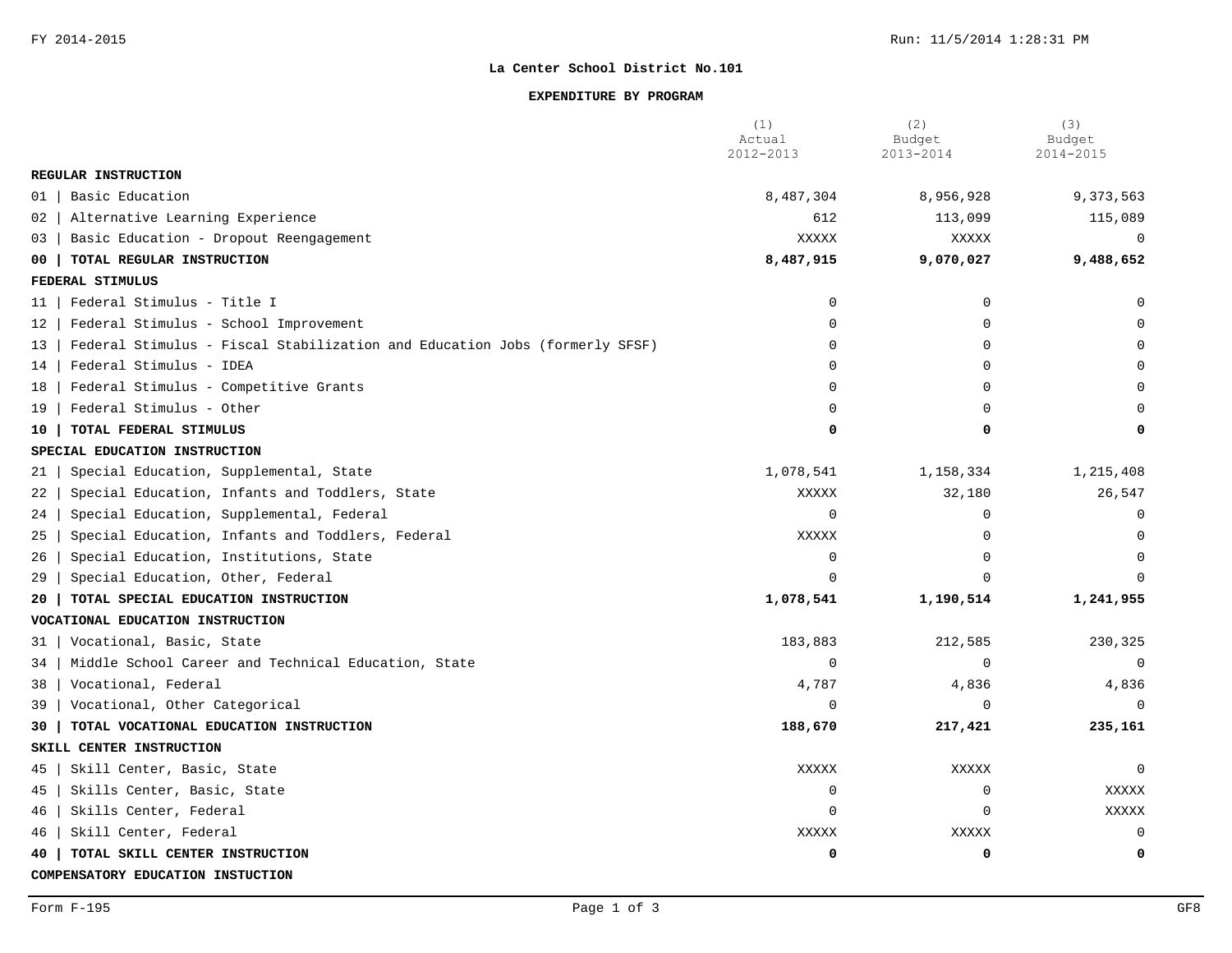## **EXPENDITURE BY PROGRAM**

|    |                                                                    | (1)<br>Actual<br>2012-2013 | (2)<br>Budget<br>2013-2014 | (3)<br>Budget<br>2014-2015 |
|----|--------------------------------------------------------------------|----------------------------|----------------------------|----------------------------|
| 51 | Disadvantaged (formerly Remediation) ESEA Disadvantaged, Federal   | 144,287                    | 121,573                    | 146,673                    |
| 52 | School Improvement, Federal Other Title Grants under ESEA, Federal | 33,218                     | 435,375                    | 429,987                    |
| 53 | Migrant ESEA Migrant, Federal                                      | $\Omega$                   | $\Omega$                   | $\Omega$                   |
| 54 | Reading First, Federal                                             | $\Omega$                   | $\Omega$                   | $\Omega$                   |
| 55 | Learning Assistance Program (LAP), State                           | 131,813                    | 246,065                    | 209,205                    |
| 56 | State Institutions, Centers and Homes, Delinquent                  | $\mathbf 0$                | $\Omega$                   | $\Omega$                   |
| 57 | State Institutions, Neglected and Delinquent, Federal              | $\Omega$                   | $\Omega$                   | $\Omega$                   |
| 58 | Special and Pilot Programs, State                                  | 21,890                     | 150,000                    | 210,650                    |
| 59 | Institutions - Juveniles in Adult Jails                            | $\mathbf 0$                | $\mathbf 0$                | $\Omega$                   |
| 61 | Head Start, Federal                                                |                            |                            |                            |
| 62 | Math and Science, Professional Development, Federal                | $\Omega$                   |                            | $\Omega$                   |
| 64 | Limited English Proficiency, Federal                               | $\cap$                     |                            |                            |
| 65 | Transitional Bilingual, State                                      | 26,213                     | 26,699                     | 27,357                     |
| 66 | Student Achievement, State                                         | $\Omega$                   | XXXXX                      | XXXXX                      |
| 67 | Indian Education, Federal, JOM                                     | $\Omega$                   | $\Omega$                   | $\cap$                     |
| 68 | Indian Education, Federal, ED                                      | $\Omega$                   |                            |                            |
| 69 | Compensatory, Other                                                |                            |                            |                            |
|    | 50 and 60   TOTAL COMPENSATORY EDUCATION INSTRUCTION               | 357,421                    | 979,712                    | 1,023,872                  |
|    | OTHER INSTRUCTIONAL PROGRAMS                                       |                            |                            |                            |
| 71 | Traffic Safety                                                     | $\Omega$                   | $\Omega$                   | $\Omega$                   |
| 73 | Summer School                                                      | $\Omega$                   | $\cap$                     | $\Omega$                   |
| 74 | Highly Capable                                                     | 12,984                     | 13,000                     | 13,000                     |
| 75 | Professional Development, State                                    | $\Omega$                   | $\Omega$                   | $\Omega$                   |
| 76 | Targeted Assistance, Federal                                       | $\Omega$                   | $\Omega$                   |                            |
| 78 | Youth Training Programs, Federal                                   | $\Omega$                   |                            |                            |
| 79 | Instructional Programs, Other                                      |                            |                            |                            |
| 70 | TOTAL OTHER INSTRUCTIONAL PROGRAMS                                 | 12,984                     | 13,000                     | 13,000                     |
|    | COMMUNITY SERVICES                                                 |                            |                            |                            |
| 81 | Public Radio/Television                                            | $\mathbf 0$                | $\Omega$                   | $\Omega$                   |
| 86 | Community Schools                                                  | 133,381                    | 118,199                    | 121,062                    |
| 88 | Day Care                                                           | $\mathbf 0$                | $\Omega$                   | $\Omega$                   |
| 89 | Other Community Services                                           | 8,590                      | 60,088                     | 53,083                     |
| 80 | TOTAL COMMUNITY SERVICES                                           | 141,971                    | 178,287                    | 174,145                    |

**SUPPORT SERVICES**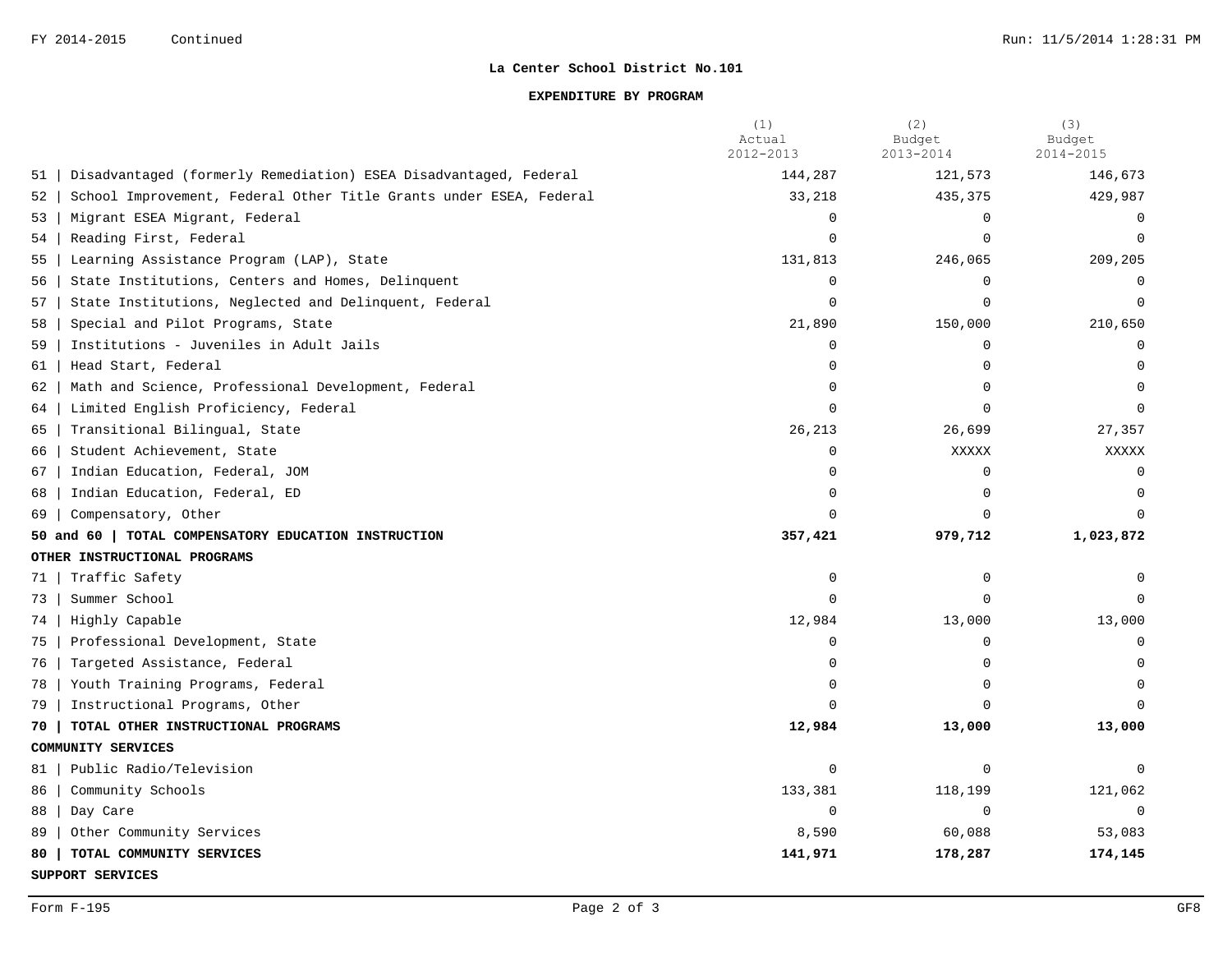### **EXPENDITURE BY PROGRAM**

|                              | (L)        | (2)        | (3)        |
|------------------------------|------------|------------|------------|
|                              | Actual     | Budget     | Budget     |
|                              | 2012-2013  | 2013-2014  | 2014-2015  |
| District-wide Support<br>97  | 1,879,662  | 2,128,193  | 2,205,799  |
| School Food Services<br>98   | 434,500    | 440,100    | 441,706    |
| Pupil Transportation<br>99   | 297,661    | 329,355    | 325,500    |
| 90<br>TOTAL SUPPORT SERVICES | 2,611,823  | 2,897,648  | 2,973,005  |
| TOTAL PROGRAM EXPENDITURES   | 12,879,325 | 14,546,609 | 15,149,790 |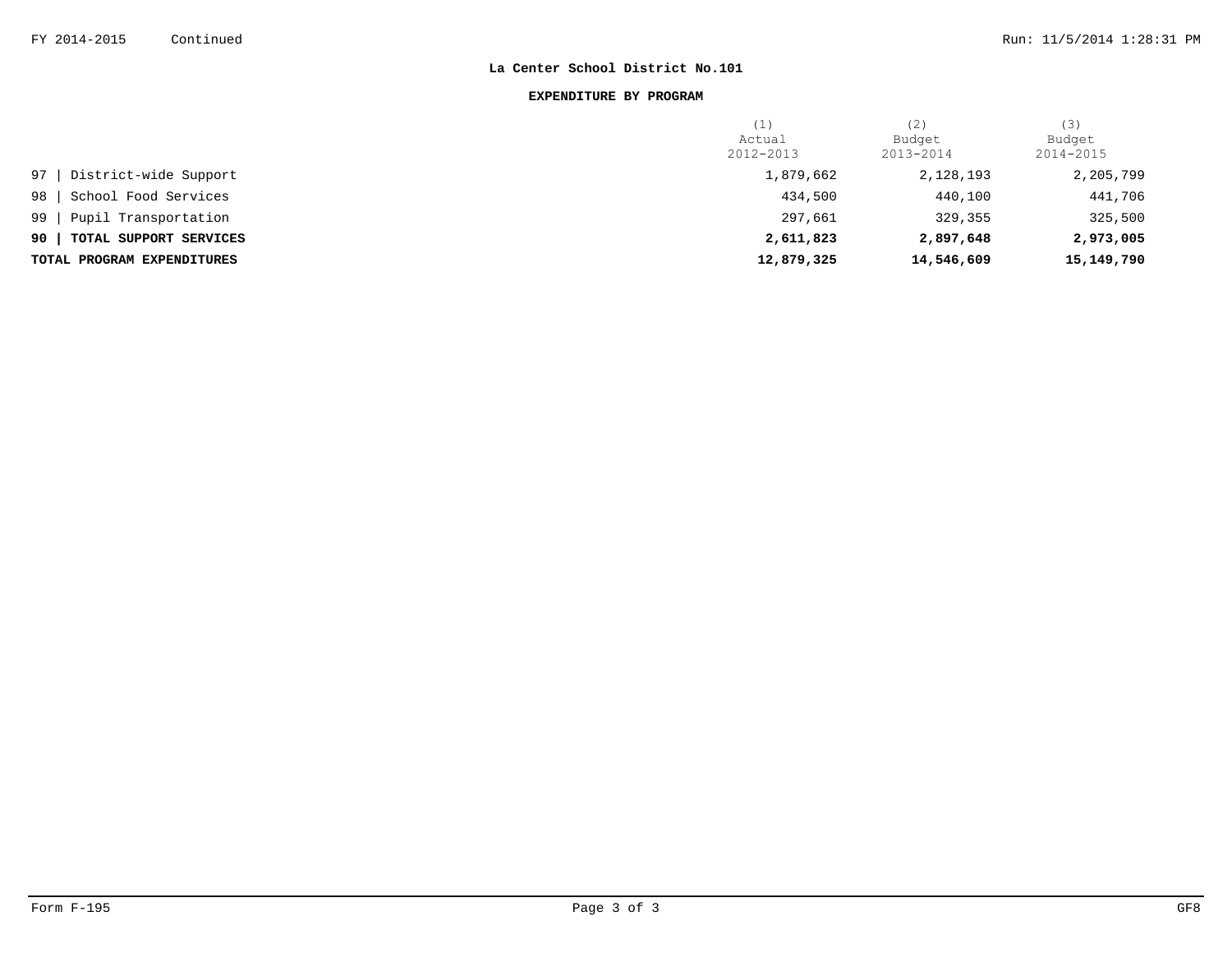| Program                                                  | Total<br>Object | (0)<br>Debit<br>Transfer | (1)<br>Credit<br>Transfer | (2)<br>Cert.<br>Salaries | (3)<br>Class.<br>Salaries | (4)<br>Employee<br>Benefits | (5)<br>Supplies /<br>Materials | (7)<br>Purchased<br>Services | (8)<br>Travel | (9)<br>Capital<br>Outlay |
|----------------------------------------------------------|-----------------|--------------------------|---------------------------|--------------------------|---------------------------|-----------------------------|--------------------------------|------------------------------|---------------|--------------------------|
| $01$   Basic<br>Education                                | 9,373,563       | $\mathsf{O}\xspace$      |                           | 5,385,617                | 588,372                   | 2,033,821                   | 717,880                        | 623,873                      | 14,000        | 10,000                   |
| $02$ ALE                                                 | 115,089         | $\mathbf 0$              | $\mathbf 0$               | 67,382                   | $\mathbf 0$               | 22,707                      | 15,000                         | 10,000                       | $\mathbf 0$   | $\mathbf 0$              |
| $03$   Basic<br>Education -<br>Dropout<br>Reengagement   | $\mathbf 0$     | $\mathbf 0$              |                           | $\mathbf 0$              | $\mathbf 0$               | $\mathbf 0$                 | $\mathbf 0$                    | $\mathbf 0$                  | $\mathbf 0$   | $\mathbf 0$              |
| TOTAL REGULAR<br>INSTRUCTION                             | 9,488,652       | 0                        | 0                         | 5,452,999                | 588,372                   | 2,056,528                   | 732,880                        | 633,873                      | 14,000        | 10,000                   |
| $11$   Federal<br>Stimulus - Title<br>$\mathbf{I}$       | 0               | $\mathbf 0$              |                           | $\mathbf 0$              | $\mathbf 0$               | $\mathbf 0$                 | $\mathbf 0$                    | $\mathsf{O}$                 | $\mathbf 0$   | 0                        |
| $12$   Federal<br>Stimulus - School<br>Improvement       | $\mathbf 0$     | $\mathsf{O}$             | $\mathbf 0$               | 0                        | $\mathbf 0$               | $\mathbf 0$                 | $\mathbf 0$                    | $\mathsf{O}\xspace$          | $\mathbf 0$   | $\mathbf 0$              |
| 13   Federal<br>Stimulus - SFSF<br>and Education<br>Jobs | $\Omega$        | $\mathbf 0$              |                           | $\mathbf 0$              | $\mathbf 0$               | $\mathbf 0$                 | $\mathbf 0$                    | $\mathbf 0$                  | $\mathbf 0$   | $\mathbf 0$              |
| $14$   Federal<br>Stimulus - IDEA                        | $\mathbf 0$     | $\mathbf 0$              |                           | $\mathbf 0$              | $\mathbf 0$               | $\mathbf 0$                 | $\mathbf 0$                    | $\mathbf 0$                  | $\mathbf 0$   | $\Omega$                 |
| 18   Federal<br>Stimulus -<br>Competitive<br>Grants      | $\mathbf 0$     | $\mathbf 0$              | $\mathbf 0$               | $\mathbf 0$              | $\mathbf 0$               | $\mathbf 0$                 | $\mathbf 0$                    | $\mathbf 0$                  | $\mathbf 0$   | $\mathbf 0$              |
| 19   Federal<br>Stimulus - Other                         | $\mathbf 0$     | $\mathbf 0$              | $\mathbf 0$               | $\mathsf{O}$             | $\mathbf 0$               | $\mathbf 0$                 | $\mathbf 0$                    | $\mathbf 0$                  | $\mathbf 0$   | $\mathbf 0$              |
| TOTAL FEDERAL<br>STIMULUS                                | $\mathbf 0$     | $\mathsf{O}$             | $\mathbf 0$               | $\mathsf{O}$             | $\mathbf 0$               | $\mathbf 0$                 | $\mathbf 0$                    | $\mathbf 0$                  | $\mathbf 0$   | $\mathbf 0$              |
| $21$   Sp Ed, Sup,<br>$\operatorname{\mathsf{St}}$       | 1,215,408       | 0                        |                           | 0                        | $\mathbf 0$               | $\mathsf{O}\xspace$         | 0                              | 1,215,408                    | $\mathbf 0$   | $\mathbf 0$              |
| 22<br>Sp Ed, I&T,<br>St                                  | 26,547          | 0                        |                           | 0                        | $\mathbf 0$               | $\mathbf 0$                 | $\mathbf 0$                    | 26,547                       | $\mathbf 0$   | $\mathbf 0$              |
| 24<br>Sp Ed, Sup,<br>Fed                                 | 0               | 0                        |                           | 0                        | $\mathbf 0$               | $\mathbf 0$                 | $\mathbf 0$                    | $\mathbf 0$                  | $\mathbf 0$   | $\mathbf 0$              |
| 25<br>Sp Ed, I&T,<br>Fed                                 | $\mathbf 0$     | 0                        |                           | 0                        | $\mathbf 0$               | $\mathbf 0$                 | $\mathbf 0$                    | $\mathsf{O}\xspace$          | $\mathbf 0$   | $\mathbf 0$              |
| $26$   Sp Ed, Inst,<br>St                                | $\mathbf 0$     | $\mathsf{O}$             |                           | $\mathsf{O}$             | $\mathsf 0$               | $\mathsf{O}$                | $\mathbf 0$                    | $\mathsf{O}\xspace$          | $\mathbf 0$   | $\mathbf 0$              |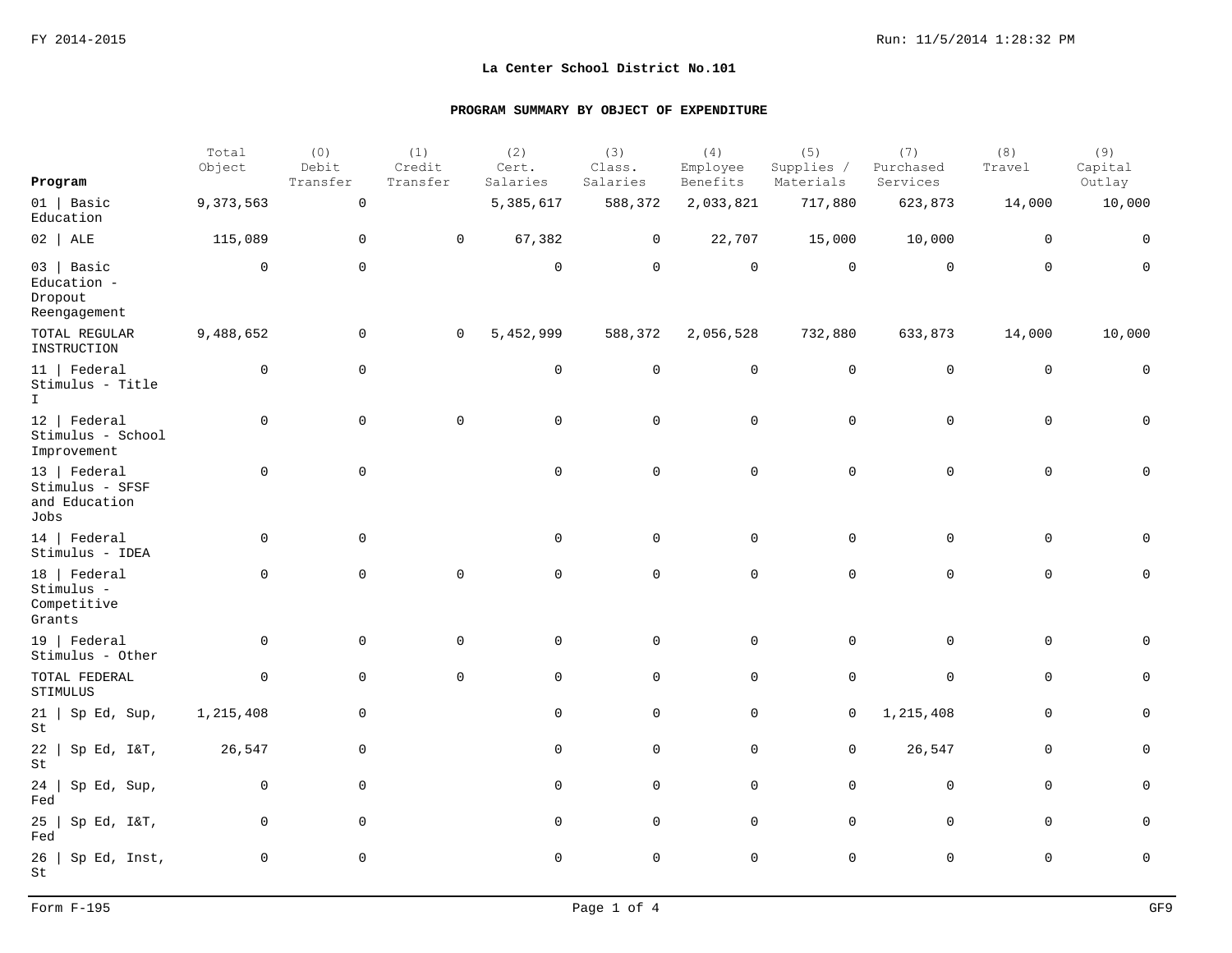| Program                                             | Total<br>Object | (0)<br>Debit<br>Transfer | (1)<br>Credit<br>Transfer | (2)<br>Cert.<br>Salaries | (3)<br>Class.<br>Salaries | (4)<br>Employee<br>Benefits | (5)<br>Supplies /<br>Materials | (7)<br>Purchased<br>Services | (8)<br>Travel | (9)<br>Capital<br>Outlay |
|-----------------------------------------------------|-----------------|--------------------------|---------------------------|--------------------------|---------------------------|-----------------------------|--------------------------------|------------------------------|---------------|--------------------------|
| $29$   Sp Ed, Oth,                                  | $\overline{0}$  | $\mathsf 0$              |                           | $\mathbf 0$              | $\mathbf 0$               | $\mathsf{O}\xspace$         | $\mathsf 0$                    | $\mathsf{O}$                 | $\mathbf 0$   | $\mathsf 0$              |
| Fed                                                 |                 |                          |                           |                          |                           |                             |                                |                              |               |                          |
| TOTAL SPECIAL<br>EDUCATION<br>INSTRUCTION           | 1,241,955       | $\mathbf 0$              |                           | $\mathbf 0$              | $\mathbf 0$               | 0                           | $\mathsf{O}$                   | 1,241,955                    | $\mathbf 0$   | $\mathsf{O}$             |
| $31$   Voc, Basic,<br>St                            | 230,325         | $\mathbf 0$              |                           | 106,991                  | 17,163                    | 48,807                      | 14,845                         | 42,519                       | $\mathbf 0$   | $\Omega$                 |
| 34<br>MidSchCar/Tec                                 | $\overline{0}$  | $\mathbf 0$              |                           | $\mathbf 0$              | $\mathbf 0$               | $\mathsf{O}$                | $\mathbf 0$                    | $\mathbf 0$                  | $\mathbf 0$   | $\mathsf 0$              |
| $38$   Voc, Fed                                     | 4,836           | $\mathbf 0$              |                           | $\mathsf 0$              | $\mathsf{O}$              | $\mathbf 0$                 | 1,900                          | $\mathsf 0$                  | $\mathbf 0$   | 2,936                    |
| $39$   Voc, Other                                   | $\overline{0}$  | $\mathbf 0$              |                           | $\mathbf 0$              | $\mathbf 0$               | $\mathsf{O}$                | $\overline{0}$                 | $\mathbf 0$                  | $\mathsf 0$   | $\mathsf{O}$             |
| TOTAL VOCATIONAL<br><b>EDUCATION</b><br>INSTRUCTION | 235,161         | $\mathbf 0$              |                           | 106,991                  | 17,163                    | 48,807                      | 16,745                         | 42,519                       | $\mathbf 0$   | 2,936                    |
| $45$   Skil Cnt,<br>Bas, St                         | $\mathbf 0$     | $\mathbf 0$              | $\mathbf 0$               | $\mathsf{O}$             | $\mathbf 0$               | $\mathsf{O}$                | $\mathbf 0$                    | $\mathbf 0$                  | $\mathbf 0$   | $\mathbf 0$              |
| 46   Skill Cntr,<br>Fed                             | $\mathbf 0$     | $\mathbf 0$              | $\mathbf 0$               | $\mathbf 0$              | $\mathbf 0$               | $\mathsf{O}$                | $\mathbf 0$                    | $\mathbf 0$                  | $\mathbf 0$   | $\mathbf 0$              |
| TOTAL SKILL<br><b>CENTER</b><br>INSTRUCTION         | $\mathbf 0$     | $\mathbf 0$              | $\mathbf 0$               | $\mathbf 0$              | $\mathsf 0$               | $\mathsf{O}$                | $\mathsf 0$                    | $\mathbf 0$                  | $\mathbf 0$   | $\mathbf 0$              |
| 51   ESEA<br>Disadvantaged,<br>Federal              | 146,673         | $\mathbf 0$              |                           | 67,994                   | 32,640                    | 44,539                      | 1,500                          | $\mathbf 0$                  | $\mathbf 0$   | $\mathbf 0$              |
| 52   Other Title<br>Grants under<br>ESEA, Federal   | 429,987         | $\mathbf 0$              | $\mathsf{O}$              | 25,210                   | $\overline{0}$            | 4,777                       | 400,000                        | 0                            | $\mathbf 0$   | 0                        |
| 53   ESEA<br>Migrant, Federal                       | $\overline{0}$  | $\mathbf 0$              |                           | $\mathbf 0$              | $\mathbf 0$               | 0                           | $\mathbf 0$                    | $\mathbf 0$                  | $\mathbf 0$   | $\Omega$                 |
| 54   Read First,<br>Fed                             | $\mathbf 0$     | $\mathbf 0$              |                           | $\mathbf 0$              | $\mathbf 0$               | $\mathsf{O}$                | $\mathbf 0$                    | $\mathbf 0$                  | $\mathbf 0$   | $\mathbf 0$              |
| 55   LAP                                            | 209,205         | $\mathbf 0$              |                           | 110,108                  | 30,737                    | 65,860                      | 2,500                          | $\mathbf 0$                  | $\mathbf 0$   | $\mathbf 0$              |
| 56   St In,<br>Ctr/Hm, D                            | $\mathbf 0$     | $\mathsf{O}\xspace$      |                           | $\mathsf 0$              | $\mathsf 0$               | $\mathsf{O}$                | $\mathsf{O}$                   | $\mathsf{O}\xspace$          | $\mathsf{O}$  | $\mathbf 0$              |
| $57$   St In, N/D,<br>Fed                           | $\mathbf 0$     | $\mathsf{O}\xspace$      |                           | $\mathsf{O}\xspace$      | $\mathbf 0$               | $\mathsf{O}$                | $\mathsf 0$                    | $\mathsf{O}\xspace$          | $\mathbf 0$   | $\Omega$                 |
| $58$   Sp/Plt Pgm,<br>St                            | 210,650         | $\mathsf 0$              |                           | $\mathsf{O}\xspace$      | 0                         | $\mathsf{O}\xspace$         | 210,650                        | $\mathsf 0$                  | $\mathbb O$   | $\mathsf 0$              |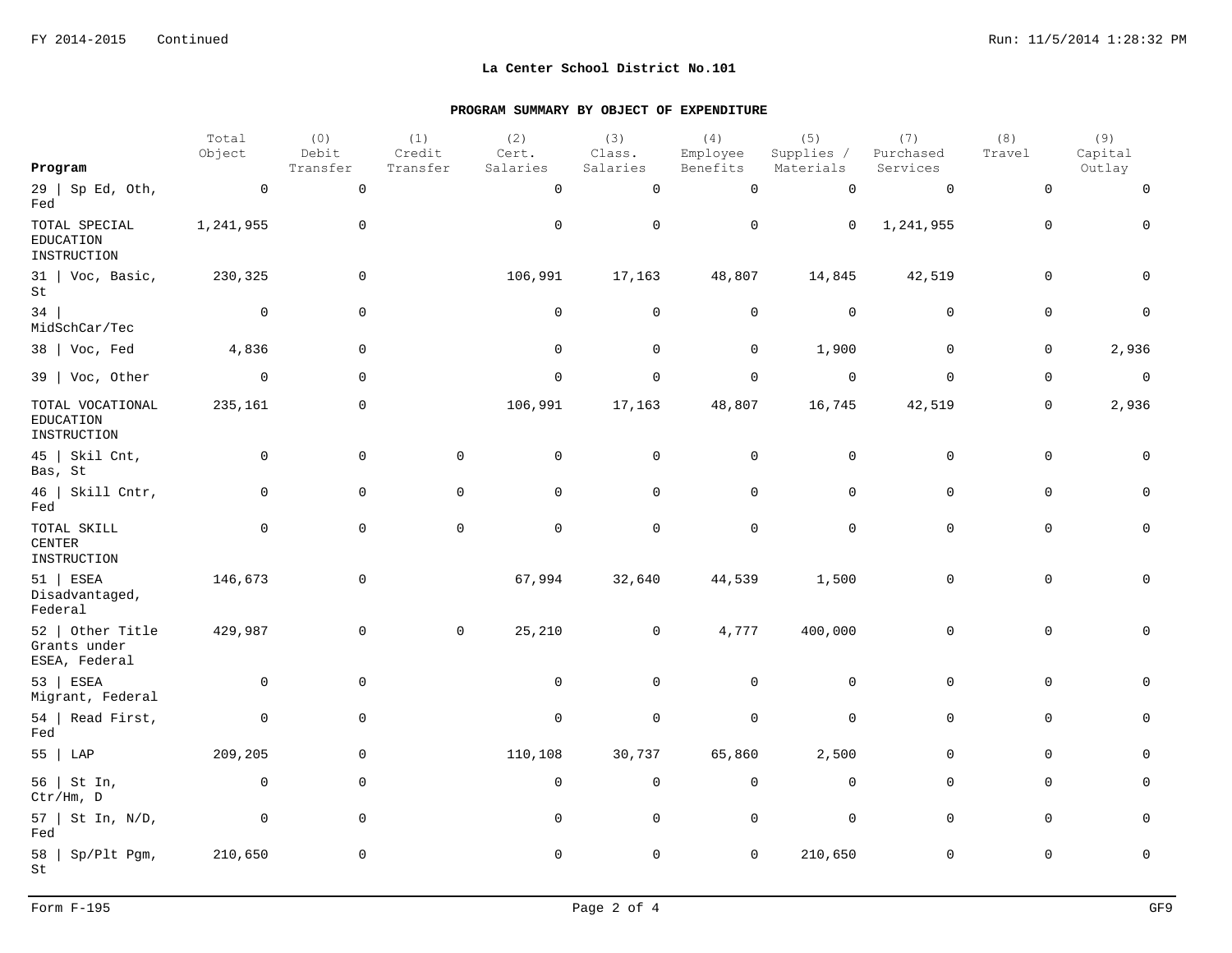|                                                            | Total<br>Object | (0)<br>Debit        | (1)<br>Credit | (2)<br>Cert. | (3)<br>Class. | (4)<br>Employee     | (5)<br>Supplies / | (7)<br>Purchased    | (8)<br>Travel | (9)<br>Capital |
|------------------------------------------------------------|-----------------|---------------------|---------------|--------------|---------------|---------------------|-------------------|---------------------|---------------|----------------|
| Program                                                    |                 | Transfer            | Transfer      | Salaries     | Salaries      | Benefits            | Materials         | Services            |               | Outlay         |
| $59$   I-JAJ                                               | $\mathbf 0$     | $\mathsf{O}$        |               | $\mathsf{O}$ | $\mathbf 0$   | $\mathsf{O}\xspace$ | $\mathsf 0$       | $\mathsf{O}$        | $\mathbf 0$   | $\Omega$       |
| Head Start,<br>61<br>Fed                                   | $\mathbf 0$     | $\mathbf 0$         |               | $\mathbf 0$  | $\mathsf 0$   | $\mathsf{O}\xspace$ | $\mathbf 0$       | $\mathbf 0$         | $\mathbf 0$   | $\Omega$       |
| 62<br>MS, Pro Dv,<br>Fed                                   | $\mathbf 0$     | $\mathbf 0$         |               | $\mathbf 0$  | $\mathbf 0$   | $\mathsf{O}$        | $\mathbf 0$       | $\mathbf 0$         | $\mathbf 0$   | $\mathbf 0$    |
| LEP, Fed<br>64                                             | $\mathbf 0$     | $\mathbf 0$         |               | $\mathbf 0$  | $\mathbf 0$   | $\mathsf{O}$        | $\mathbf 0$       | $\mathbf 0$         | $\mathbf 0$   | $\Omega$       |
| Tran Biling,<br>65<br>St                                   | 27,357          | $\mathsf 0$         |               | $\mathsf{O}$ | 14,876        | 10,281              | 2,000             | 200                 | $\mathbf 0$   | $\mathbf 0$    |
| 67<br>Ind Ed, Fd,<br><b>JOM</b>                            | $\mathbf 0$     | $\mathbf 0$         |               | $\mathbf 0$  | $\mathbf 0$   | $\mathsf{O}$        | $\mathbf 0$       | 0                   | $\mathbf 0$   | 0              |
| Ind Ed, Fd,<br>68<br>$\mathop{\rm ED}\nolimits$            | 0               | $\mathbf 0$         |               | $\mathbf 0$  | $\mathbf 0$   | $\mathsf{O}$        | $\mathsf 0$       | 0                   | $\mathbf 0$   | $\mathbf 0$    |
| 69   Comp, Othr                                            | $\mathbf 0$     | $\mathsf{O}\xspace$ |               | $\mathsf 0$  | $\mathsf 0$   | $\mathsf 0$         | $\mathbf 0$       | $\mathbf 0$         | $\mathbf 0$   | $\Omega$       |
| $_{\tt TOTAL}$<br>COMPENSATORY<br>EDUCATION<br>INSTRUCTION | 1,023,872       | $\mathsf{O}\xspace$ | $\mathsf{O}$  | 203,312      | 78,253        | 125,457             | 616,650           | 200                 | $\mathsf{O}$  | $\mathbf 0$    |
| 71   Traffic<br>Safety                                     | $\mathbf 0$     | 0                   |               | $\mathsf 0$  | $\mathsf 0$   | $\mathsf{O}$        | $\mathbf 0$       | $\mathsf{O}\xspace$ | $\mathbf 0$   | $\Omega$       |
| 73   Summer<br>School                                      | $\mathbf 0$     | $\mathbf 0$         |               | $\mathbf 0$  | 0             | $\mathsf{O}$        | $\mathsf 0$       | $\mathsf{O}\xspace$ | $\mathbf 0$   | $\mathbf 0$    |
| 74   Highly<br>Capable                                     | 13,000          | $\mathbf 0$         |               | $\mathbf 0$  | $\mathbf 0$   | $\mathbf 0$         | 10,500            | 1,500               | 1,000         | $\mathbf 0$    |
| 75   Prof Dev,<br>State                                    | $\mathbf 0$     | $\mathbf 0$         |               | $\mathbf 0$  | $\mathbf 0$   | $\mathsf{O}$        | $\overline{0}$    | $\mathsf{O}\xspace$ | $\mathbf 0$   | 0              |
| 76   Target Asst,<br>Fed                                   | $\mathbf 0$     | $\mathbf 0$         |               | $\mathbf 0$  | $\mathbf 0$   | $\mathsf{O}$        | $\mathsf 0$       | $\mathsf{O}\xspace$ | $\mathbf 0$   | 0              |
| $78$   Yth Trg Pm,<br>Fed                                  | 0               | $\mathbf 0$         |               | $\mathbf 0$  | $\mathbf 0$   | $\mathsf{O}$        | $\mathbf 0$       | $\mathbf 0$         | $\mathbf 0$   | 0              |
| 79   Inst Pgm,<br>Othr                                     | $\mathbf 0$     | $\mathsf{O}\xspace$ |               | $\mathbf 0$  | $\mathbf 0$   | $\mathsf{O}$        | $\mathsf 0$       | $\mathsf{O}\xspace$ | $\mathsf{O}$  | $\Omega$       |
| TOTAL OTHER<br>INSTRUCTIONAL<br>PROGRAMS                   | 13,000          | $\mathbf 0$         |               | $\mathbf 0$  | $\mathbf 0$   | $\mathsf{O}$        | 10,500            | 1,500               | 1,000         | $\mathbf 0$    |
| 81   Public<br>Radio/TV                                    | $\mathbf 0$     | $\mathbf 0$         |               | $\mathbf 0$  | $\mathbf 0$   | $\mathsf 0$         | $\mathbf 0$       | $\mathsf 0$         | $\mathbf 0$   | $\Omega$       |
| 86   Comm Schools                                          | 121,062         | $\mathsf 0$         |               | $\mathbf 0$  | 21,179        | 10,383              | 89,500            | 0                   | $\mathbf 0$   | $\mathsf 0$    |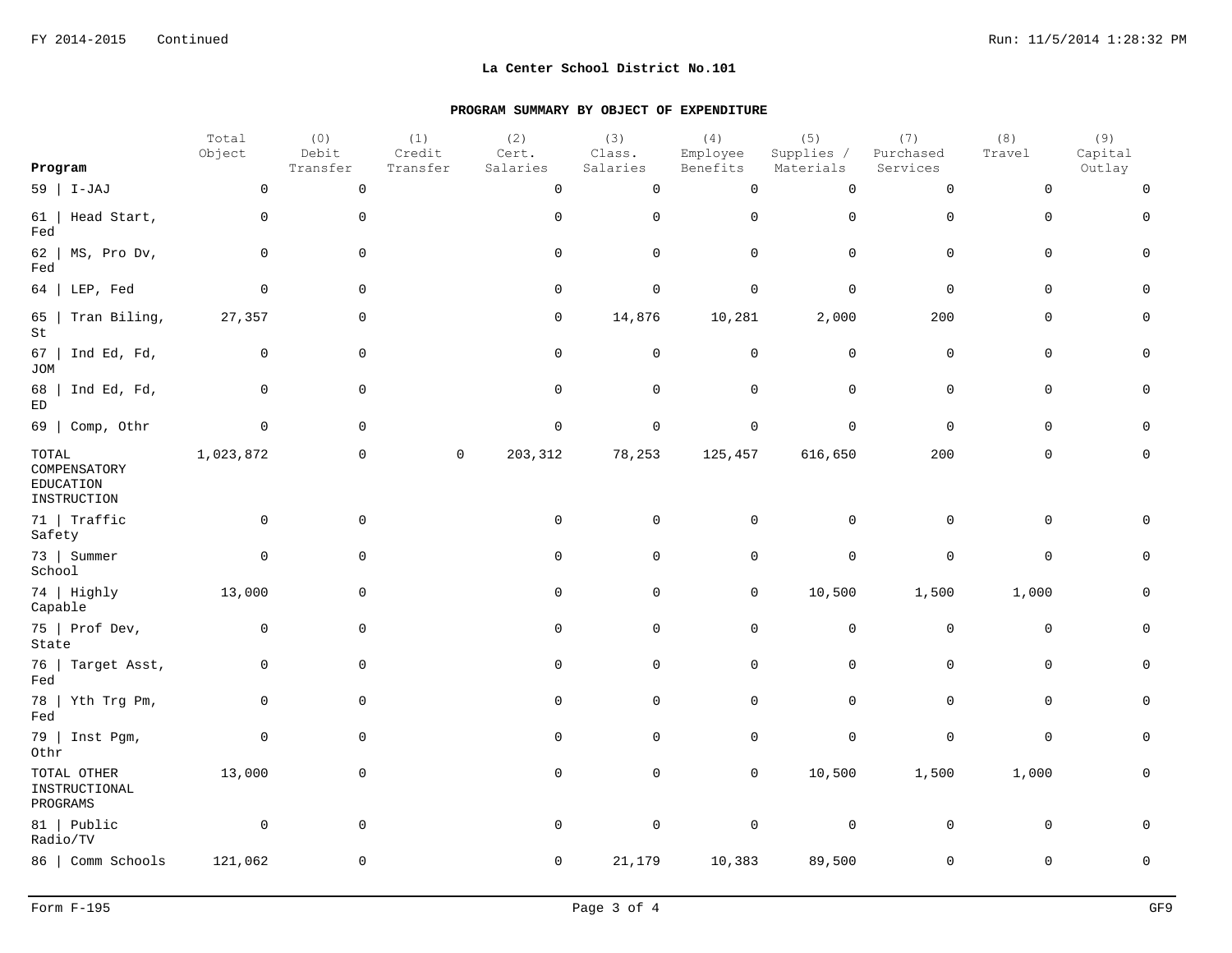|                             | Total<br>Object | (0)<br>Debit | (1)<br>Credit  | (2)<br>Cert. | (3)<br>Class.  | (4)<br>Employee | (5)<br>Supplies / | (7)<br>Purchased | (8)<br>Travel  | (9)<br>Capital |
|-----------------------------|-----------------|--------------|----------------|--------------|----------------|-----------------|-------------------|------------------|----------------|----------------|
| Program                     |                 | Transfer     | Transfer       | Salaries     | Salaries       | Benefits        | Materials         | Services         |                | Outlay         |
| 88   Day Care               | $\mathbf 0$     | $\mathbf 0$  |                | 0            | $\overline{0}$ | 0               | 0                 | 0                | 0              | $\mathbf 0$    |
| 89<br>Othr Comm<br>Srv      | 53,083          | $\mathbf 0$  | 0              | 0            | 29,914         | 15,669          | 5,000             | 2,500            | 0              | $\overline{0}$ |
| TOTAL COMMUNITY<br>SERVICES | 174,145         | 0            | 0              | 0            | 51,093         | 26,052          | 94,500            | 2,500            | $\overline{0}$ | $\overline{0}$ |
| 97   Distwide<br>Suppt      | 2,205,799       | $\mathbf 0$  | $\overline{0}$ | 233,294      | 625,093        | 359,600         | 187,000           | 735,162          | 10,150         | 55,500         |
| Schl Food<br>98  <br>Serv   | 441,706         | $\mathbf 0$  | $\mathsf{O}$   | 0            | 126,163        | 86,543          | 228,000           | 500              | 500            | $\overline{0}$ |
| 99 Pupil Transp             | 325,500         | 0            | 0              | 0            | 0              | 0               | $\overline{0}$    | 325,500          | 0              | $\overline{0}$ |
| TOTAL SUPPORT<br>SERVICES   | 2,973,005       | $\mathbf 0$  | $\overline{0}$ | 233,294      | 751,256        | 446,143         | 415,000           | 1,061,162        | 10,650         | 55,500         |
| OBJECT TOTALS               | 15,149,790      | 0            | $\overline{0}$ | 5,996,596    | 1,486,137      | 2,702,987       | 1,886,275         | 2,983,709        | 25,650         | 68,436         |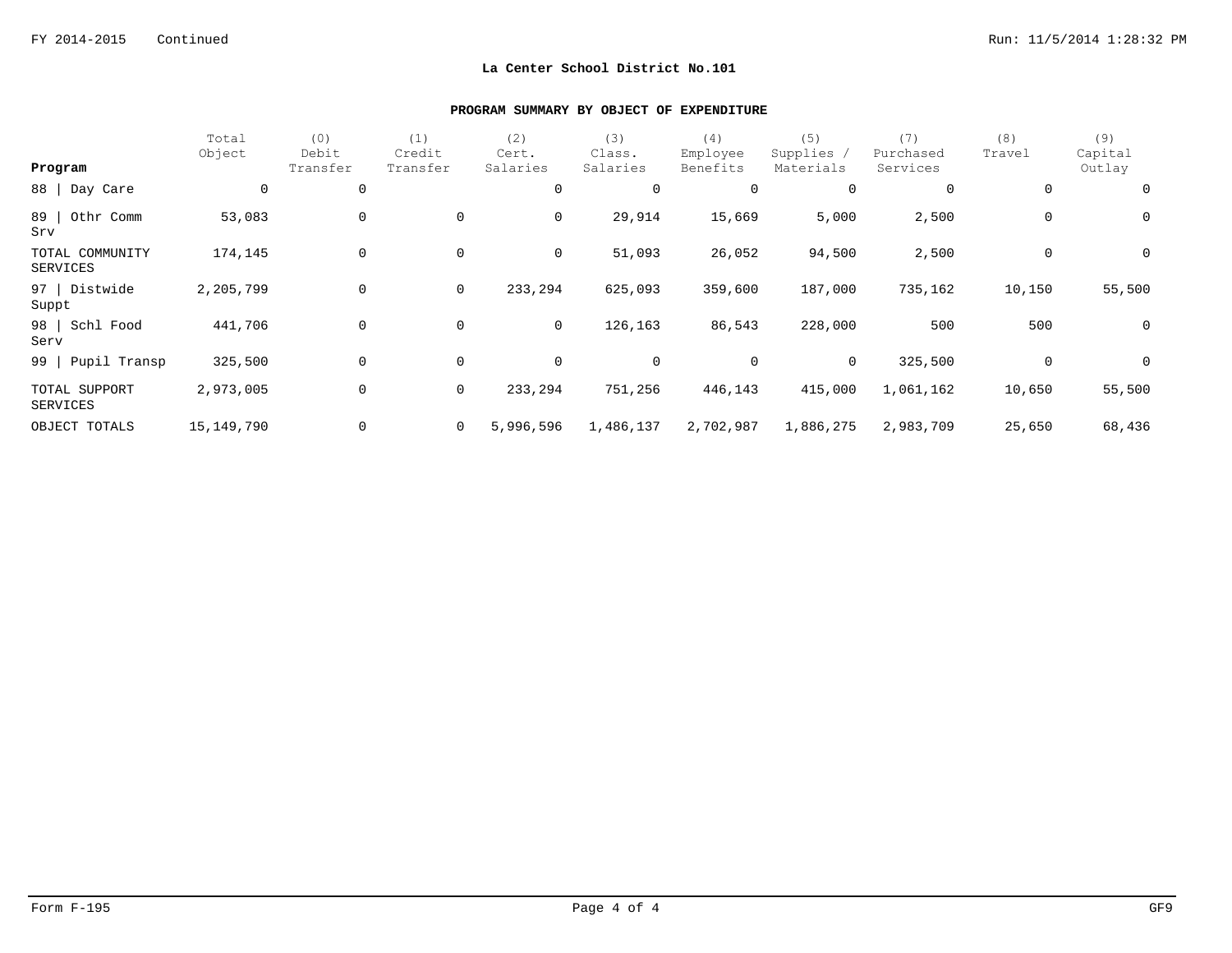# **SUMMARY OF GENERAL FUND EXPENDITURES BY OBJECT OF EXPENDITURE**

|     |                                     | (1)        | (2)    | (3)        | (4)    | (5)          | (6)    |
|-----|-------------------------------------|------------|--------|------------|--------|--------------|--------|
|     |                                     | Actual     | % of   | Budget     | % of   | Budget       | % of   |
|     | Object of Expenditure               | 2012-2013  | Total  | 2013-2014  | Total  | 2014-2015    | Total  |
| (0) | Debit Transfers                     | 0          | XXXXX  | 0          | XXXXX  | $\mathbf{0}$ | XXXXX  |
| (1) | Credit Transfers                    | 0          | XXXXX  |            | XXXXX  | $\mathbf{0}$ | XXXXX  |
| (2) | Certificated Salaries               | 5,597,967  | 43.46  | 5,752,756  | 39.55  | 5,996,596    | 39.58  |
| (3) | Classified Salaries                 | 1,443,975  | 11.21  | 1,460,326  | 10.04  | 1,486,137    | 9.81   |
| (4) | Employee Benefits and Payroll Taxes | 2,372,201  | 18.42  | 2,607,556  | 17.93  | 2,702,987    | 17.84  |
| (5) | Supplies and Materials              | 820,607    | 6.37   | 1,836,625  | 12.63  | 1,886,275    | 12.45  |
| (7) | Purchased Services                  | 2,624,188  | 20.38  | 2,795,010  | 19.21  | 2,983,709    | 19.69  |
| (8) | Travel                              | 14,944     | 0.12   | 25,900     | 0.18   | 25,650       | 0.17   |
| (9) | Capital Outlay                      | 5,444      | 0.04   | 68,436     | 0.47   | 68,436       | 0.45   |
|     | TOTAL EXPENDITURES                  | 12,879,325 | 100.00 | 14,546,609 | 100.00 | 15,149,790   | 100.00 |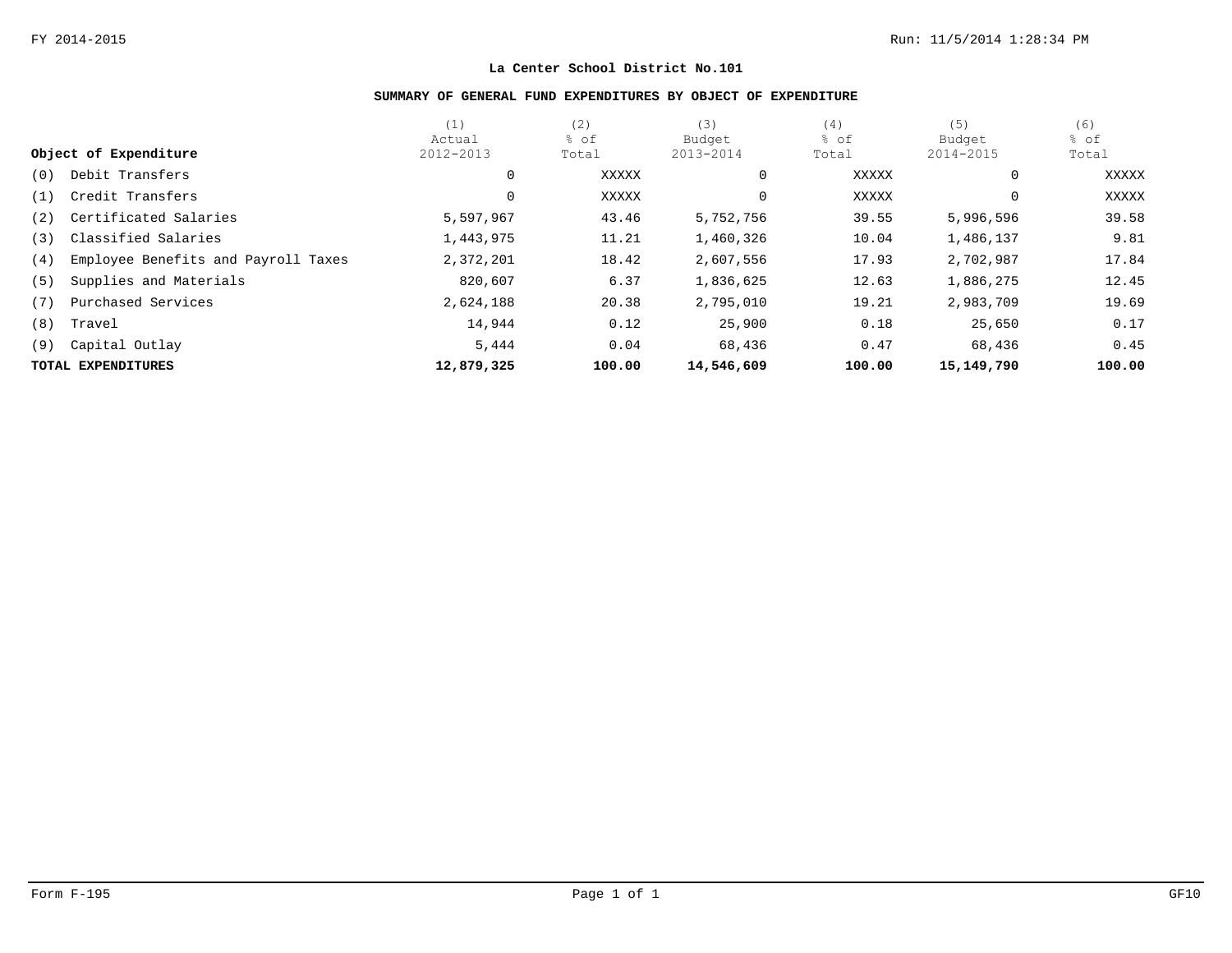#### **REVENUE WORK SHEET--GENERAL FUND--LOCAL EXCESS LEVIES AND TIMBER EXCISE TAX**

Local property tax collections (Account 1100) should include revenue anticipated to be received in cash during the fiscal year. Estimation for the Timber Excise Tax collection (Revenue Account 1500) is necessary to estimate the Net Excess Levy Collection. The Net Excess Levy equals the Excess Levy Amount minus the sum of the Timber Levy.

#### **PART I: LOCAL PROPERTY TAX COLLECTIONS**

|                         | (1)<br>Excess Levy Amount Est. Timber Levy | (2) | (3)<br>Net Levy Amount<br>$(Col.1 - Col.2)$ | (4)<br>Collection % 1/ | Amount Budgeted<br>$(Col.3 \times Col.4)$ |
|-------------------------|--------------------------------------------|-----|---------------------------------------------|------------------------|-------------------------------------------|
| Fall 2014               | 2,552,000                                  |     | 2,552,000                                   | 45.00                  | 1,148,400                                 |
| Spring 2015             | 2,552,000                                  | 0   | 2,552,000                                   | 55.00                  | 1,403,600                                 |
| 1100 TOTAL LOCAL TAXES: |                                            |     |                                             |                        | 2,552,000                                 |

#### **PART II: TIMBER EXCISE TAX**

|                           | 11                              |                    | (3)                                       | (4)          | (5)                                       |
|---------------------------|---------------------------------|--------------------|-------------------------------------------|--------------|-------------------------------------------|
|                           | Timber Assessed<br>Valuation /3 | \$ Per Thousand /2 | Est Timber Levy<br>$(Col.1 \times Col.2)$ | Collection % | Amount Budgeted<br>$(Col.3 \times Col.4)$ |
| Fall 2014                 |                                 | 0.000              |                                           | 0.00         | XXXXX                                     |
| Spring 2015               |                                 | 0.000              |                                           | 100.00       | $\mathbf{0}$                              |
| 1500 TIMBER EXCISE TAXES: |                                 |                    |                                           |              | 0                                         |

1/ The fall and spring collection percentages should be based on the most recent three-year history of tax collection percentages.

2/ Dollars per thousand is same as dollars per thousand used for excess levy (use a three-decimal rate).

3/ Use 50% timber assessed valuation or 80% Assessed Valuation of Timber Roll.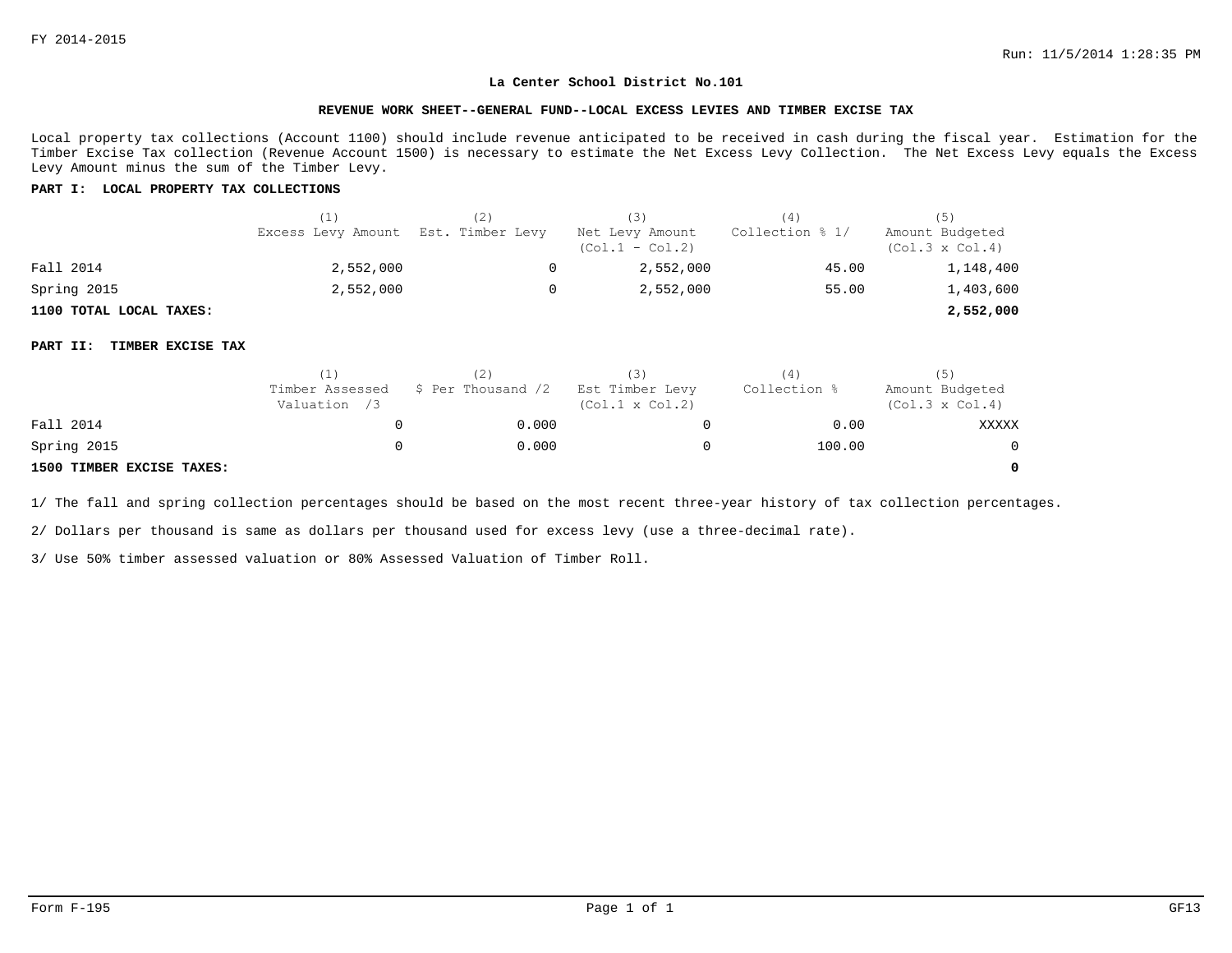## **SUMMARY OF ASSOCIATED STUDENT BODY FUND BUDGET**

|                                                                | (1)<br>Actual | (2)<br>Budget | (3)<br>Budget |
|----------------------------------------------------------------|---------------|---------------|---------------|
|                                                                | 2012-2013     | 2013-2014     | 2014-2015     |
| <b>REVENUES</b>                                                |               |               |               |
| General Student Body<br>100                                    | 61,607        | 156,000       | 170,000       |
| 200<br>Athletics                                               | 97,895        | 208,400       | 241,900       |
| 300<br>Classes                                                 | 5,362         | 17,600        | 19,570        |
| 400<br>Clubs                                                   | 32,174        | 85,335        | 86,600        |
| 600<br>Private Moneys                                          | 8,589         | 12,500        | 16,000        |
| TOTAL REVENUES<br>А.                                           | 205,627       | 479,835       | 534,070       |
| <b>EXPENDITURES</b>                                            |               |               |               |
| General Student Body<br>100                                    | 58,134        | 140,000       | 154,045       |
| 200<br>Athletics                                               | 89,737        | 227,700       | 238,400       |
| Classes<br>300                                                 | 5,660         | 17,600        | 19,570        |
| Clubs<br>400                                                   | 32,562        | 83,735        | 85,200        |
| 600<br>Private Moneys                                          | 9,549         | 12,500        | 16,000        |
| TOTAL EXPENDITURES<br>в.                                       | 195,643       | 481,535       | 513,215       |
| EXCESS OF REVENUES OVER (UNDER) EXPENDURES (A-B)<br>c.         | 9,984         | $-1,700$      | 20,855        |
| BEGINNING FUND BALANCE                                         |               |               |               |
| Restricted for Other Items<br>G.L.810                          | 113,659       | $\mathbf 0$   | $\mathbf 0$   |
| Restricted to Fund Purposes<br>G.L.819                         | 0             | 145,000       | 145,000       |
| G.L.840<br>Nonspendable Fund Balance-Inventory & Prepaid Items | $\mathbf 0$   | $\mathbf 0$   | 0             |
| Restricted for Uninsured Risks<br>G.L.850                      | $\mathbf 0$   | $\mathbf 0$   | $\Omega$      |
| G.L.870<br>Committed to Other Purposes                         | $\Omega$      | $\mathbf 0$   | $\Omega$      |
| G.L.889<br>Assigned to Fund Purposes                           | $\mathbf 0$   | $\mathbf 0$   | $\Omega$      |
| G.L.890<br>Unassigned Fund Balance                             | $\Omega$      | $\mathbf 0$   | $\Omega$      |
| TOTAL BEGINNING FUND BALANCE<br>D.                             | 113,659       | 145,000       | 145,000       |
| E. G.L. 898 PRIOR YEAR CORRECTIONS OR RESTATEMENTS (+or-)      |               | <b>XXXXX</b>  | XXXXX         |
| ENDING FUND BALANCE                                            |               |               |               |
| Restricted for Other Items<br>G.L.810                          | $\mathbf 0$   | $\mathbf 0$   | $\mathbf 0$   |
| G.L.819<br>Restricted to Fund Purposes                         | 123,643       | 143,300       | 165,855       |
| G.L.840<br>Nonspendable Fund Balance-Inventory & Prepaid Items | $\mathbf 0$   | 0             | $\mathbf 0$   |
| G.L.850<br>Restricted for Uninsured Risks                      | $\mathbf 0$   | $\mathbf 0$   | $\mathbf 0$   |
| G.L.870<br>Committed to Other Purposes                         | $\mathbf 0$   | 0             | $\Omega$      |
| G.L.889<br>Assigned to Fund Purposes                           | $\mathbf 0$   | $\mathbf 0$   | $\mathbf 0$   |
| Unassigned Fund Balance<br>G.L.890                             | $\Omega$      | $\Omega$      | $\Omega$      |
| F. TOTAL ENDING FUND BALANCE (C+D)<br>1/                       | 123,643       | 143,300       | 165,855       |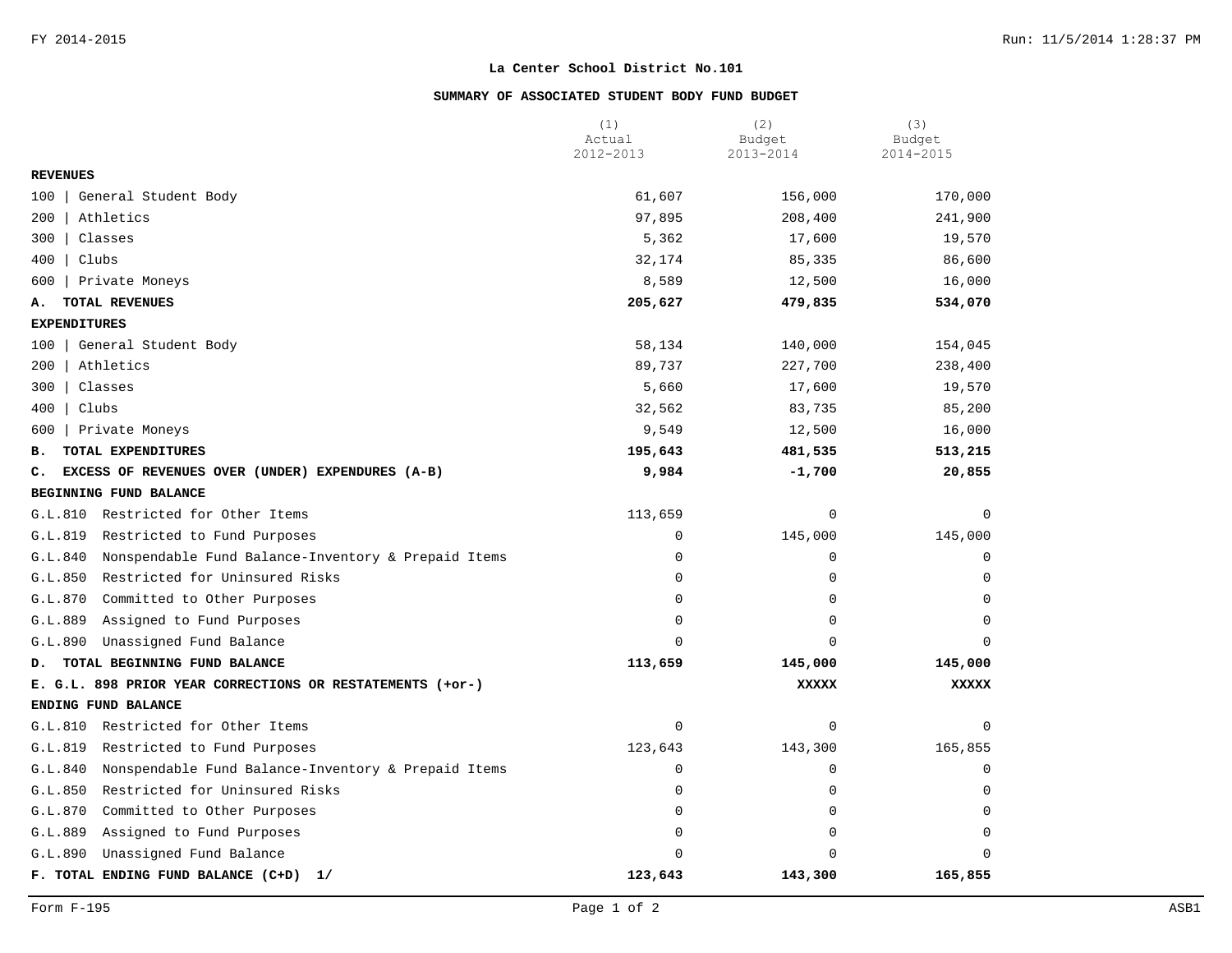#### **SUMMARY OF ASSOCIATED STUDENT BODY FUND BUDGET**

1/ Amount on Line F should be equal to or greater than all restricted fund balances.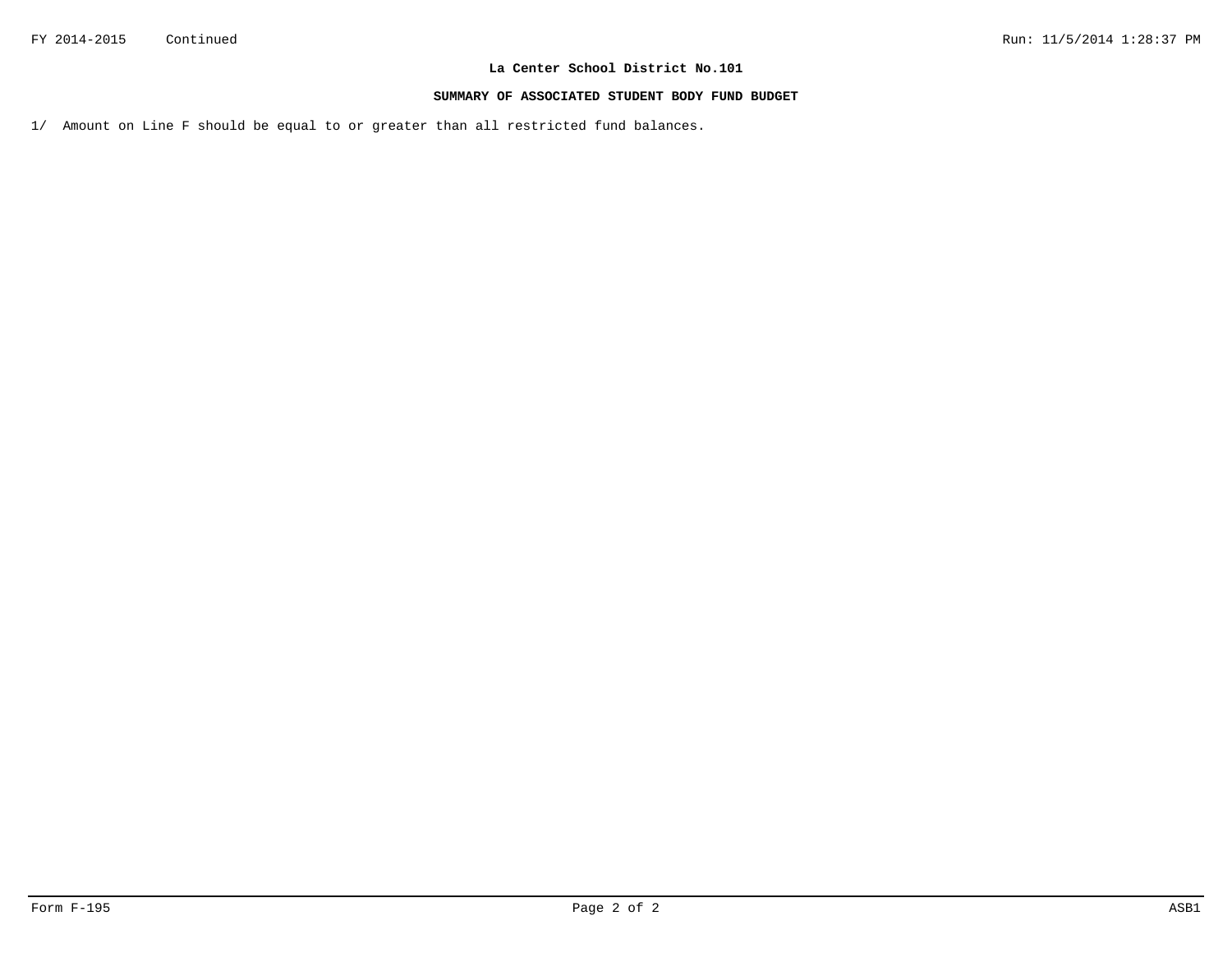#### **SUMMARY OF DEBT SERVICE FUND BUDGET**

|                                                                                                                    | (1)<br>Actual | (2)<br>Budget | (3)<br>Budget |
|--------------------------------------------------------------------------------------------------------------------|---------------|---------------|---------------|
|                                                                                                                    | 2012-2013     | 2013-2014     | 2014-2015     |
| REVENUES AND OTHER FINANCING SOURCES                                                                               |               |               |               |
| 1000<br>Local Taxes                                                                                                | 1,156,370     | 1,186,500     | 1,216,500     |
| 2000<br>Local Nontax Support                                                                                       | 1,552         | 10,000        | 10,000        |
| 3000<br>State, General Purpose                                                                                     | 0             | $\mathbf 0$   | $\Omega$      |
| 5000<br>Federal, General Purpose                                                                                   | $\mathbf 0$   | $\mathbf 0$   | $\Omega$      |
| 9000<br>Other Financing Sources                                                                                    | $\Omega$      | $\Omega$      | $\Omega$      |
| TOTAL REVENUES AND OTHER FINANCING SOURCES<br>А.                                                                   | 1,157,922     | 1,196,500     | 1,226,500     |
| <b>EXPENDITURES</b>                                                                                                |               |               |               |
| Matured Bond Expenditures                                                                                          | 710,000       | 775,000       | 830,000       |
| Interest on Bonds                                                                                                  | 433,613       | 411,450       | 393,325       |
| Interfund Loan Interest                                                                                            | $\mathbf 0$   | $\Omega$      | $\mathbf 0$   |
| Bond Transfer Fees                                                                                                 | $\Omega$      | $\Omega$      | $\Omega$      |
| Arbitrage Rebate                                                                                                   | $\Omega$      | $\Omega$      | $\Omega$      |
| UnderWriter's Fees                                                                                                 | $\Omega$      | 5,000         | 5,000         |
| TOTAL EXPENDITURES<br><b>B.</b>                                                                                    | 1,143,613     | 1,191,450     | 1,228,325     |
| OTHER FINANCING USES--TRANSFERS OUT (G.L.536)<br>c.                                                                | 0             | 0             | $\Omega$      |
| OTHER FINANCING USES (G.L.535)<br>D.                                                                               | $\Omega$      | $\Omega$      | 0             |
| EXCESS OF REVENUES/OTHER FINANCING SOURCES OVER / (UNDER)<br>Е.<br>EXPENDITURES AND OTHER FINANCING USES (A-B-C-D) | 14,310        | 5,050         | $-1,825$      |
| BEGINNING FUND BALANCE                                                                                             |               |               |               |
| G.L.810 Restricted for Other Items                                                                                 | 667,471       | $\mathbf 0$   | $\Omega$      |
| G.L.830<br>Restricted for Debt Service                                                                             | $\mathbf 0$   | 665,000       | 686,000       |
| G.L.835 Restricted for Arbitrage Rebate                                                                            | $\Omega$      | $\mathbf 0$   |               |
| G.L.870<br>Committed to Other Purposes                                                                             | $\Omega$      | $\Omega$      | $\Omega$      |
| G.L.889<br>Assigned to Fund Purposes                                                                               | 0             | $\Omega$      | $\Omega$      |
| G.L.890<br>Unassigned Fund Balance                                                                                 | $\Omega$      | $\Omega$      | O             |
| TOTAL BEGINNING FUND BALANCE<br>F.,                                                                                | 667,471       | 665,000       | 686,000       |
| G.L.898 PRIOR YEAR CORRECTIONS OR RESTATEMENTS (+OR-)<br>G.                                                        | <b>XXXXX</b>  | <b>XXXXX</b>  | <b>XXXXX</b>  |
| ENDING FUND BALANCE                                                                                                |               |               |               |
| Restricted for Other Items<br>G.L.810                                                                              | $\mathbf 0$   | $\mathbf 0$   | $\Omega$      |
| G.L.830<br>Restricted for Debt Service                                                                             | 681,780       | 665,000       | 686,000       |
| G.L.835<br>Restricted for Arbitrage Rebate                                                                         | $\Omega$      | 0             | $\Omega$      |
| Committed to Other Purposes<br>G.L.870                                                                             | $\Omega$      | $\Omega$      | $\Omega$      |
| Assigned to Fund Purposes<br>G.L.889                                                                               | $\Omega$      | 5,050         | $\Omega$      |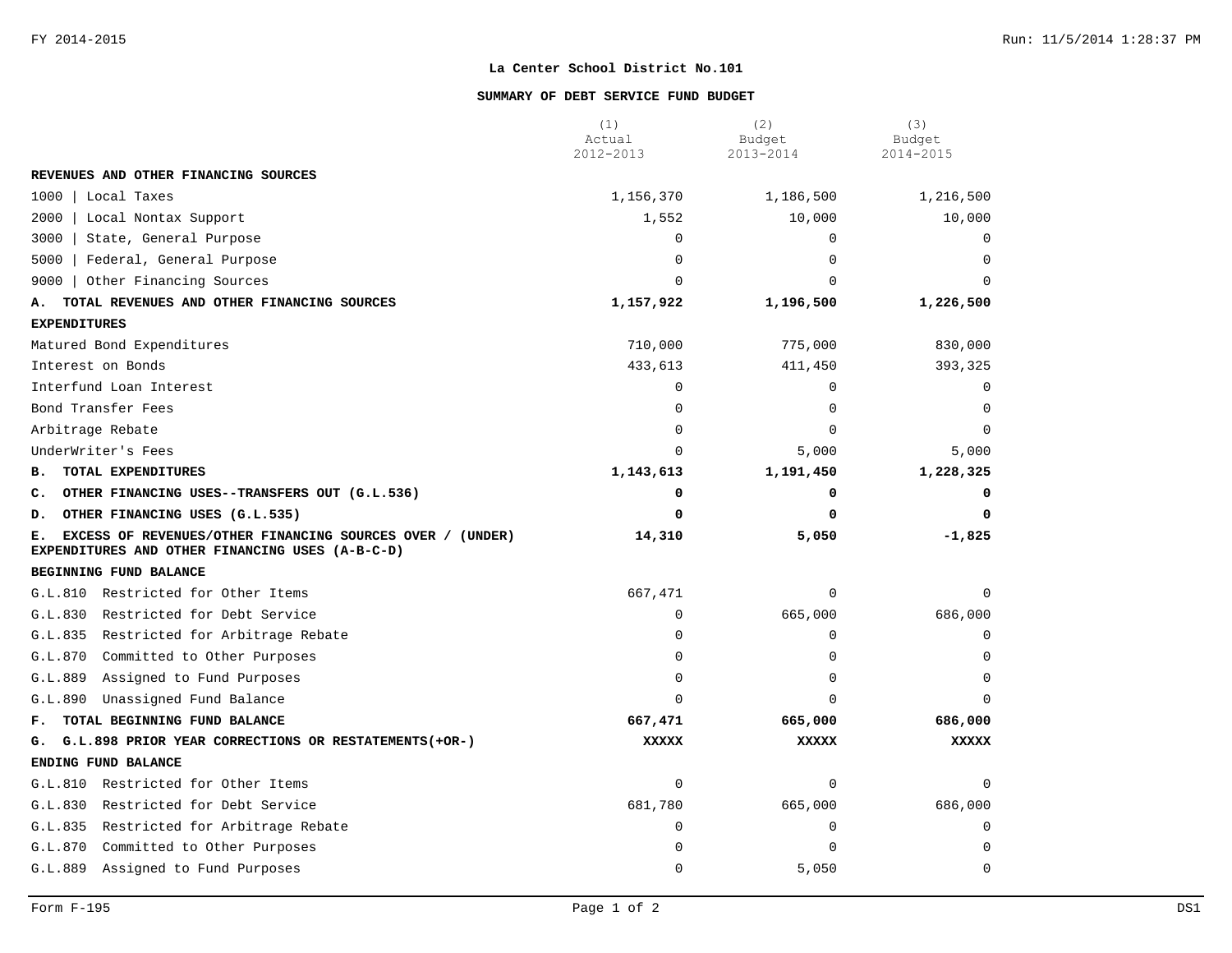### **SUMMARY OF DEBT SERVICE FUND BUDGET**

|                                              | Actual<br>2012-2013 | (Z)<br>Budget<br>2013-2014 | (3)<br>Budget<br>2014-2015 |
|----------------------------------------------|---------------------|----------------------------|----------------------------|
| G.L.890 Unassigned Fund Balance              |                     |                            | $-1,825$                   |
| TOTAL ENDING FUND BALANCE (E+F, +OR-G)<br>н. | 681,780             | 670,050                    | 684,175                    |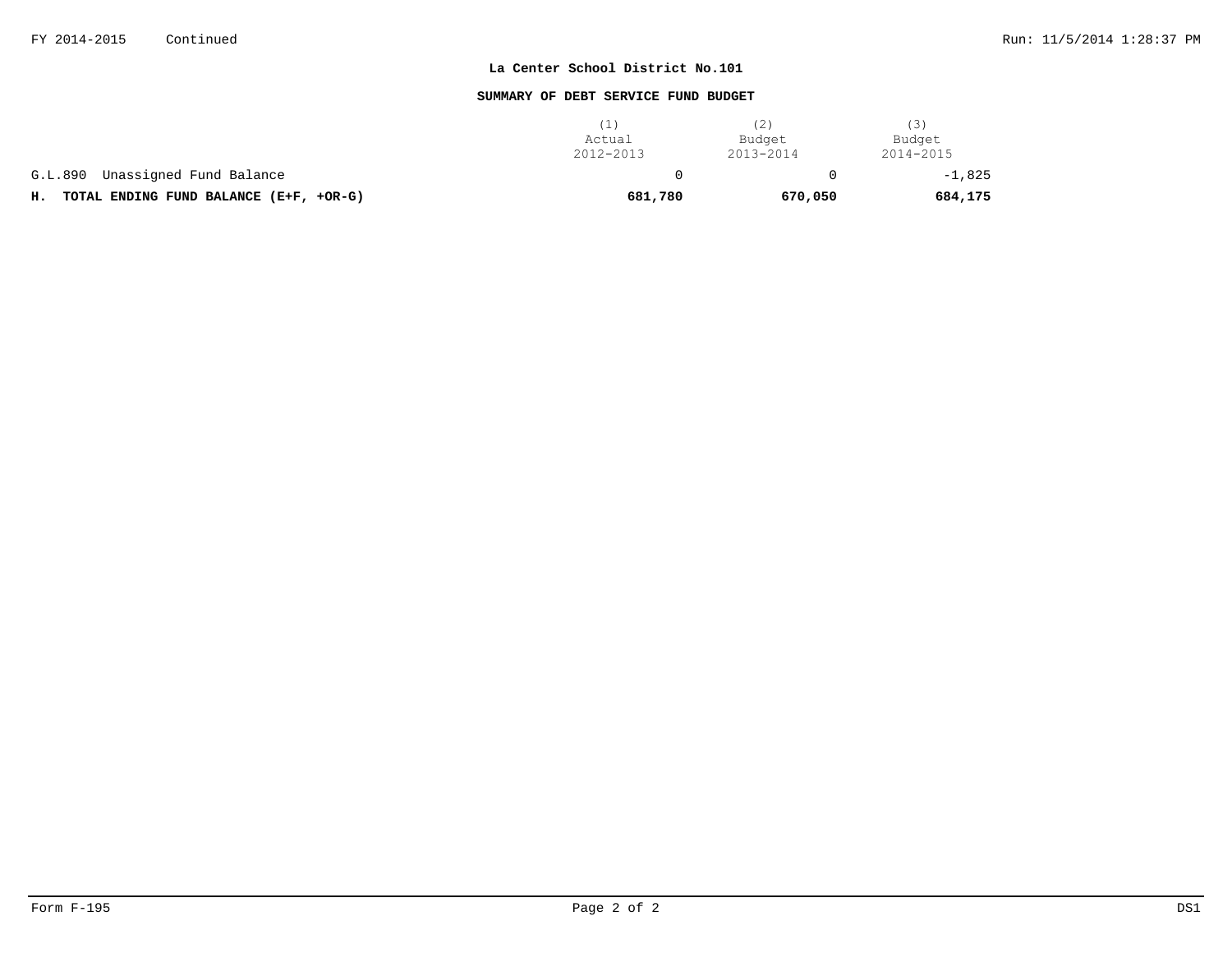### **DEBT SERVICE FUND BUDGET--REVENUES AND OTHER FINANCING SOURCES**

|                                                           | (1)<br>Actual | (2)<br>Budget | (3)<br>Budget |
|-----------------------------------------------------------|---------------|---------------|---------------|
|                                                           | 2012-2013     | 2013-2014     | 2014-2015     |
| LOCAL TAXES                                               |               |               |               |
| 1100<br>Local Property Taxes                              | 1,153,495     | 1,186,500     | 1,216,500     |
| 1300<br>Sale of Tax Title Property                        | $\mathbf 0$   | $\mathbf 0$   | $\mathbf 0$   |
| 1400<br>Local in lieu of Taxes                            | 0             | $\mathbf 0$   | $\Omega$      |
| 1500<br>Timber Excise Tax                                 | 2,875         | 0             | $\Omega$      |
| 1600<br>County-Administered Forests                       | 0             | $\Omega$      | $\Omega$      |
| 1900<br>Other Local Taxes                                 | $\Omega$      | $\Omega$      | $\Omega$      |
| 1000<br>TOTAL LOCAL TAXES                                 | 1,156,370     | 1,186,500     | 1,216,500     |
| LOCAL SUPPORT NONTAX                                      |               |               |               |
| 2300<br>Investment Earnings                               | 1,551         | 10,000        | 10,000        |
| 2700<br>Rentals and Leases                                | $\mathbf 0$   | $\mathbf 0$   | 0             |
| 2900<br>Local Support Nontax, Unassigned                  | 1             | $\Omega$      | $\Omega$      |
| 2000<br>TOTAL LOCAL NONTAX SUPPORT                        | 1,552         | 10,000        | 10,000        |
| STATE, GENERAL PURPOSE                                    |               |               |               |
| 3600<br>State Forests                                     | 0             | $\mathbf 0$   | 0             |
| 3900<br>Other State General Purpose, Unassigned           | 0             | 0             | $\Omega$      |
| 3000<br>TOTAL STATE, GENERAL PURPOSE                      | 0             | 0             | 0             |
| FEDERAL, GENERAL PURPOSE                                  |               |               |               |
| 5200<br>General Purpose Direct Federal Grants, Unassigned | 0             | 0             | $\mathbf 0$   |
| 5300<br>Impact Aid, Maintenance and Operation             | 0             | 0             | $\Omega$      |
| 5400<br>Federal in lieu of Taxes                          | $\Omega$      | $\Omega$      | $\Omega$      |
| 5500<br>Federal Forests                                   | 0             | 0             | $\mathbf 0$   |
| Qualified Bond Interest Credit - Federal<br>5600          | 0             | $\mathbf 0$   | $\Omega$      |
| 5000<br>TOTAL FEDERAL, GENERAL PURPOSE                    | 0             | 0             | 0             |
| OTHER FINANCING SOURCES                                   |               |               |               |
| 9100<br>Sale of Bonds                                     | 0             | $\mathbf 0$   | $\Omega$      |
| 9200<br>Sale of Real Property                             | 0             | 0             | 0             |
| 9600<br>Sale of Refunding Bonds                           | 0             | 0             | $\mathbf 0$   |
| 9900<br>Transfers                                         | 0             | $\mathbf 0$   | $\Omega$      |
| 9000<br>TOTAL OTHER FINANCING SOURCES                     | 0             | O             | $\Omega$      |
| TOTAL REVENUES AND OTHER FINANCING SOURCES                | 1,157,922     | 1,196,500     | 1,226,500     |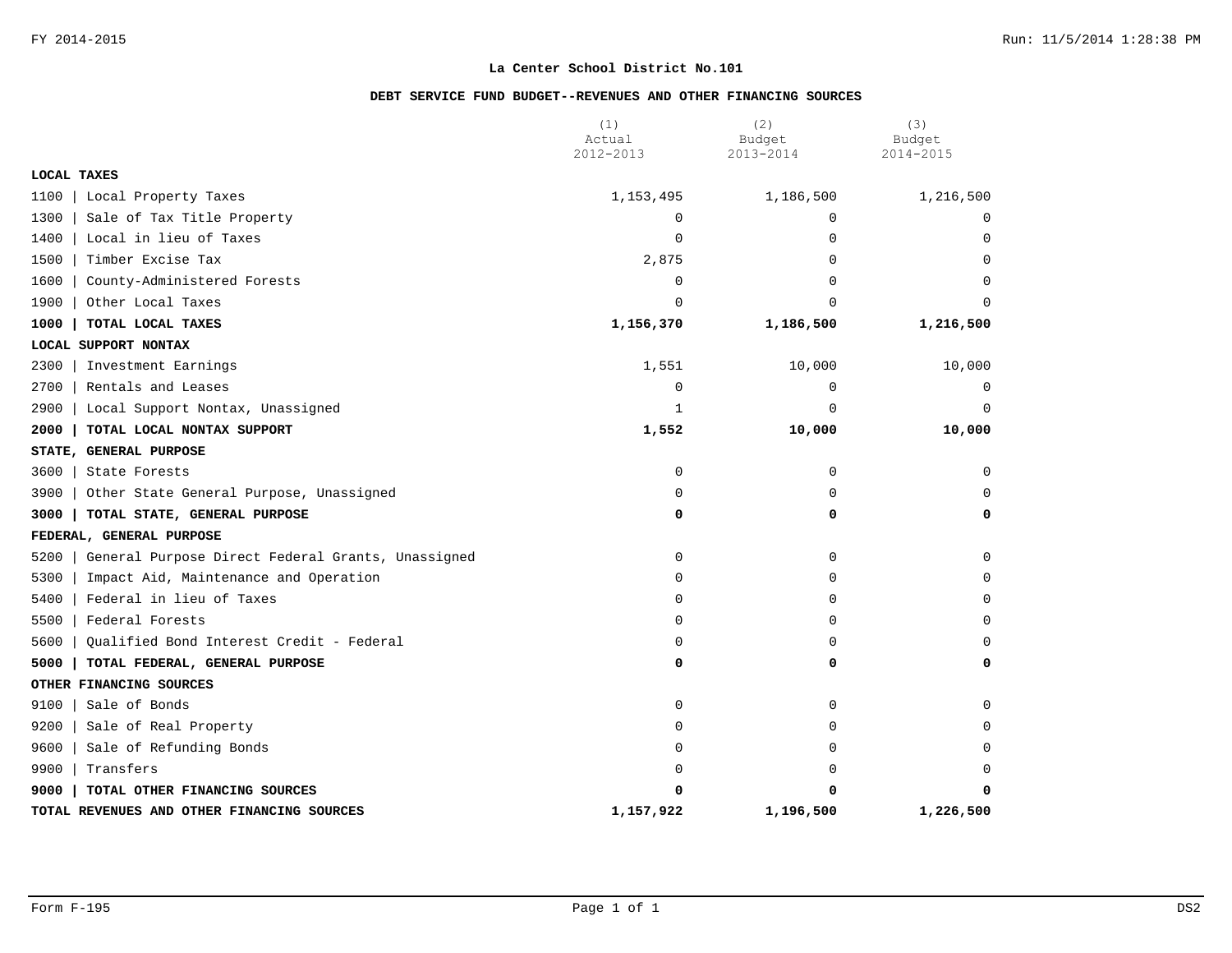#### **REVENUE WORK SHEET--DEBT SERVICE FUND--LOCAL EXCESS LEVIES AND TIMBER EXCISE TAX**

Local property tax collections (Account 1100) should include revenue anticipated to be received in cash during the fiscal year. Estimation for the Timber Excise Tax collection (Revenue Account 1500) is necessary to estimate the Net Excess Levy Collection. The Net Excess Levy equals the Excess Levy Amount minus the sum of the Timber Levy.

#### **PART I: LOCAL PROPERTY TAX COLLECTIONS**

|                         | (1)                                 | (3)                                  | (4)             |                                           |
|-------------------------|-------------------------------------|--------------------------------------|-----------------|-------------------------------------------|
|                         | Excess Levy Amount Est. Timber Levy | Net Levy Amount<br>$(Col.1 - Col.2)$ | Collection % 1/ | Amount Budgeted<br>$(Col.3 \times Col.4)$ |
| Fall 2014               | 1,200,000                           | 1,200,000                            | 45.00           | 540,000                                   |
| Spring 2015             | 1,230,000                           | 1,230,000                            | 55.00           | 676,500                                   |
| 1100 TOTAL LOCAL TAXES: |                                     |                                      |                 | 1,216,500                                 |

#### **PART II: TIMBER EXCISE TAX**

|                           |                              |                    | (3)                                       | 4            | (5)                                       |
|---------------------------|------------------------------|--------------------|-------------------------------------------|--------------|-------------------------------------------|
|                           | Timber Assessed<br>Valuation | \$ Per Thousand /2 | Est Timber Levy<br>$(Col.1 \times Col.2)$ | Collection % | Amount Budgeted<br>$(Col.3 \times Col.4)$ |
| Fall 2014                 |                              | 0.000              |                                           | 0.00         | XXXXX                                     |
| Spring 2015               |                              | 0.000              |                                           | 100.00       | $\Omega$                                  |
| 1500 TIMBER EXCISE TAXES: |                              |                    |                                           |              | 0                                         |

1/ The fall and spring collection percentages should be based on the most recent three-year history of tax collection percentages.

2/ Dollars per thousand is same as dollars per thousand used for excess levy (use a three-decimal rate).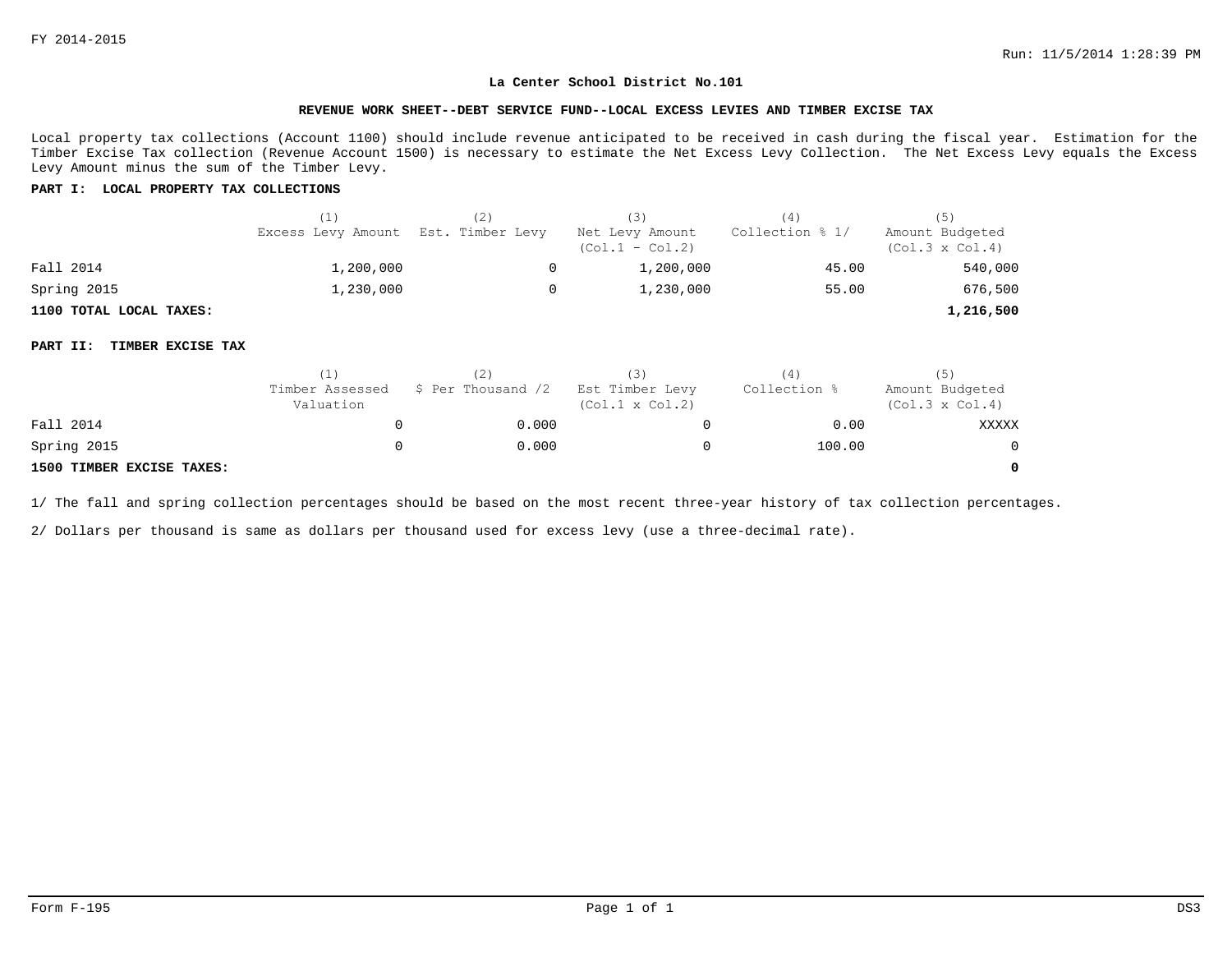### **SUMMARY OF CAPITAL PROJECTS FUND BUDGET**

|                                                                                                                  | (1)<br>Actual  | (2)<br>Budget | (3)<br>Budget |
|------------------------------------------------------------------------------------------------------------------|----------------|---------------|---------------|
|                                                                                                                  | 2012-2013      | 2013-2014     | 2014-2015     |
| REVENUES AND OTHER FINANCING SOURCES                                                                             |                |               |               |
| 1000<br>Local Taxes                                                                                              | $\Omega$       | $\Omega$      | $\Omega$      |
| 2000<br>Local Nontax Support                                                                                     | 97,926         | 78,500        | 100,000       |
| 3000<br>State, General Purpose                                                                                   | 0              | $\Omega$      | $\mathbf 0$   |
| 4000<br>State, Special Purpose                                                                                   | 0              | 88,000        | 88,000        |
| 5000<br>Federal, General Purpose                                                                                 | $\Omega$       | $\Omega$      | $\Omega$      |
| Federal, Special Purpose<br>6000                                                                                 | $\Omega$       | $\Omega$      | $\Omega$      |
| Revenues from Other School Districts<br>7000                                                                     | $\Omega$       | $\Omega$      | $\Omega$      |
| 8000<br>Revenues from Other Entities                                                                             | $\Omega$       | $\Omega$      | $\Omega$      |
| Other Financing Sources<br>9000                                                                                  | $\Omega$       | 875,000       |               |
| TOTAL REVENUES AND OTHER FINANCING SOURCES<br>А.                                                                 | 97,926         | 1,041,500     | 188,000       |
| <b>EXPENDITURES</b>                                                                                              |                |               |               |
| Sites<br>10                                                                                                      | $\mathbf 0$    | 265,000       | $\mathbf 0$   |
| Buildings<br>20                                                                                                  | 0              | 85,000        | 50,000        |
| Equipment<br>30                                                                                                  | $\overline{0}$ | $\mathbf 0$   | $\mathbf 0$   |
| 40<br>Energy                                                                                                     | $\Omega$       | 225,000       | 225,000       |
| Sales and Lease Expenditures<br>50                                                                               | $\Omega$       | $\Omega$      | $\mathbf 0$   |
| Bond Issuance Expenditures<br>60                                                                                 | 5,118          | 10,000        | 10,000        |
| Debt Expenditures<br>90                                                                                          | $\Omega$       | $\Omega$      | $\Omega$      |
| TOTAL EXPENDITURES<br>в.                                                                                         | 17,696         | 585,000       | 285,000       |
| OTHER FINANCING USES--TRANSFERS OUT (G.L.536) 1/<br>c.                                                           | 0              | 0             | 0             |
| OTHER FINANCING USES (G.L.535) 2/<br>D.                                                                          | $\Omega$       | 0             | $\Omega$      |
| EXCESS OF REVENUES/OTHER FINANCING SOURCES OVER (UNDER)<br>Е.<br>EXPENDITURES AND OTHER FINANCING USES (A-B-C-D) | 80,231         | 456,500       | $-97,000$     |
| BEGINNING FUND BALANCE                                                                                           |                |               |               |
| G.L.810 Restricted for Other Items                                                                               | $\mathbf 0$    | $\mathbf 0$   | $\Omega$      |
| Restricted for Skill Center<br>G.L.825                                                                           | XXXXX          | $\Omega$      | $\Omega$      |
| Restricted for Debt Service<br>G.L.830                                                                           | 0              | 0             | $\Omega$      |
| Restricted for Arbitrage Rebate<br>G.L.835                                                                       | $\Omega$       | $\Omega$      | $\Omega$      |
| Nonspendable Fund Balance-Inventory & Prepaid Items<br>G.L.840                                                   | XXXXX          | XXXXX         | $\Omega$      |
| G.L.850<br>Restricted for Uninsured Risks                                                                        | 0              | $\mathbf 0$   | $\Omega$      |
| G.L.861<br>Restricted from Bond Proceeds                                                                         | $\Omega$       | $\Omega$      | $\Omega$      |
| Committed from Levy Proceeds<br>G.L.862                                                                          | $\Omega$       | $\Omega$      | $\Omega$      |
| G.L.863 Restricted from State Proceeds                                                                           | $\Omega$       | $\Omega$      | $\Omega$      |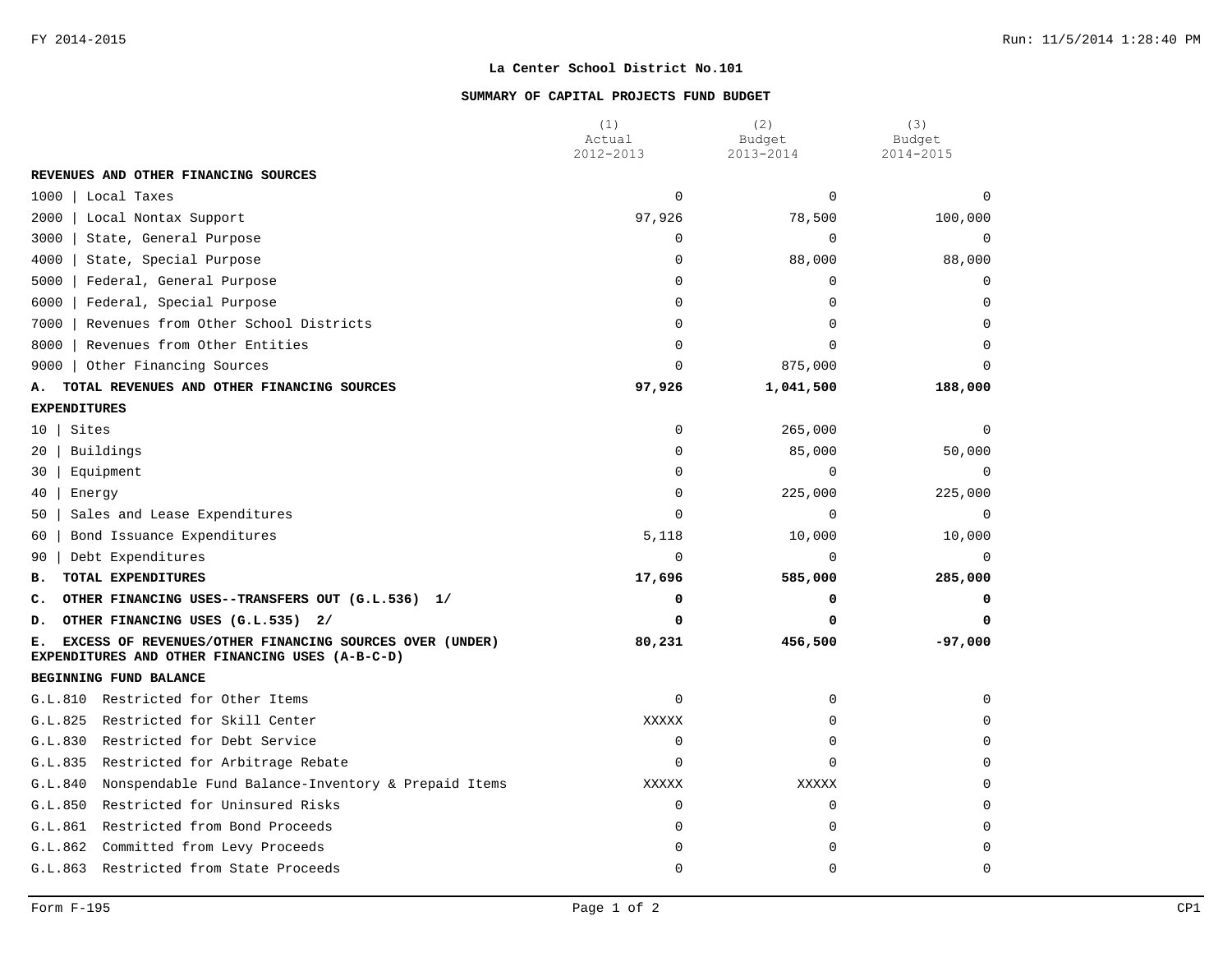#### **SUMMARY OF CAPITAL PROJECTS FUND BUDGET**

|         |                                                        | (1)<br>Actual<br>2012-2013 | (2)<br>Budget<br>2013-2014 | (3)<br>Budget<br>2014-2015 |
|---------|--------------------------------------------------------|----------------------------|----------------------------|----------------------------|
| G.L.864 | Restricted from Federal Proceeds                       | 0                          | $\Omega$                   |                            |
| G.L.865 | Restricted from Other Proceeds                         | $\Omega$                   | $\Omega$                   |                            |
| G.L.866 | Restricted from Impact Fee Proceeds                    | $-488,371$                 | 34,859                     | 30,000                     |
| G.L.867 | Restricted from Mitigation Fee Proceeds                | 0                          | <sup>0</sup>               | <sup>n</sup>               |
| G.L.869 | Restricted from Undistributed Proceeds                 | 0                          | 0                          |                            |
| G.L.870 | Committed to Other Purposes                            | 0                          | $\Omega$                   |                            |
| G.L.889 | Assigned to Fund Purposes                              | $\Omega$                   | $\Omega$                   | 80,900                     |
| G.L.890 | Unassigned Fund Balance                                | $\Omega$                   | $-443,000$                 | $\cap$                     |
| ғ.      | TOTAL BEGINNING FUND BALANCE                           | $-488,371$                 | $-408,141$                 | 110,900                    |
| G.      | G.L.898 PRIOR YEAR CORRECTIONS OR RESTATEMENTS(+ OR -) | <b>XXXXX</b>               | XXXXX                      | <b>XXXXX</b>               |
|         | ENDING FUND BALANCE                                    |                            |                            |                            |
| G.L.810 | Restricted for Other Items                             | 0                          | $\Omega$                   | <sup>n</sup>               |
| G.L.825 | Restricted for Skill Center                            | <sup>0</sup>               | $\Omega$                   |                            |
| G.L.830 | Restricted for Debt Service                            | $\Omega$                   | <sup>0</sup>               |                            |
| G.L.840 | Nonspendable Fund Balance-Inventory & Prepaid Items    | XXXXX                      | XXXXX                      | ∩                          |
| G.L.835 | Restricted for Arbitrage Rebate                        | 0                          | $\Omega$                   |                            |
| G.L.850 | Restricted for Uninsured Risks                         | 0                          | 0                          |                            |
| G.L.861 | Restricted from Bond Proceeds                          | <sup>0</sup>               | <sup>0</sup>               |                            |
| G.L.862 | Committed from Levy Proceeds                           | U                          | U                          |                            |
| G.L.863 | Restricted from State Proceeds                         | <sup>0</sup>               | <sup>0</sup>               | <sup>n</sup>               |
| G.L.864 | Restricted from Federal Proceeds                       | <sup>0</sup>               | <sup>0</sup>               | <sup>n</sup>               |
| G.L.865 | Restricted from Other Proceeds                         | 0                          | 0                          |                            |
| G.L.866 | Restricted from Impact Fee Proceeds                    | 34,860                     | $\Omega$                   | 30,000                     |
| G.L.867 | Restricted from Mitigation Fee Proceeds                | 0                          |                            | <sup>0</sup>               |
| G.L.869 | Restricted from Undistributed Proceeds                 | 0                          | <sup>n</sup>               |                            |
| G.L.870 | Committed to Other Purposes                            | $\Omega$                   | $\Omega$                   |                            |
| G.L.889 | Assigned to Fund Purposes                              | $-443,000$                 | 48,359                     |                            |
| G.L.890 | Unassigned Fund Balance                                | U                          | U                          | $-16,100$                  |
| н.      | TOTAL ENDING FUND BALANCE (E+F, +OR-G)<br>3/           | $-408, 140$                | 48,359                     | 13,900                     |

1/ G.L. 536 is an account that is used to summarize actions for other financing uses--transfers out.

2/ G.L.535 is an account that is used to summarize actions for other financing uses such as long-term financing and debt extingishments. Nonvoted debts may be serviced in the Debt Service Fund (DSF) rather than in the fund that received the debt proceeds. In order to provide the resources to retire the debt, a transfer is used by the General Fund, Capital Projects Fund, or Transportation Vehicle Fund to transfer resources to the DSF.

3/ Line H must be equal to or greater than all restricted fund balances.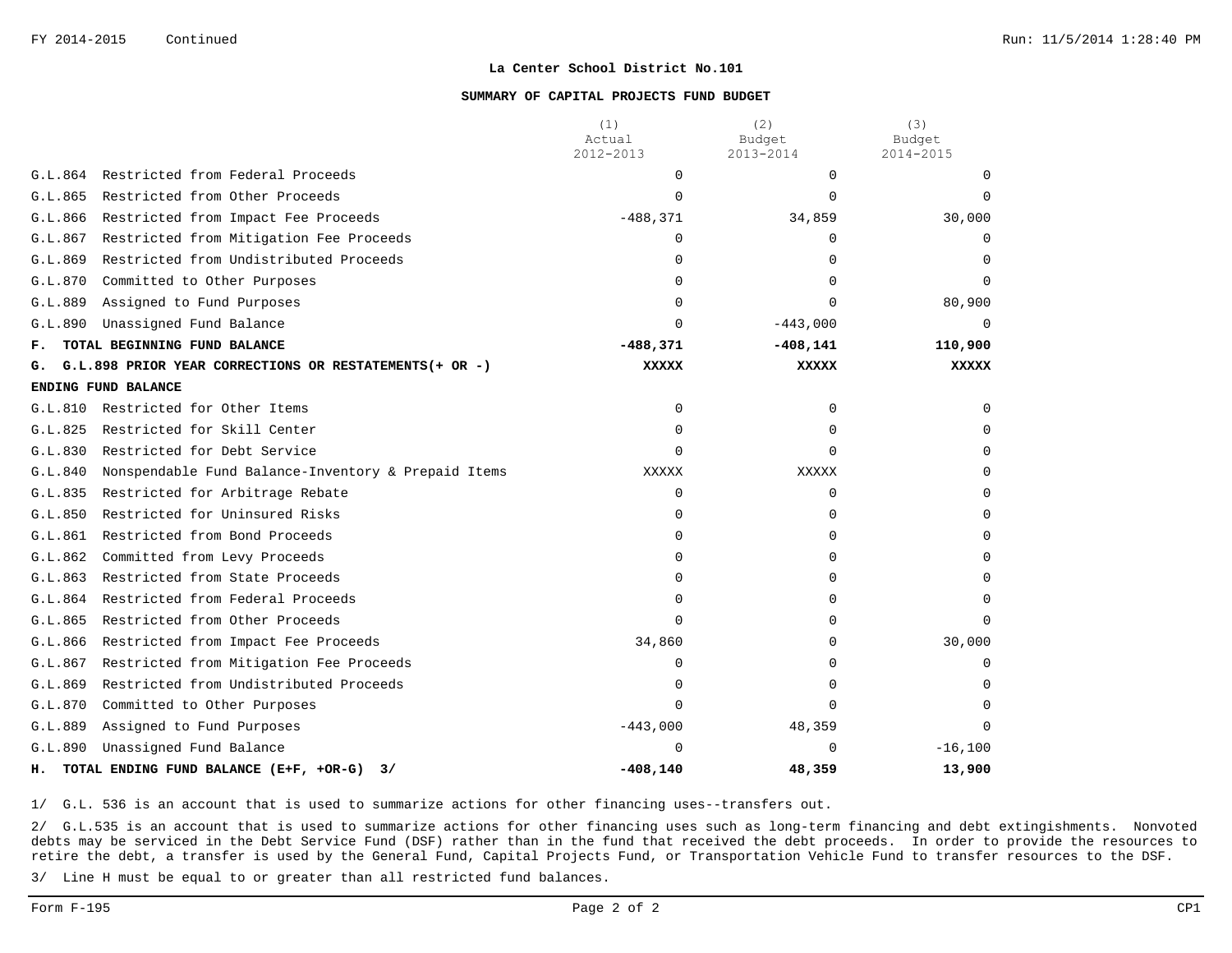## **CAPITAL PROJECTS FUND BUDGET--REVENUES AND OTHER FINANCING SOURCES**

|                                                                          | (1)<br>Actual | (2)<br>Budget | (3)<br>Budget |
|--------------------------------------------------------------------------|---------------|---------------|---------------|
| LOCAL TAXES                                                              | 2012-2013     | 2013-2014     | 2014-2015     |
| 1100                                                                     | 0             | 0             | $\Omega$      |
| Local Property Tax                                                       |               |               | $\Omega$      |
| Sale of Tax Title Property<br>1300                                       | 0             | 0             |               |
| 1400<br>Local in lieu of Taxes                                           | 0             | 0             | $\mathbf 0$   |
| 1500<br>Timber Excise Tax                                                | 0             | $\Omega$      | $\Omega$      |
| 1600<br>County-Administered Forests                                      | 0             | $\Omega$      | $\Omega$      |
| 1900<br>Other Local Taxes                                                | 0             | $\Omega$      | $\Omega$      |
| 1000<br>TOTAL LOCAL TAXES                                                | 0             | 0             | $\Omega$      |
| LOCAL SUPPORT NONTAX                                                     |               |               |               |
| 2200<br>Sales of Goods, Supplies, and Services, Unassigned               | $\mathbf 0$   | 0             | $\mathbf 0$   |
| 2300<br>Investment Earnings                                              | 151           | 3,500         | 3,000         |
| 2400<br>Interfund Loan Interest Earnings                                 | $\Omega$      | $\Omega$      | $\Omega$      |
| 2500<br>Gifts and Donations                                              | 0             | 25,000        | $\Omega$      |
| 2600<br>Fines and Damages                                                | 0             | 0             | $\Omega$      |
| 2700<br>Rentals and Leases                                               | 0             | 0             | $\Omega$      |
| 2800<br>Insurance Recoveries                                             | 0             | 0             | $\Omega$      |
| 2900<br>Local Support Nontax, Unassigned                                 | 97,775        | 50,000        | 97,000        |
| 2910<br>E-Rate                                                           | 0             | $\Omega$      | $\mathbf 0$   |
| 2000<br>TOTAL LOCAL NONTAX SUPPORT                                       | 97,926        | 78,500        | 100,000       |
| STATE, GENERAL PURPOSE                                                   |               |               |               |
| 3600<br>State Forests                                                    | 0             | 0             | $\mathbf 0$   |
| 3900<br>Other State General Purpose, Unassigned                          | $\Omega$      | $\Omega$      | $\Omega$      |
| 3000<br>TOTAL STATE, GENERAL PURPOSE                                     | 0             | 0             | 0             |
| STATE, SPECIAL PURPOSE                                                   |               |               |               |
| Special Purpose, Unassigned<br>4100                                      | 0             | 88,000        | 88,000        |
| 4130<br>State Matching Funding Assistance, Paid Direct to<br>Districts   | $\mathbf 0$   | 0             | $\Omega$      |
| 4166<br>Student Achievement                                              | 0             | XXXXX         | XXXXX         |
| State Matching Funding Assistance, Paid Direct to<br>4230<br>Contractors | 0             | 0             | $\mathbf 0$   |
| Other State Agencies, Unassigned<br>4300                                 | $\mathbf 0$   | 0             | 0             |
| 4330<br>State Matching Funding Assistance - - Other                      | $\Omega$      | $\Omega$      | $\Omega$      |
| 4000<br>TOTAL STATE, SPECIAL PURPOSE                                     | 0             | 88,000        | 88,000        |
| FEDERAL, GENERAL PURPOSE                                                 |               |               |               |
| General Purpose Direct Federal Grants, Unassigned<br>$5200$              | $\Omega$      | $\Omega$      | $\Omega$      |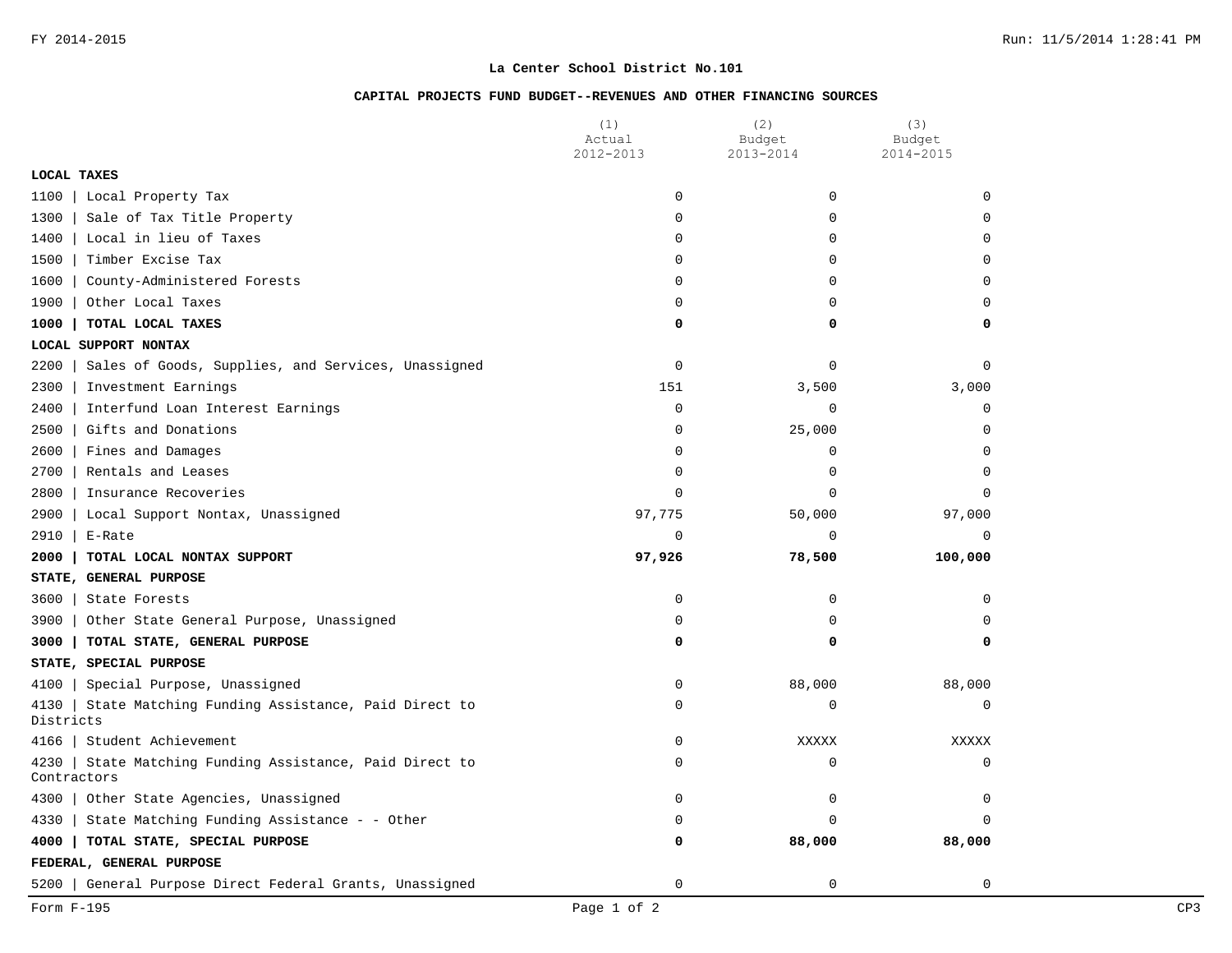# **CAPITAL PROJECTS FUND BUDGET--REVENUES AND OTHER FINANCING SOURCES**

|                                                           | (1)<br>Actual | (2)<br>Budget | (3)<br>Budget |
|-----------------------------------------------------------|---------------|---------------|---------------|
|                                                           | 2012-2013     | 2013-2014     | 2014-2015     |
| 5300<br>Impact Aid, Maintenance and Operation             | $\Omega$      | $\Omega$      | $\Omega$      |
| Federal in lieu of Taxes<br>5400                          | $\Omega$      | 0             | $\Omega$      |
| 5500<br>Federal Forests                                   | 0             | $\Omega$      | $\Omega$      |
| Qualified Bond Interest Credit-Federal<br>5600            | $\Omega$      | $\Omega$      | $\Omega$      |
| 5000<br>TOTAL FEDERAL, GENERAL PURPOSE                    | 0             | 0             | 0             |
| FEDERAL, SPECIAL PURPOSE                                  |               |               |               |
| 6140<br>Impact Aid-Construction                           | 0             | 0             | 0             |
| 6200<br>Direct Special Purpose Grants                     | $\Omega$      | 0             | $\Omega$      |
| 6240<br>Impact Aid-Construction                           | $\Omega$      | 0             | $\Omega$      |
| 6300<br>Federal Grants Through Other Agencies, Unassigned | $\Omega$      | 0             | $\Omega$      |
| 6340<br>Impact Aid-Construction                           | $\Omega$      | 0             | $\Omega$      |
| 6000 TOTAL FEDERAL, SPECIAL PURPOSE                       | 0             | 0             | 0             |
| REVENUES FROM OTHER SCHOOL DISTRICTS                      |               |               |               |
| 7100<br>Program Participation, Unassigned                 | $\Omega$      | 0             | $\Omega$      |
| 7000<br>TOTAL REVENUES FROM OTHER SCHOOL DISTRICTS        | 0             | 0             | 0             |
| REVENUES FROM OTHER ENTITIES                              |               |               |               |
| 8100<br>Governmental Entities                             | $\mathbf 0$   | $\Omega$      | $\Omega$      |
| Nonfederal ESD<br>8500                                    | 0             | 0             | $\Omega$      |
| 8000 TOTAL REVENUES FROM OTHER ENTITES                    | 0             | 0             | 0             |
| OTHER FINANCING SOURCES                                   |               |               |               |
| 9100<br>Sale of Bonds                                     | $\Omega$      | 0             | $\Omega$      |
| 9200<br>Sale of Real Property                             | $\Omega$      | 0             | $\Omega$      |
| 9300<br>Sale of Equipment                                 | 0             | 0             | $\Omega$      |
| 9400<br>Compensated Loss of Fixed Assets                  | $\Omega$      | 0             | $\Omega$      |
| 9500<br>Long-Term Financing                               | $\Omega$      | 0             | $\Omega$      |
| 9900<br>Transfers                                         | 0             | 875,000       | $\Omega$      |
| 9000 TOTAL OTHER FINANCING SOURCES                        | ŋ             | 875,000       | 0             |
| TOTAL REVENUES AND OTHER FINANCING SOURCES                | 97,926        | 1,041,500     | 188,000       |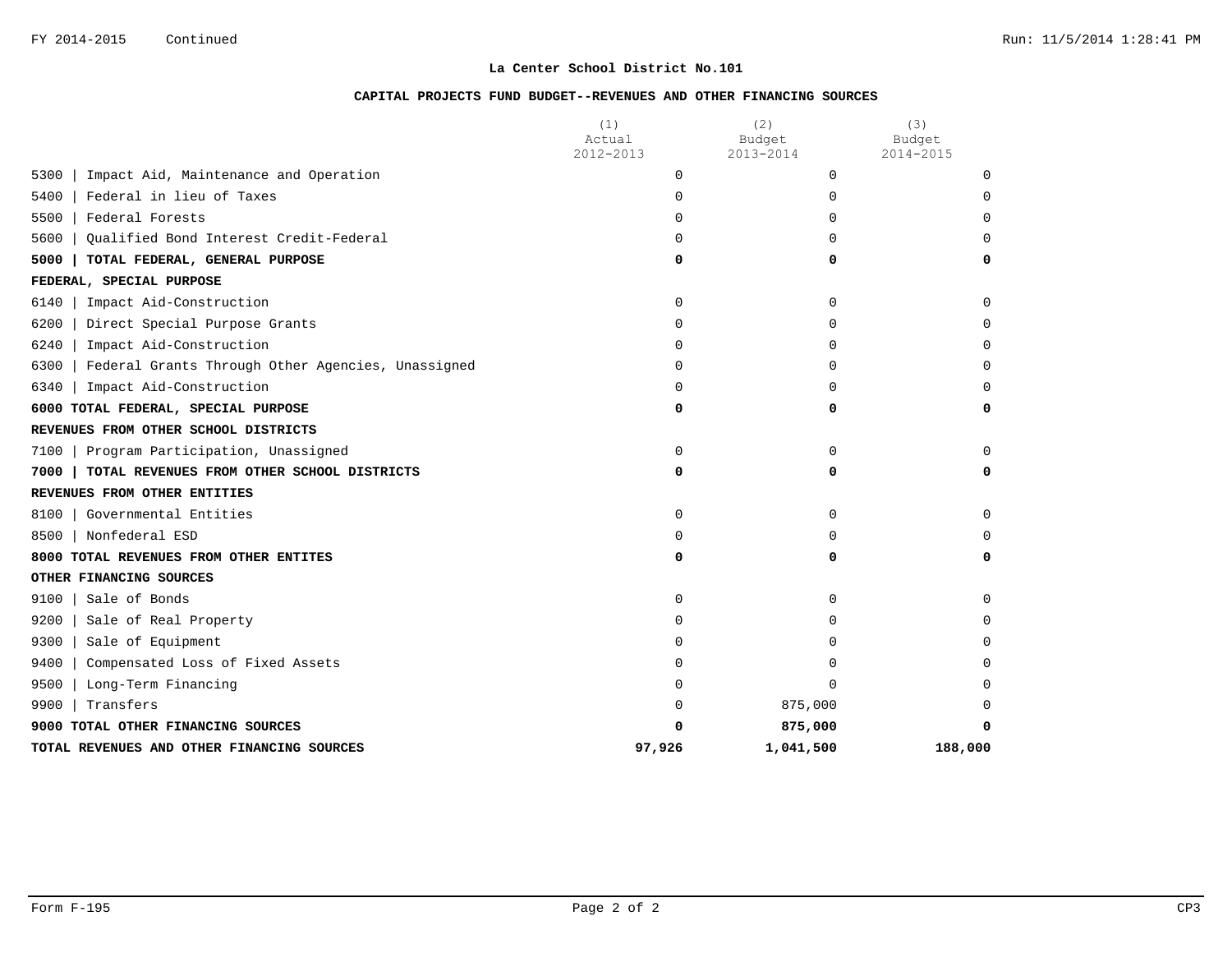### **SUMMARY OF TRANSPORTATION VEHICLE FUND BUDGET**

|                                                                | (1)<br>Actual<br>2012-2013 | (2)<br>Budget<br>2013-2014 | (3)<br>Budget<br>2014-2015 |
|----------------------------------------------------------------|----------------------------|----------------------------|----------------------------|
| REVENUES AND OTHER FINANCING SOURCES                           |                            |                            |                            |
| 1100<br>Local Property Tax                                     | $\mathbf 0$                | 0                          | $\Omega$                   |
| Sale of Tax Title Property<br>1300                             | $\Omega$                   | $\Omega$                   |                            |
| 1400   Local in lieu of Taxes                                  | $\Omega$                   | $\Omega$                   |                            |
| 1500<br>Timber Excise Tax                                      | 0                          | 0                          |                            |
| 1600   County-Administered Forests                             | $\Omega$                   | 0                          |                            |
| 1900   Other Local Taxes                                       | 0                          | 0                          |                            |
| Sales of Goods, Supplies, and Services, Unassigned<br>2200     | $\Omega$                   | 0                          |                            |
| 2299<br>School Bus Revenue                                     | <b>XXXXX</b>               | 0                          |                            |
| 2300<br>Investment Earnings                                    | 0                          | $\Omega$                   |                            |
| Gifts and Donations<br>$2500$                                  | 0                          | 0                          |                            |
| 2600   Fines and Damages                                       | $\Omega$                   | U                          |                            |
| 2700   Rentals and Leases                                      | $\Omega$                   | U                          |                            |
| 2800<br>Insurance Recoveries                                   | $\Omega$                   | U                          |                            |
| 2900<br>Local Support Nontax, Unassigned                       | 0                          | $\Omega$                   |                            |
| 3600<br>State Forests                                          | $\Omega$                   | 0                          |                            |
| 4100<br>Special Purpose-Unassigned                             | <b>XXXXX</b>               | 0                          |                            |
| 4300<br>Other State Agencies-Unassigned                        | XXXXX                      | $\Omega$                   |                            |
| 4499<br>Transportation Reimbursement Depreciation              | 0                          | 0                          |                            |
| 5200<br>General Purposes Direct Federal Grants-Unassigned      | XXXXX                      | 0                          |                            |
| 5300<br>Impact Aid, Maintenance and Operation                  | 0                          | U                          |                            |
| 5400<br>Federal in lieu of Taxes                               | 0                          | 0                          |                            |
| 5600<br>Qualified Bond Interest Credit-Federal                 | $\Omega$                   | 0                          |                            |
| 6100<br>Special Purpose-OSPI Unassigned                        | <b>XXXXX</b>               | 0                          |                            |
| 6200<br>Direct Special Purpose Grants                          | XXXXX                      | 0                          |                            |
| 6300  <br>Federal Grants Through Other Entities-Unassigned     | <b>XXXXX</b>               | 0                          |                            |
| $8100$  <br>Governmental Entities                              | $\Omega$                   | <sup>0</sup>               |                            |
| $8500$  <br>NonFederal ESD                                     | $\Omega$                   | $\Omega$                   |                            |
| 9100<br>Sale of Bonds                                          | 0                          | 0                          |                            |
| 9300<br>Sale of Equipment                                      | $\Omega$                   | 0                          |                            |
| $9400$  <br>Compensated Loss of Fixed Assets                   | $\Omega$                   | 0                          |                            |
| 9500   Long-Term Financing                                     | $\Omega$                   | $\Omega$                   |                            |
| TOTAL REVENUES, OTHER FINANCING SOURCES (less transfers)<br>А. |                            | 0                          |                            |
| 9900 TRANSFERS IN (from the General Fund)<br>в.                | 0                          | 0                          | O                          |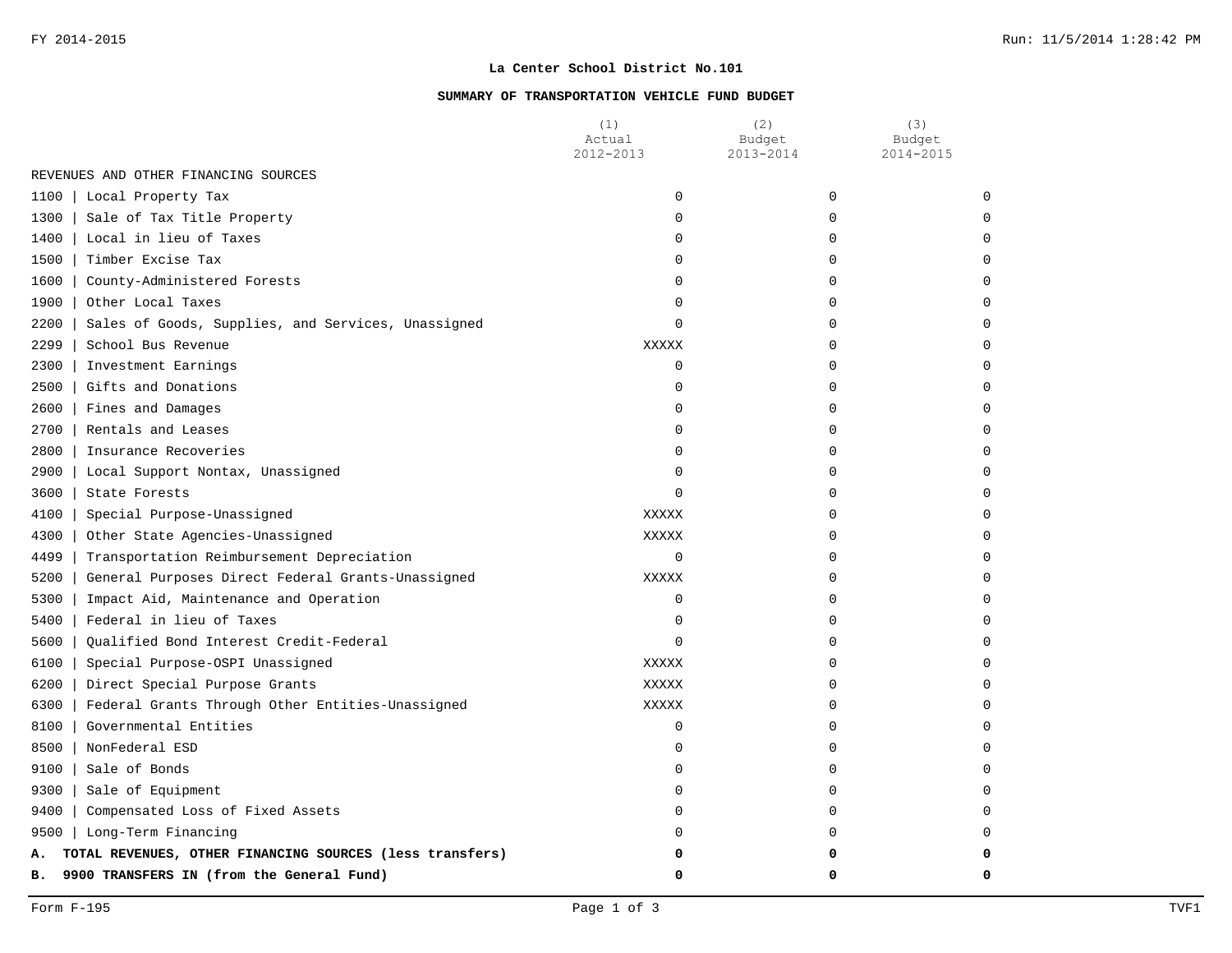### **SUMMARY OF TRANSPORTATION VEHICLE FUND BUDGET**

|                     |                                                                                                                          | (1)<br>Actual<br>2012-2013 | (2)<br>Budget<br>2013-2014 | (3)<br>Budget<br>2014-2015 |
|---------------------|--------------------------------------------------------------------------------------------------------------------------|----------------------------|----------------------------|----------------------------|
| c.                  | TOTAL REVENUES AND OTHER FINANCING SOURCES                                                                               | 0                          | 0                          | 0                          |
| <b>EXPENDITURES</b> |                                                                                                                          |                            |                            |                            |
|                     | 33 Transportation Equipment Purchases - formerly Act 57 Cash<br>Purchases/Rebuilding of Transportation Equipment         | $\Omega$                   | $\Omega$                   | $\Omega$                   |
|                     | 34 Transportation Equimpment Major Repair - formerly Act 58<br>Contract Purchases/Rebuilding of Transportation Equipment | 0                          | 0                          | $\Omega$                   |
|                     | 61 Bond/Levy Issuance and/or Election                                                                                    | 0                          | 0                          | $\Omega$                   |
|                     | 91 Principal - formerly Act 84                                                                                           | 0                          | $\mathbf 0$                | $\Omega$                   |
|                     | 92 Interest 1/ - formerly Act. 83                                                                                        | 0                          | $\mathbf 0$                | $\Omega$                   |
|                     | 93 Arbitrage Rebate                                                                                                      | XXXXX                      | $\Omega$                   | $\Omega$                   |
| D.                  | TOTAL EXPENDITURES                                                                                                       | 0                          | 0                          | 0                          |
| Е.                  | OTHER FINANCING USES--TRANSFERS OUT (G.L.536) 2/                                                                         | 0                          | 0                          | $\Omega$                   |
| г.                  | OTHER FINANCING USES (G.L.535) 3/                                                                                        | 0                          | 0                          | 0                          |
| G.                  | EXCESS OF REVENUES/OTHER FINANCING SOURCES OVER (UNDER)<br>EXPENDITURES AND OTHER FINANCING USES (C-D-E-F)               | 0                          | 0                          | 0                          |
|                     | BEGINNING FUND BALANCE                                                                                                   |                            |                            |                            |
|                     | G.L.810 Restricted for Other Items                                                                                       | $\Omega$                   | $\Omega$                   | $\Omega$                   |
|                     | G.L.819 Restricted for Fund Purposes                                                                                     | XXXXX                      | 0                          | $\Omega$                   |
|                     | G.L.830 Restricted for Debt Service                                                                                      | 0                          | $\mathbf 0$                | $\Omega$                   |
|                     | G.L.835 Restricted for Arbitrage Rebate                                                                                  | 0                          | $\mathbf 0$                | $\Omega$                   |
| G.L.850             | Restricted for Uninsured Risks                                                                                           | $\Omega$                   | $\Omega$                   | $\Omega$                   |
| G.L.870             | Committed to Other Purposes                                                                                              | 0                          | 0                          | $\Omega$                   |
| G.L.889             | Assigned to Fund Purposes                                                                                                | 0                          | 0                          | $\Omega$                   |
| G.L.890             | Unassigned Fund Balance                                                                                                  | $\Omega$                   | $\Omega$                   | $\Omega$                   |
| н.                  | TOTAL BEGINNING FUND BALANCE                                                                                             | 0                          | 0                          | O                          |
| т.                  | G.L.898 PRIOR YEAR CORRECTIONS OR RESTATEMENTS (+OR-)                                                                    | <b>XXXXX</b>               | <b>XXXXX</b>               | <b>XXXXX</b>               |
|                     | ENDING FUND BALANCE                                                                                                      |                            |                            |                            |
|                     | G.L.810 Restricted for Other Items                                                                                       | 0                          | $\mathbf 0$                | $\Omega$                   |
| G.L.819             | Restricted for Fund Purposes                                                                                             | <b>XXXXX</b>               | $\mathbf 0$                | $\Omega$                   |
| G.L.830             | Restricted for Debt Service                                                                                              | 0                          | $\Omega$                   | $\Omega$                   |
| G.L.835             | Restricted for Arbitrage Rebate                                                                                          | 0                          | $\mathbf 0$                | $\Omega$                   |
| G.L.850             | Restricted for Uninsured Risks                                                                                           | 0                          | 0                          | $\Omega$                   |
| G.L.870             | Committed to Other Purposes                                                                                              | $\Omega$                   | $\Omega$                   | $\Omega$                   |
| G.L.889             | Assigned to Fund Purposes                                                                                                | 0                          | $\Omega$                   | $\Omega$                   |
| G.L.890             | Unassigned Fund Balance                                                                                                  | $\Omega$                   | $\Omega$                   | $\Omega$                   |